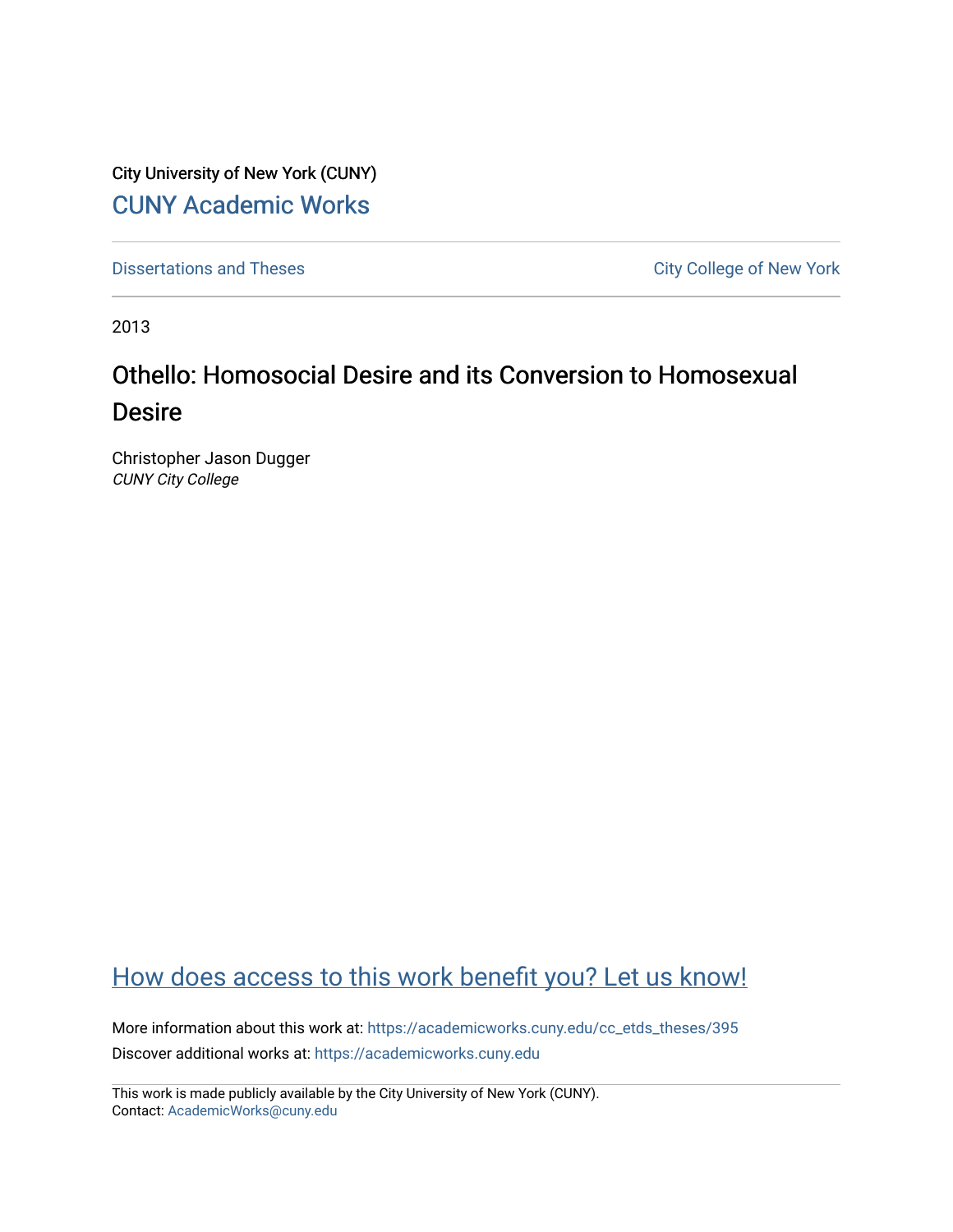## Othello:

# **Homosocial Desire and its Conversion to Homosexual Desire**

Christopher Jason Dugger

May 7, 2013

Submitted in partial fulfillment of the requirements for the degree of Masters of Arts of the City College of the City University of New York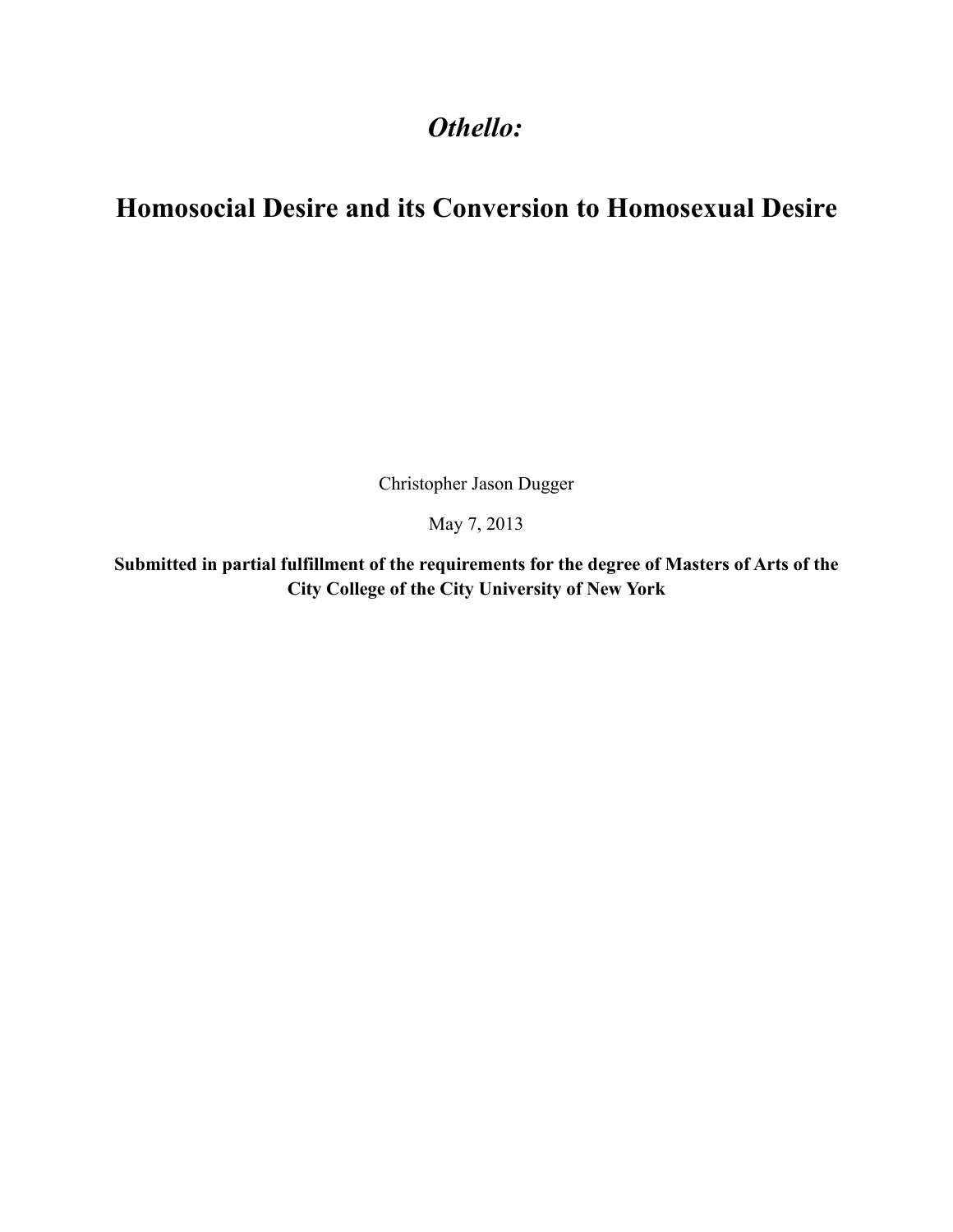#### **INTRODUCTION**

Act 2 Scene 3 of William Shakespeare's *Othello* begins with an attempt to consummate a marriage. Othello and Desdemona have gone behind the back of Desdemona's father, Brabantio, and not only fallen in love, but married. Few are pleased at this, but the deed being done the time for them to truly be "as one" is upon them as Othello says to Desdemona, "Come, my dear" love, / The purchase made, the fruits are to ensure: / That profit's yet to come 'tween me and you" (Shakespeare 2.3.8-10). Brabantio is upset since both parties have betrayed him and he predicts a dark future for the marriage based on Desdemona's perceived tendency to deceive men. But the scene has another, unspoken yet tangible subtext: Othello's love and marriage also constitute a breach of the homosocial bonds that tie together the military world within the play.

To lago, there can be nothing worse than having to be a witness to this act of betrayal of the homosocial bond. His plot to get Cassio drunk and instigate a fight with Montano is not only part of a plan to get Cassio demoted from his newly acquired position as Othello's lieutenant, it is also a way to frustrate and anger Othello by interrupting his coitus with Desdemona.

As the ruckus of the fight between Montano and Cassio reaches its crescendo, Othello rushes down to investigate the cause of the commotion. Without a hint of irony he asks all "Are we turned Turks, and to ourselves do that / Which Heaven hath forbid the Ottomites?" (Shakespeare 2.3.161-162). Of course, with Othello being one who was once a Muslim, a Turk, but has since become a Christian, the question is not without its layers. First, there is the barbaric aspect of being a Turk and how Cassio and Montano could lower themselves to act in such a way. Secondly, Othello asks this of them as one who was once a Turk, their enemy. They could easily

 $\overline{2}$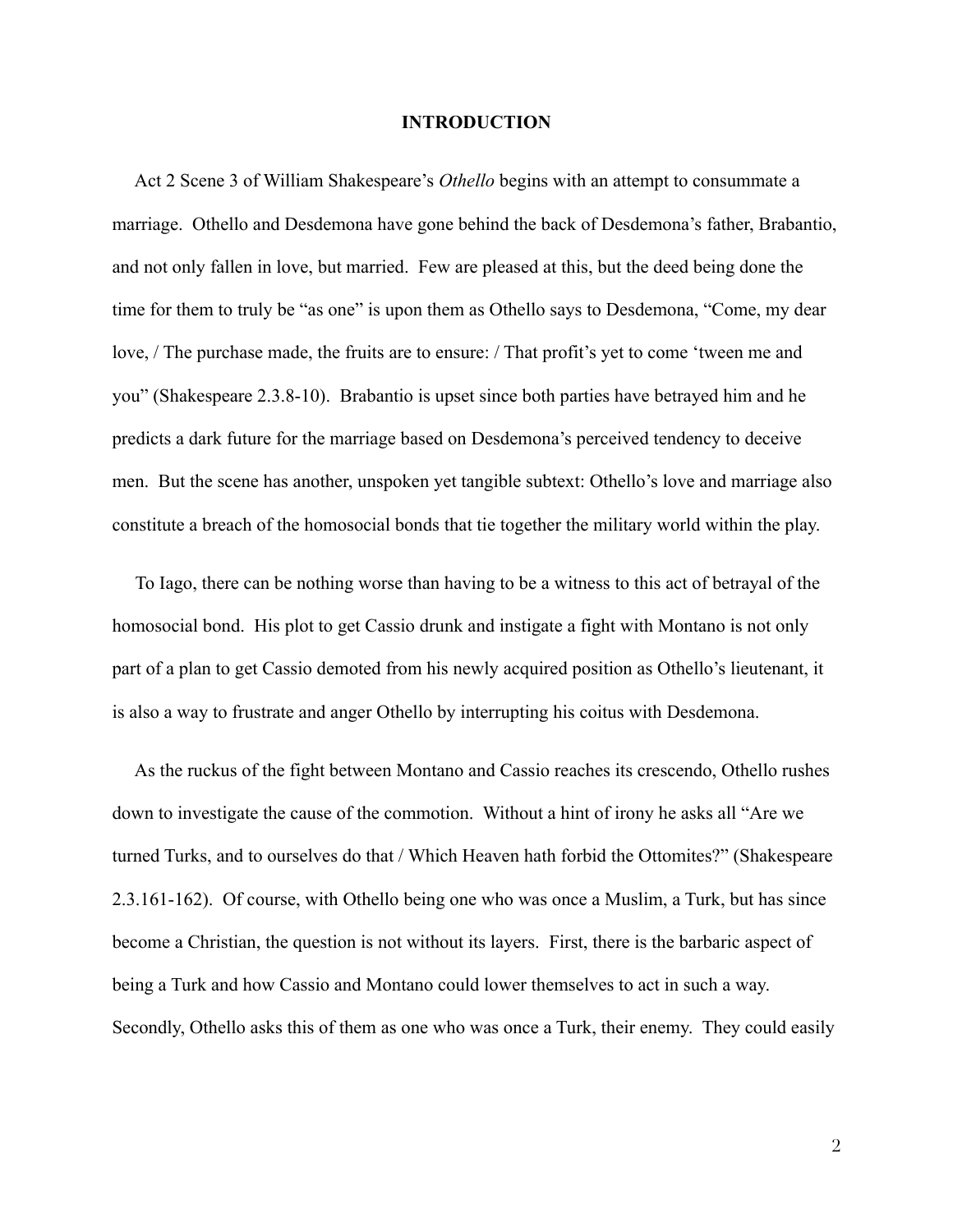turn the question on him by asking Othello how a Turk, albeit a converted Turk, could have a marriage with Desdemona.

This scene is an encapsulation of what I will propose in this thesis. Iago's seemingly endless motives are nothing more than a ruse to mask the fact Othello has broken male homosocial bonds and must now pay for his perceived crime. Male homosocial desire is being disrupted and transforming into homosexual desire with the trope of turning Turk not only helping this occur, but is the catalyst of this transformation. In what follows, I will focus on how Othello's relationship with Desdemona is a cause for his conversion, or turning, back to Turk. I will also explore how his conversion also prompts other characters to "convert" as well. My argument links the play's erotic and religious concerns through what I perceive as an analogous transformation, a turn or conversion taking place in both.

My thesis builds on the theoretical work of Eve Kosofsky Sedgwick, who in her book Between Men: English Literature and Male Homosocial Desire, discusses the link between male homosocial desire and homosexual desire. While male homosocial desire can be viewed as what the modern day reader would describe as the desire for men to be around other men, albeit in a nonsexual way, or "male bonding", Sedgwick argues that this desire can transform in to male homosexual desire, but that in our society this is extremely problematic.

Sedgwick published her work in 1985, when LGBT issues were not a top priority for the United States government. AIDS was devastating the community and Ronald Reagan and Congress were doing nothing to fund research or, in the case of Reagan, never mention the word "AIDS". While some of her insights seem to be informed by this, the main crux of her argument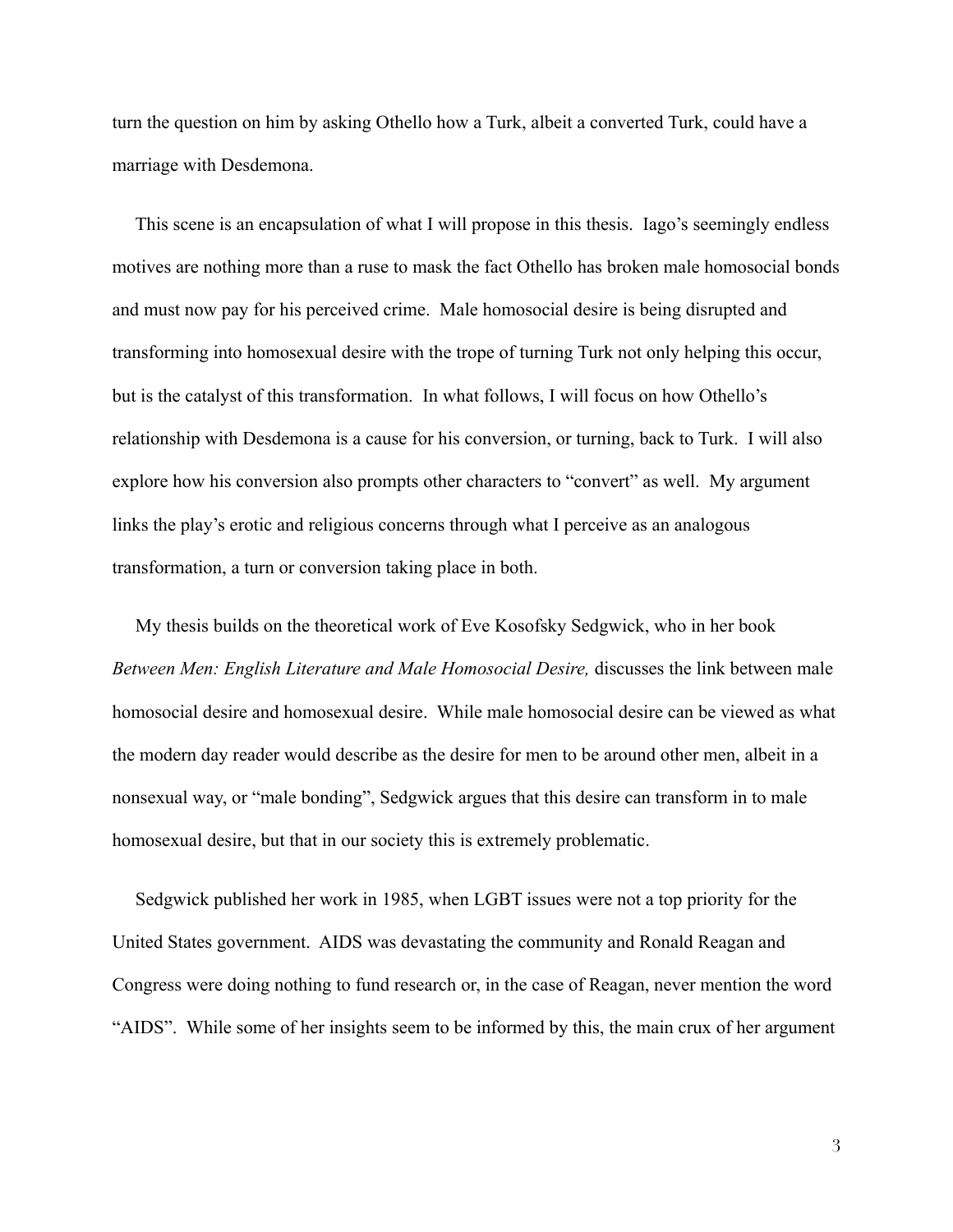for the transference of desire is prophetic. In the last few years there has even been a term that is used to describe this transference: "Bromance".

I do not want to cast a "bromance" shadow over *Othello* and the varying male relationships, but it is interesting to note that heterosexual males of the twenty-first century have found a way to own the "problematic" aspect of the male homosocial desire construct. The two root words being brother and romance illustrate just how correct Sedgwick is regards to this desire, but she is very exacting in her choice of using desire instead of love:

i I have chosen to use the word "desire" rather than "love" to mark the erotic emphasis because, in literary critical and related discourse, "love" is more easily used to name a particular emotion, and desire to name a structure... (Sedgwick 2).

This distinction becomes very clear when you apply her theory to male homosocial relationships. It is because of the tricky nature of deeming a work "homosexual" that seems to be the guiding reasoning why she would need to make this distinction.

When discussing homosocial relationships between women, she does not see their relationships as being problematic in the same way as male relationship can be. Women can have homosocial relationships that may turn into homosexual affairs and they do not pose a threat whereas the same happening between men seems immediately threatening. She views these relationships as being a part of a "continuum of aims, emotions, and valuations (that) links lesbianism with the other forms of women's attention to women" (Sedgwick 2). One of the questions for her is that if this continuum can be applied to women, then why not to men.

The obvious answer for this is male homophobia and all of the stereotypical trappings of what exactly it means to be a man. The world that Shakespeare creates in Othello for the male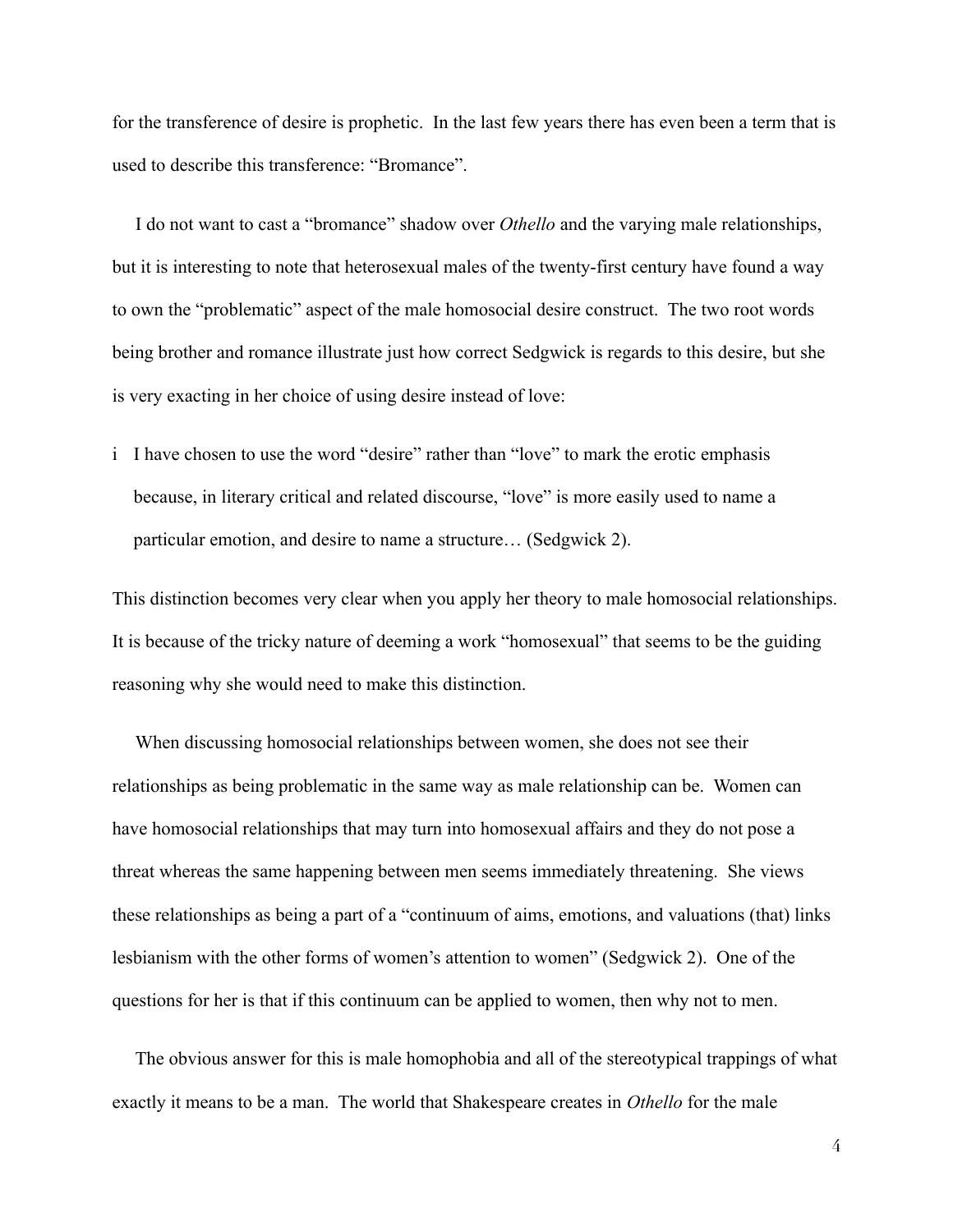characters is one that is militaristic and defined by being a soldier; to be a man is to be a soldier. Bruce R. Smith's analysis, in his book *Homosexual Desire in Shakespeare's England*, is that Iago is such a part of this world that any infiltration by women into the brotherhood of these soldiers can be seen as a call to war.

In Iago's world men are separate from women in every way possible. Smith refers to Iago as a *soldier*, as one whose identity is formed and shaped by the military and its male homosocial relationships. This is all Iago knows and when he is confronted with not only Othello's marriage to Desdemona, but also the promotion of Cassio, who is also attached to a woman, "Iago's very identity is shaken" (Smith 63). The anger that Iago seemingly feeds off of in the play stems from this perceived betrayal and he begins to behave as an extremely jealous, scorned lover. The homosocial desire turns to homosexual desire and the militaristic lifestyle that Iago so adheres to is one of the causes for this conversion.

There is a certain homoeroticism that exists within the military that lends credence to Smith's words. Sedgwick's theory of the male homosocial relationships relates well to the military with its separation of men from women and forbidden rules of affection between heterosexual couples could easily lead to homosexual desire. The conversion to homosexual behavior even exists in the prison narrative. Here is another situation where men (and women) who are closely confined in a type of homosocial situation may invariably transfer their heterosexual desire to a homosexual one.

The sexual connotations of homosocial bonds in the military world of Othello have recently been explored in Toni Morrison's reimagining of Othello entitled Desdemona. It is a feminist take on the events of the play as Desdemona makes amends with Othello in heaven. The play is

 $\tilde{5}$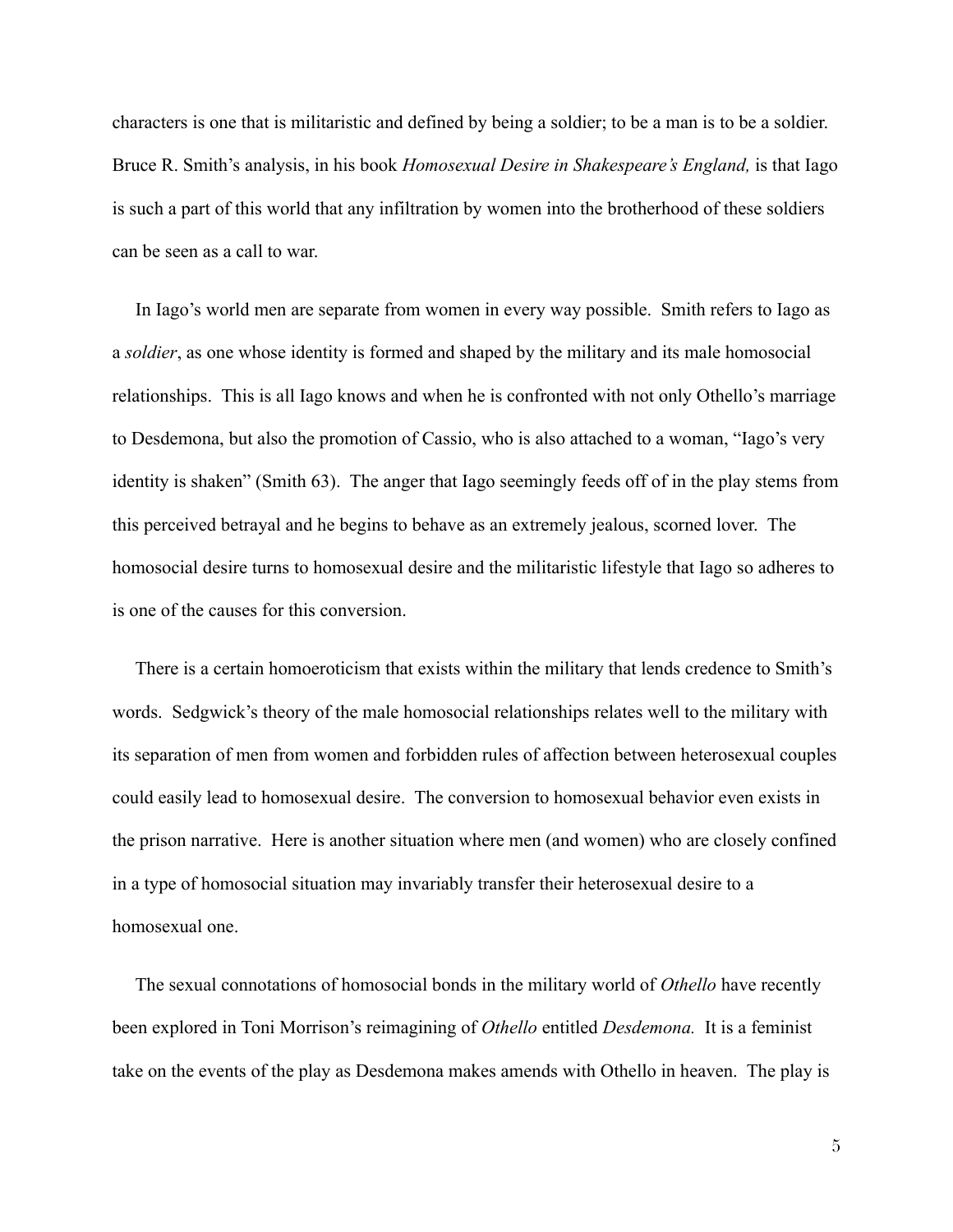essentially a two woman show with the actress playing Desdemona also providing the voices of the other characters and the second actress in the role of the Barbary nurse.

At one point during the play, Desdemona is recounting the stories that Othello told her to win her love. In Shakespeare's version, the exploits that Othello uses to seduce Desdemona are not spoken of in much detail. We know that he in essence "seduced" her with his stories and his way with language, but the specifics are left to the audience's imagination. Morrison takes this one step further and writes specific examples of just what type of stores he related to her to win her affection. Morrison's version is quite explicit and includes a story of a rape that Othello and Iago committed together. In the tale, Othello and Iago rape two mothers in tandem while each of their sons is forced to watch; becoming passive participants in the process. Desdemona is horrified by the tale, yet she is also overcome with sadness for Othello.

While the story is appalling, the image it conjures of Othello and Iago side by side as they rape these women while forcing the young boys to watch is the destructive side of when a male homosocial relationship has crossed in to homosexual desire. Morrison does not dwell on the homoerotic implications as it is merely used to illustrate not only Desdemona's ability to look past the horrors of war, but also the horrors that the man she is falling love with has committed. It is more telling that she was seduced by his militaristic stories than by acts of love.

Yet, in a Sedgwickian way the scene illustrates heterosexual desire and homosexual desire converging, albeit in an unsavory way. The women themselves are just the vessels for which Othello and Iago can engage in homosexual behavior. Having the young men watch just adds to the homoerotic nature of the rape. These two witnesses are forced to view not only the degradation of their mothers, but they are also cast as unwilling spectators to the only way that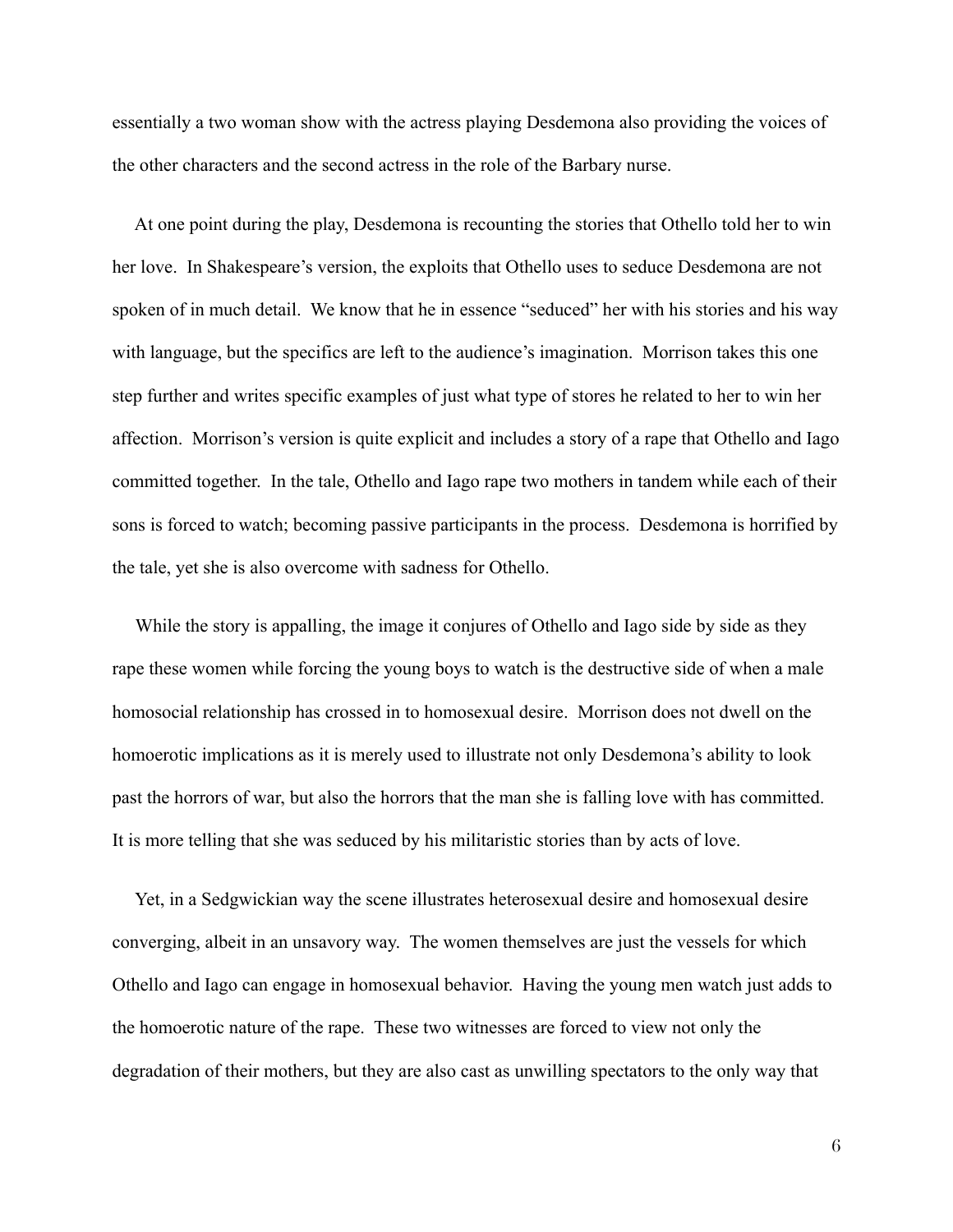these two men could show their desire for each other in a time when homosexuality was not a word

In her book Unhistorical Shakespeare: Queer Theory in Shakespeare Literature and Film, Madhavi Menon examines the difficulties encountered when trying to apply Queer theory to Shakespeare. Menon's main argument is that the study of desire in history is essentially slanted toward, what she refers to as, heterohistory. Of course, on the other side is homohistory and each appear to have a hard time rectifying their difference. The major difficulty in trying to write about the history of "desire" is the concept that desire and identity must somehow be separated. "Homohistory argues for a turn away from an absolute sexual identity subtended by the reign of chrono-teleological difference" (4).

Menon subscribes to the notion that history is more about a "network of failures and successes (that) complicate any neat mapping of the world" (19). She argues that most historians are on the side of teleogy and that heterohistorisim is based on a fixed point and all about pressing ahead. It is flawed because it does not take into account the setbacks of history like the burning of the library at Alexandria. Even the acceptance of homosexual desire amongst the Greeks and Romans and its demonization in later centuries, is a prime example of the fluidity of history; much like the notion that sexuality is just as fluid.

Most historians, according to Menon, misinterpret Foucault's intention in his "naming" of homosexuality in the mid 1800's. She cites Eve Kosofsky Sedgwick who insisted Foucault drew "too sharp a contrast between earlier sexual categories and a ...homogenous...notion of homosexuality as we understand it today" (15). Most heterohistorism pushes Queer history aside because it cannot fit into a "comfortable" box.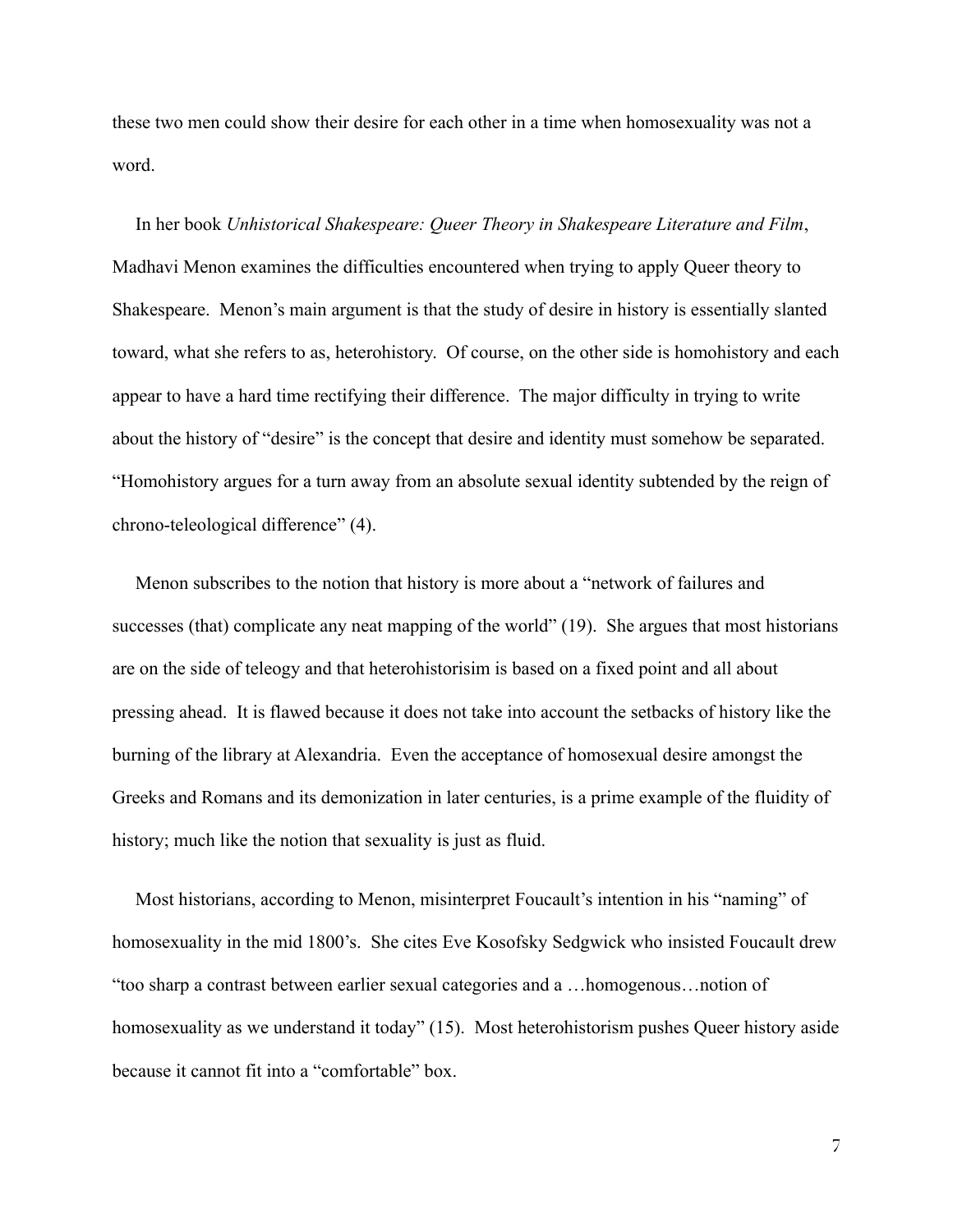The bourgeoning field of Queer history is fraught with difficulties due to exactly what Menon describes in the book. She believes that there is an inherent homophobia in historical study and that even looking at Shakespeare through the homo-prism, "one can never know much about sexuality at all" (5). Mainly, this is due to the fact that the homo version of Shakespeare is unknown to the general public. Even if both camps of historians claim Shakespeare as their own, as Menon argues, the sex is stripped away and only desire remains and a questionable desire at that. It is this need to separate every aspect of "sex" or even compartmentalize desire, sexuality, Queer or not Queer that makes the interpretation in a play like *Othello* particularly difficult.

This leads me to the trope of turning Turk. Being a Moor, Othello would have been perceived as originally Muslim and thus a Turk, a term that was often used interchangeably with Muslim. As a convert to Christianity, Othello is thus a recent convert from the religion of the enemies of Venice. This conversion is one way in which we can also view homosexual desire in a way that has not really been discussed before. Most scholars who have written on the subject use the notion of the feminization of men as a way to dance around the issue of homosexuality.

Daniel J. Vitkus discusses in Turning Turk in Othello: The Conversion and Damnation of the *Moor*, that the Turk was used by authors of the time to play on the "anxieties about Ottoman" aggression and links them to a larger network of moral, sexual and religious uncertainty (Vitkus 146). Other scholars such as Patricia Parker have also written about the correlation between turning Turk and its social implications. Yet, only Daniel Boyarin in his essay "Othello's Penis: Or, Islam in the Closet" has made a correlation between the homosexual desire and the act of conversion. His view is that "Othello's occluded circumcision, hidden and denied, represents the Christian shame..." (Boyarin 261) that invariably feeds into the homosexual desire that is being denied with the play.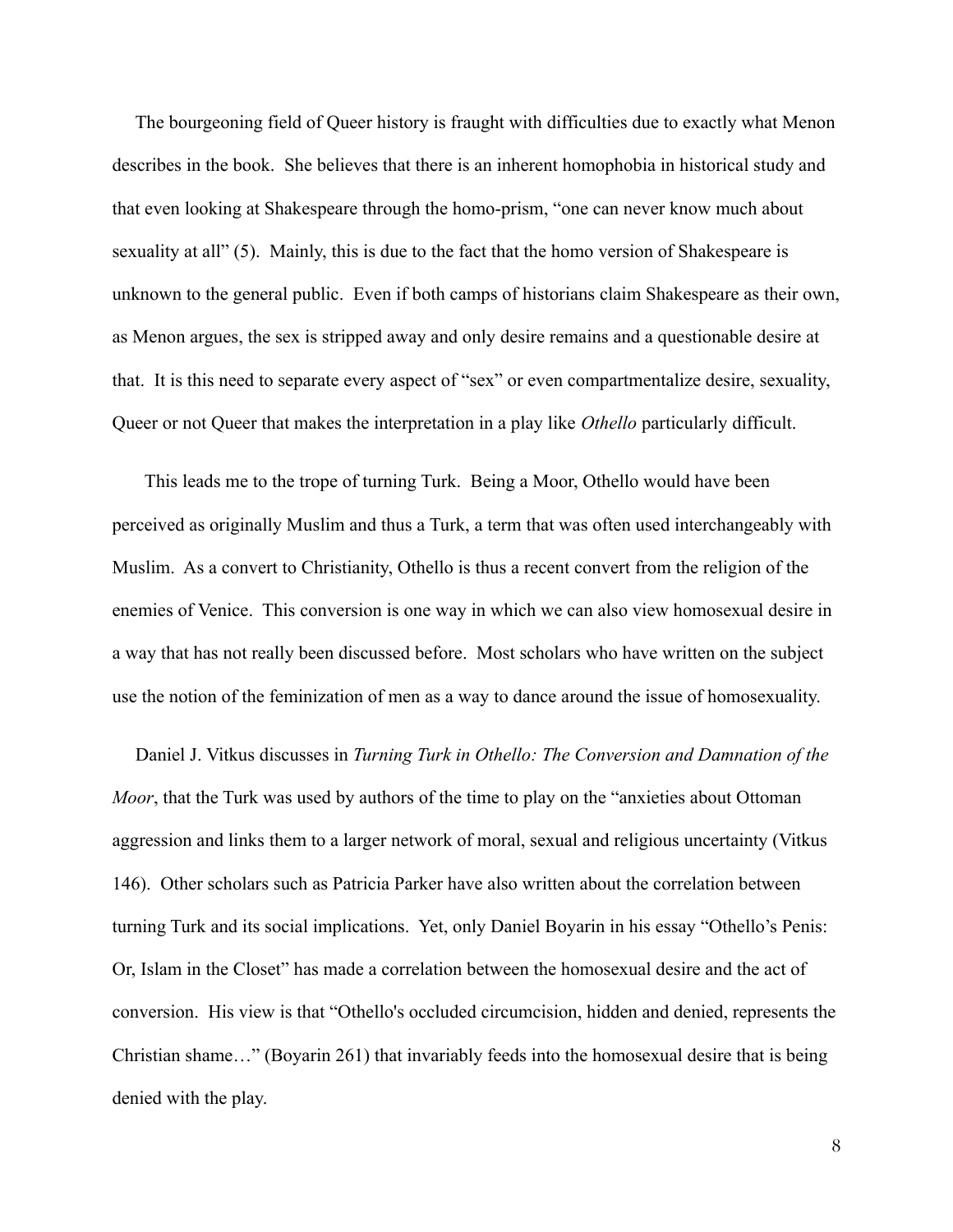As Patricia Parker points out in her essay, "Preposterous Conversions: Turning Turk, and its "Pauline Rerighting", the notion that Turks were sexual beings and had harems of boys was fully in the minds of the audience that would be viewing this play. Even if Shakespeare is trying to upend stereotypes and prejudices, which I am not saying he is or is not as that is not the purpose of this thesis, the image of an "enemy" who is not only black, but also a converted Turk must have had a chilling effect on the audience. Within the play, he uses language to not only seduce Desdemona and Iago, but seemingly everyone he comes in contact with including the audience.

Even when Vitkus discusses the conversion as a sexual "turning" it is in heterodesirous terms:

The transformation of Othello, the "Moor of Venice," from a virtuous lover and Christian soldier to an enraged murderer may be read in the context of early modern conversion, or "turning," with particular attention to the sense of conversion as a sensual, sexual transgression. Othello's love and his faith in Desdemona are turned to hate because he believes, as he says to Emilia, that " [Desdemona] turned to folly, and she was a whore" (Shakespeare 5.2.133) (Vitkus 154).

I am not disputing the validity of this view, but what if we were to replace Desdemona with Iago; or better still replace Othello with Iago and Desdemona with Othello. Now, Iago's love and faith in Othello has turned, or converted, to hate because Othello has broken the homosocial bonds by falling in love with Desdemona.

The intensity of this bond crosses in to homosexual desire through numerous acts within the play that I will be discussing. There is the mock "marriage" between Othello and Iago and the sexual dream that Cassio performs on Iago to just name two examples. We may not think of sexual uncertainty as a trope within the play, but Othello just being a converted Turk raises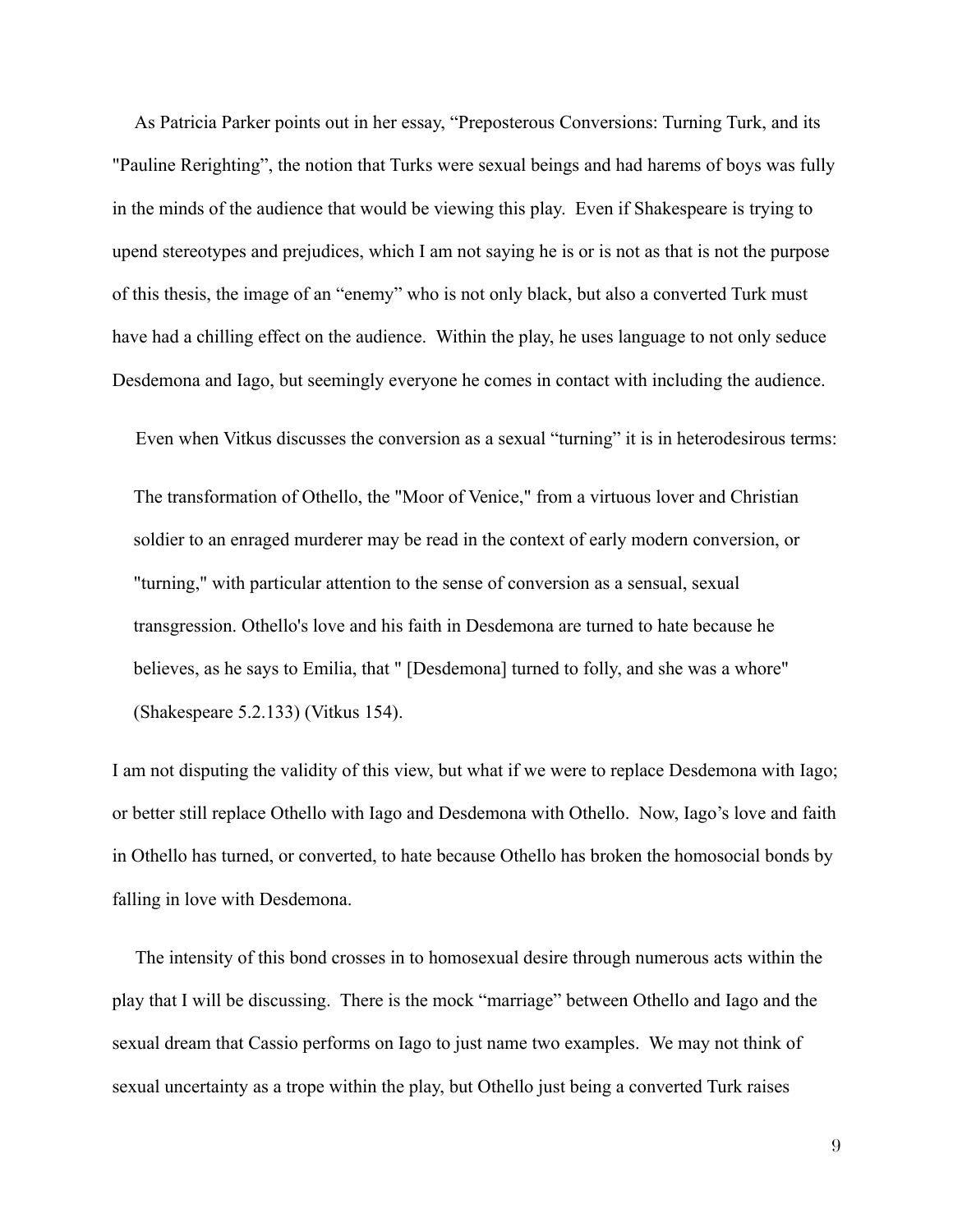questions that there might be a component of sexual desire, whether heterosexual or homosexual, that is causing doubts amongst some of the characters.

Other doubts form when the homosocial bond is broken between Desdemona's father Brabantio and Othello. Of course, in much the same way that Iago is "disgusted" by the marriage of Desdemona and Othello, so too is Brabantio. His image of Othello as the converted Christian vanishes once he has married his daughter. He becomes nothing more than one of the Turks that they have been fighting against.

Their bond, being a homosocial one, is broken due to the intrusion of a woman. Not to play on homosexual stereotypes, but this construct that has been created by men, whether it be their friends or the army they fight with, cannot withstand the intrusion of women. In much the same way, the women of the play are akin to the invading Turks. They are outsiders who are trying to occupy the social space that men have kept between them. When one is allowed to infiltrate, not only are the bonds destroyed, but the lives of those around them are as well.

In part one, I will be discussing Iago and the homosocial relationships that have formed between him and the other males within the play and how these relationships inform his misogynistic view of homosocial relationships. I will be paying particular attention to his relationships with Othello and Cassio and how homosocial desire turns to homosexual desire in both instances through Rene Girard's theory of Triangular Desire and Eve Kofosky Sedgwick's Erotic Triangle.

In part two, I focus on Othello and the question of identity as it relates to his conversion from being Muslim to Christian and its effects on those around him, in particular Desdemona and Iago. I will also show how the view of the "lusty Turk" and the various other perceived negative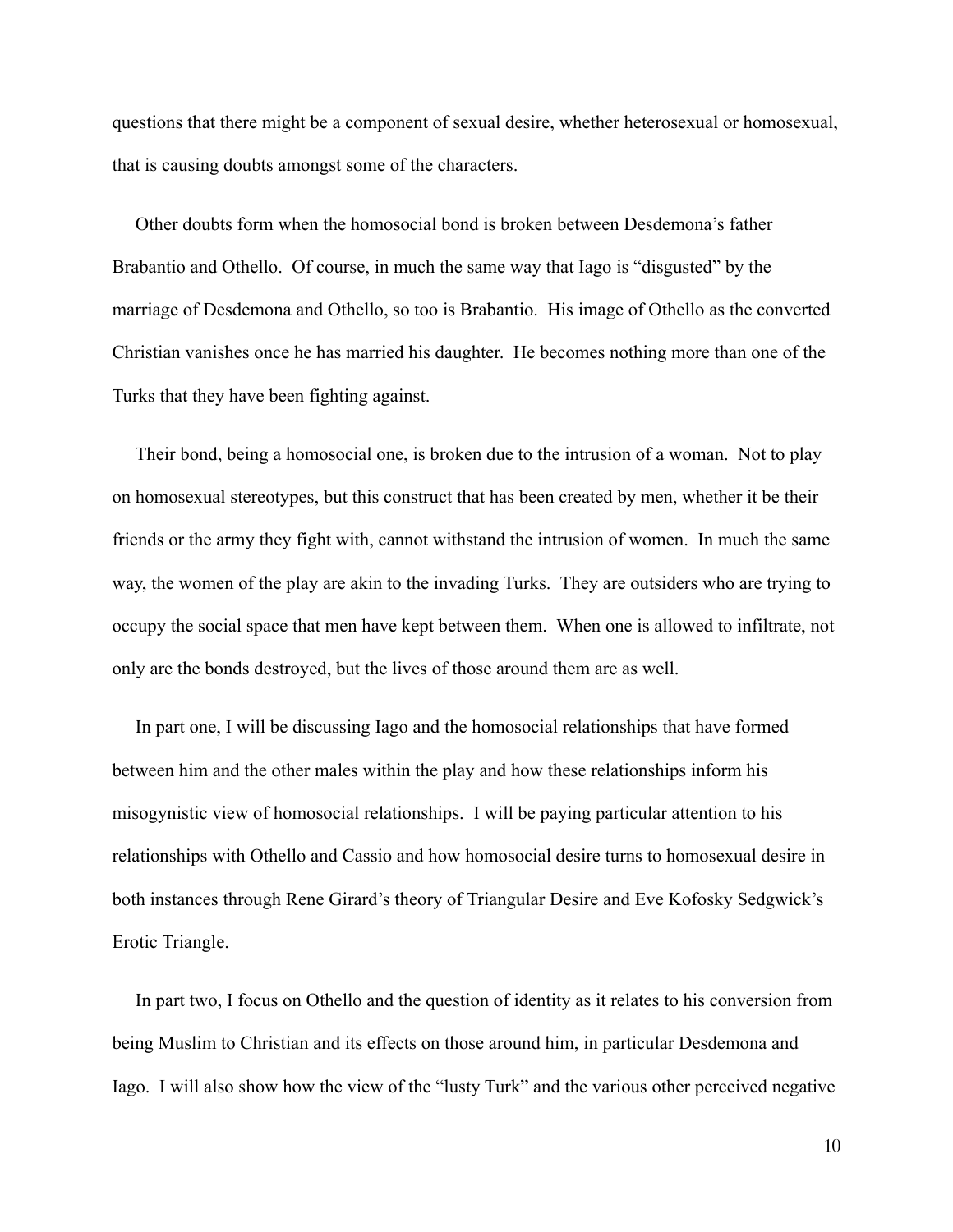sexual stereotypes can easily facilitate the conversion of the homosocial relationships to homosexual relationships and how desire and its denial lead to the downfall of both Iago and Othello.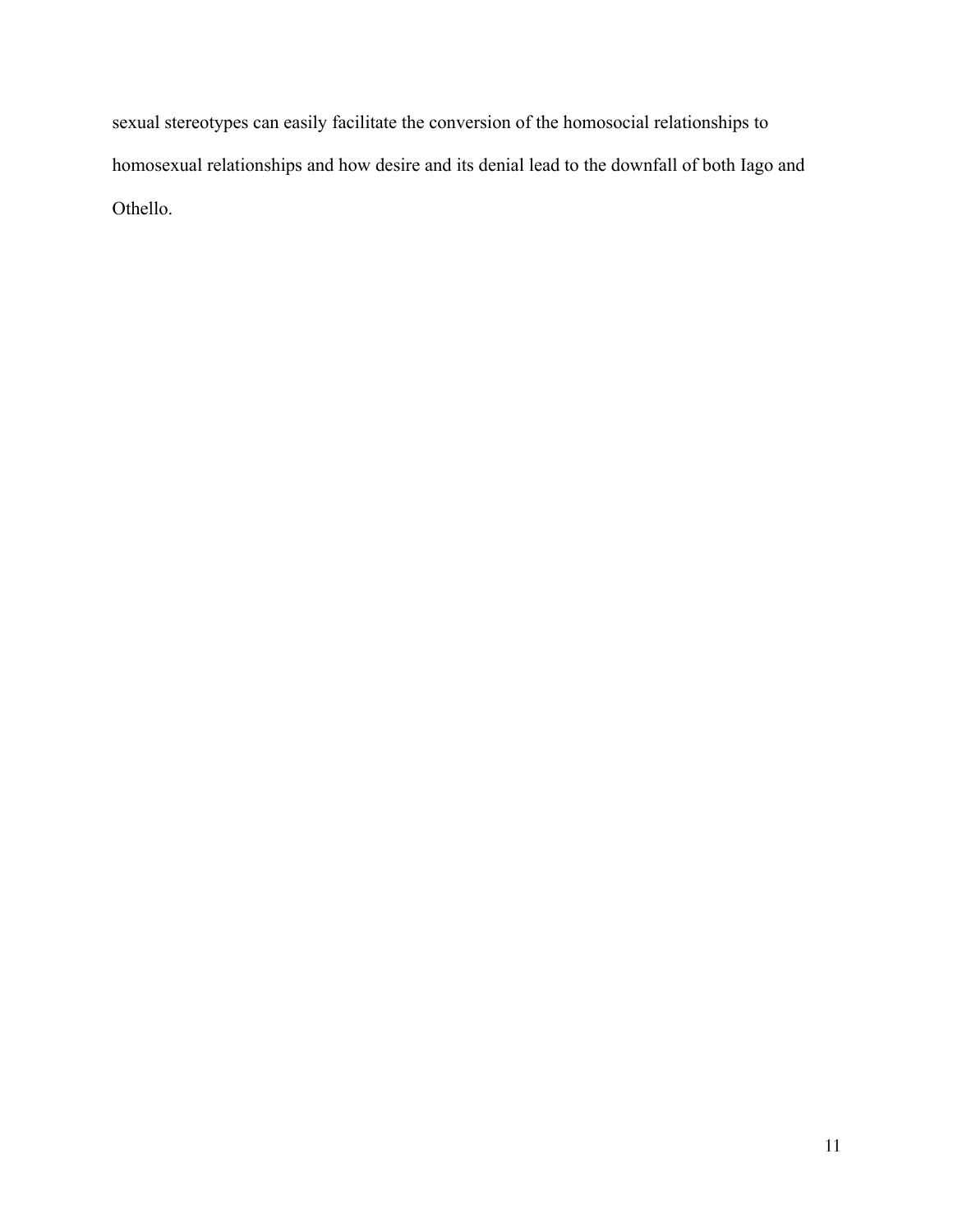# Part One:

# **Homosocial Relationships**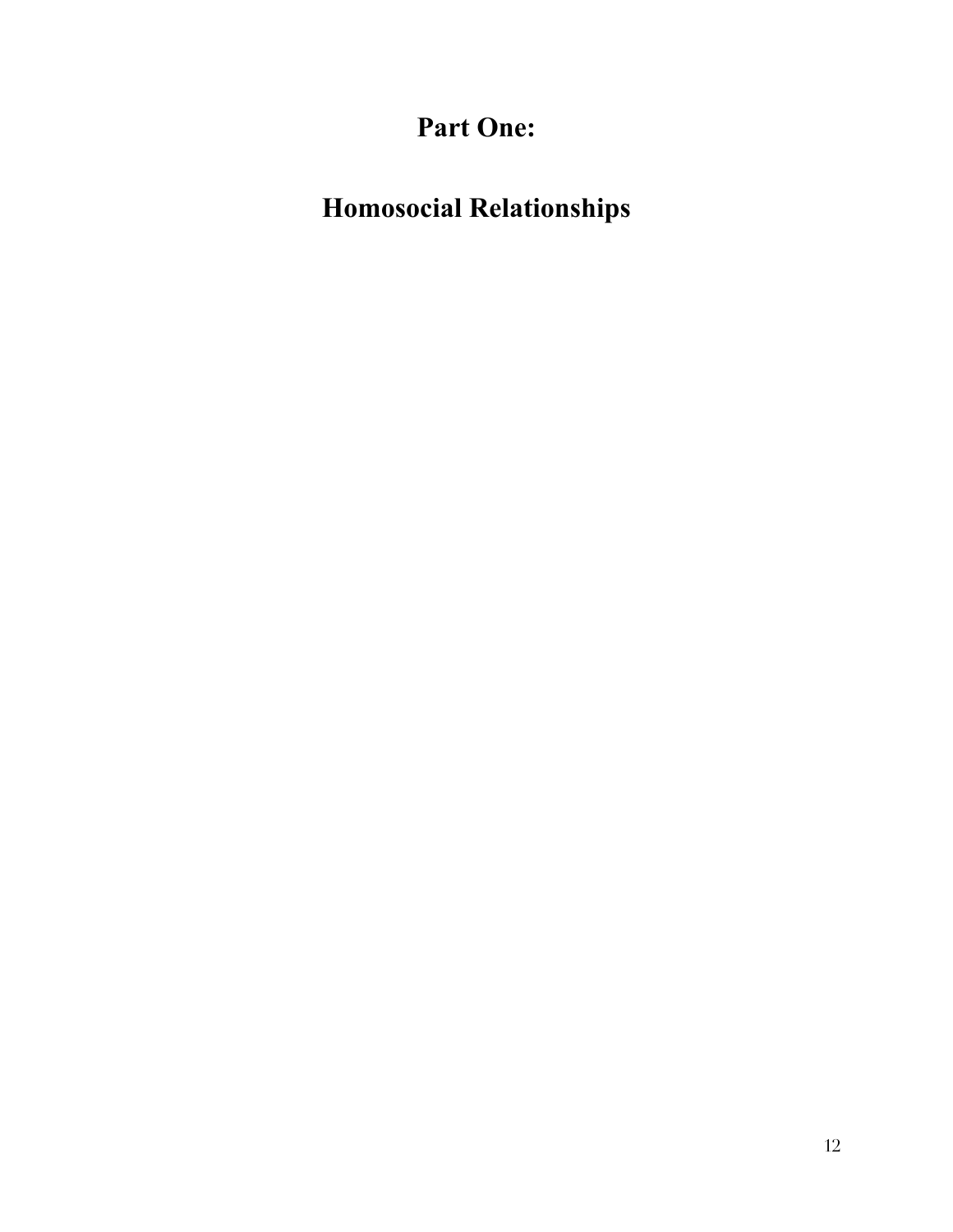In the little seen Canadian film Paris, France, a small publishing house is going to publish a novel by an ex-boxer. The author has come to visit the editors over Easter weekend and in one particular scene he begins to speak about the glaring that men use as a form of communication right before a boxing match; about how each man looks the other up and down to size him up for the fight. He makes a correlation between this action and how homosexual men "cruise" each other in the same way. This causes him to realize that sometimes when he's on a bus and a man is looking him up and down he may not be looking for a fight, but actually looking to have sex.

You may wonder how this anecdote relates to *Othello*, but it is this duality of perception that is one of the driving forces behind Iago. The homosocial relationships that have been forged by the men within the play have been confused for something other than friendships. The homosexual desire between men that Sedgwick points out as instantly threatening to men is not really much of a problem for Iago, Cassio, or Othello who live in an earlier historical period and under a different system of sex/gender relationships. Even for Brabantio the disruption with the bond is linked to a division of desire and religious hatred. Because of Iago's centrality to the play and to the homosocial universe of Shakespeare's Othello, in this section I am going to focus on his role within the male homosocial construct.

Lago is a monster. Or at least that seems to be the way he has been categorized since his debut upon the English stage in the early part of the seventeenth century. He is a character whom audiences for centuries have found perplexing; one man who could be consumed by so much hate for another ostensibly without a true motive. Actors have taken the role in varying directions ranging from a comic presence, which seemed to have varying success due to the heightened acting style that can accompany an over the top comic performance, to playing him as the villainous rogue he is most commonly associated with (Neill 77-78). He is a character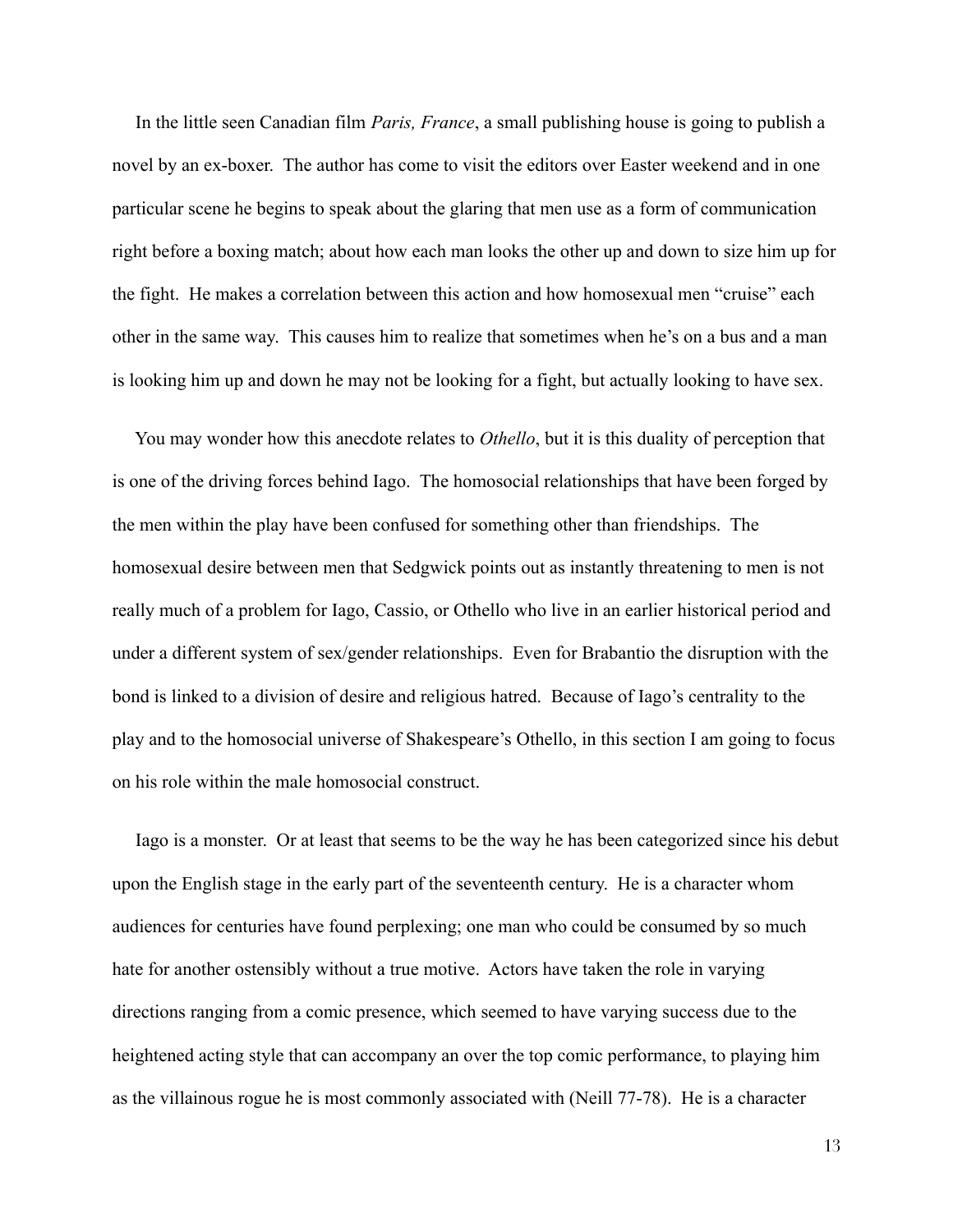whose complexities seem to overshadow Othello and who Laurence Olivier thought "could" always make the Moor look like a credulous idiot" (Neill 86).

In fact, it was Olivier who helped revive the notion that Iago should be played as a "homosexually motivated tempter" after Ian Bannen's Iago from 1961 (Neill 85). Only three years after John Gielgud played the famous Moor, in blackface no less, Olivier, also in blackface, mounted a production that portrayed Frank Finlay's Iago "as a man whose personality was deformed by his repressed homosexuality" (Neill 88). I argue that the majority of his motivations do come from repressed homosexual desire caused by his reliance on strong male homosocial bonds. The question remains whether or not lago is conscience of his desire.

In regards to his motivations, Iago offers the audience quite a number of them: infidelity, racism, being passed up for promotion. All of these impetuses become superficial once you begin to understand the homosocial relationships that are crucial to the male characters within the work. The perceived invasion by a female and subsequent disintegration of the bond is what provides Iago with his true motivation.

As I discussed earlier, Eve Kofosky Sedgwick's book argues that homosocial desire amongst both men and women can develop into homosexual desire though it is problematic when it occurs in male-male relationships. In *Othello*, this notion that homosociality as a continuous path to homosexual desire can be applied as an interpretive tool for my purposes. The homosocial relationships between the men in *Othello* are the strongest bonds that exist within the play. One would assume that being part of the military there is a sense of brotherhood that binds these men together. From Roman armies to the US Marines, the military has always seemed to pride itself as an organization where men are able to be **MEN**.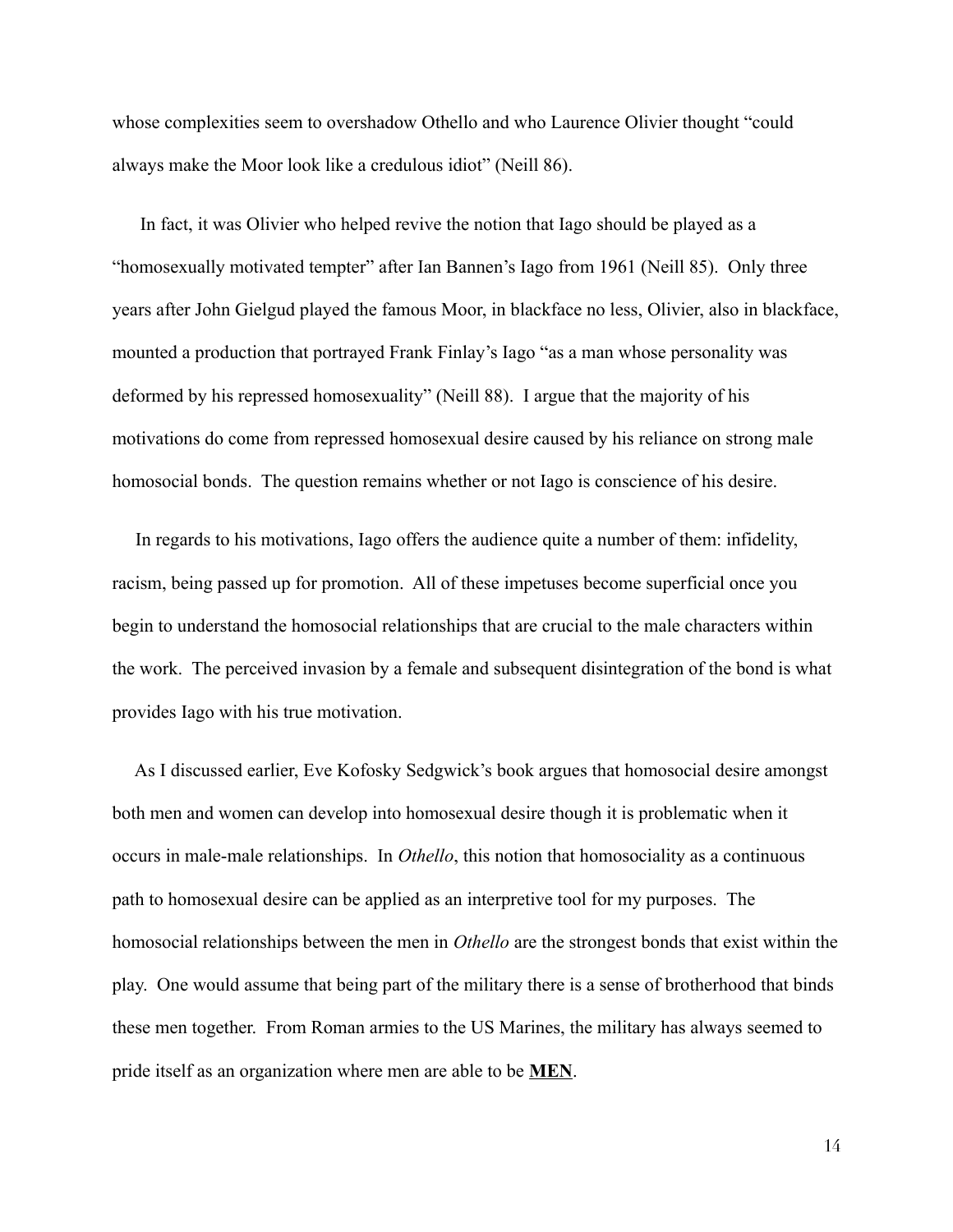In his book, *Homosexual Desire in Shakespeare's England*, Bruce R. Smith states the consequences for this in rather extreme terms:

Lago belongs to an all-male world in which women have no place. Iago defines himself totally in terms of that world, and when the newly married general passes over him and names as his lieutenant a man who is almost damned in a fair wife, Iago's very identity is shaken (Smith 63).

While I agree with Smith's point, I believe he is overstating the case. The world as Iago sees it is one that can include women; they can never encroach on the bond that men have created for themselves. They must live on the fringe of this male dominated world and are only needed as partners in procreation. Even Emilia, as Iago's long suffering wife, is not immune to this although she seems to understand her place within this world. Iago treats her as nothing more than a nuisance. Out of all the men in the play smitten with women, he is the only one who shows outward contempt for his "beloved". Thus she does not infringe on the male homosocial bond.

This bond these men have formed is not only in being soldiers, but in being men. Cassio, Roderigo and Othello have in their own ways broken this bond by not only falling in love with women, but giving themselves over to the women they love. Unlike Iago who keeps Emilia "in" her place" so to speak, the others treat their women with an equality that infuriates Iago. He is determined that each one of them will have to pay for their crime against homosocial nature.

## **IAGO AND MISOGYNISTIC HOMOSOCIALITY**

One of the more stereotypical views of male homosexual desire is the animosity they have toward women. Iago's misogynistic behavior would appear to be nothing more than one man's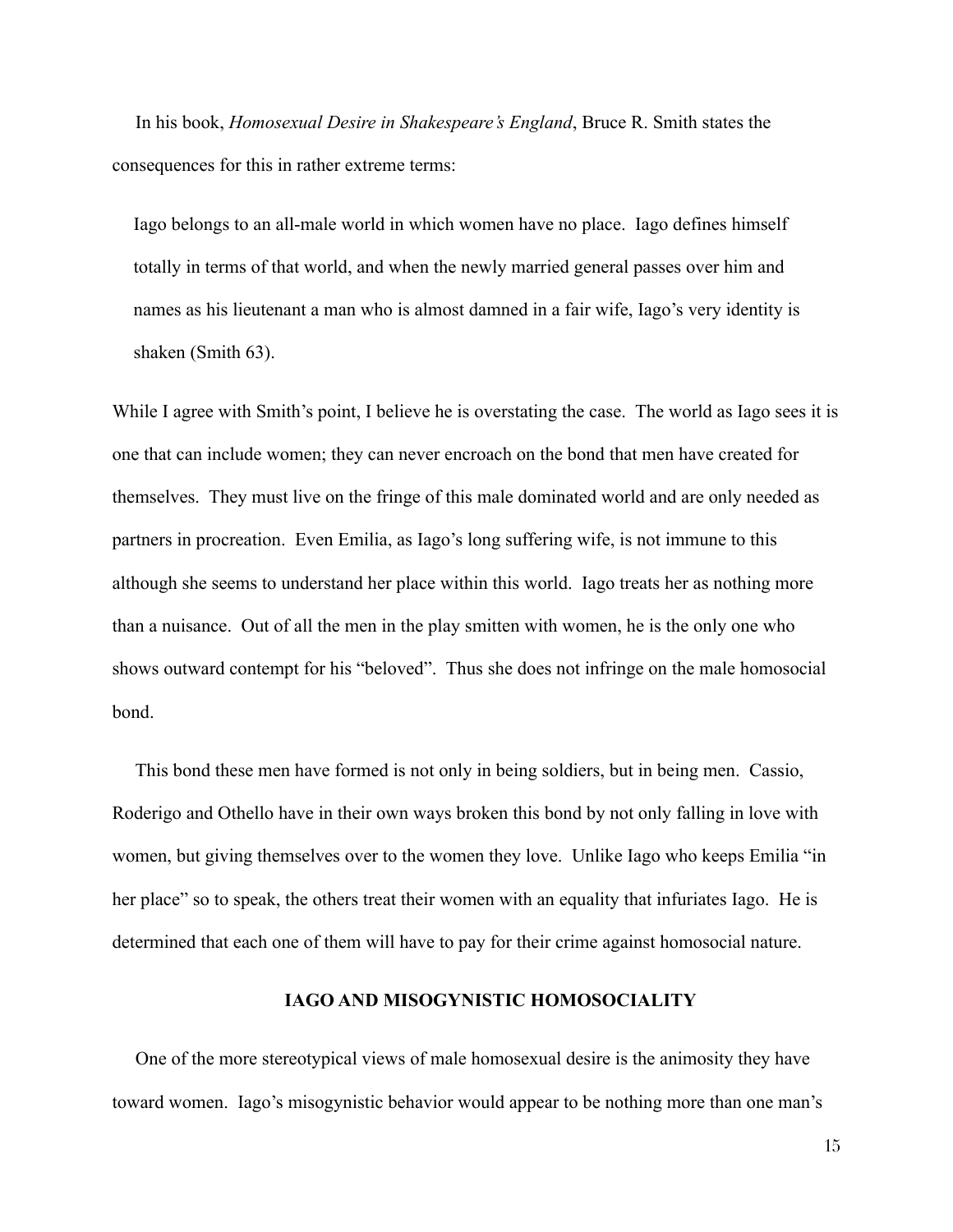insecurities about being a man. He is threatened by the intrusion of women within the homosocial construct that he has built not only his entire career around, but his life as well. The marriage of Othello to Desdemona is the catalyst by which Iago descends in to the pit of revenge.

Iago is one who has left the use of women behind. There are numerous accounts of men "leaving the natural use of women" (Parker, Burton 9) in literature of the early seventeenth century. In his mind they are nothing more than vessels for sex for other men to enjoy or as tools to be used in his plans. Iago is wise enough to understand that while women can never break the male-male homosocial bond, they do need to be there for appearances. He thinks very little of his wife other than for the performance aspect of being in a marriage and the convenience of Emilia's access to Desdemona

There is not one instance in the play where Iago shows any affection toward Emilia. When he is given the handkerchief by her, he tells her that "... It is a common thing- / To have a foolish wife" (Shakespeare 3.3.305, 306); "a common thing" being a play on words for "a cunt available to anyone" (Wells, 300). This dreaded handkerchief that acts as a proto-McGuffin implicates Desdemona in a completely made-up affair with Cassio, thanks to Iago. Any last chance for Iago is show any appreciation to her is snuffed out.

To Iago, Cassio is another cause for the disruption of the homosocial bond between Othello and Iago. He is a man that Iago would love nothing more than to see dead. His hatred for Cassio stems from Cassio receiving the position of lieutenant above him, but Iago's self-justified reasoning is based on inexperience and the fact that Cassio is soon to break the male homosocial bond. In fact, this is the first instance where we can see that Cassio, in Iago's mind, is not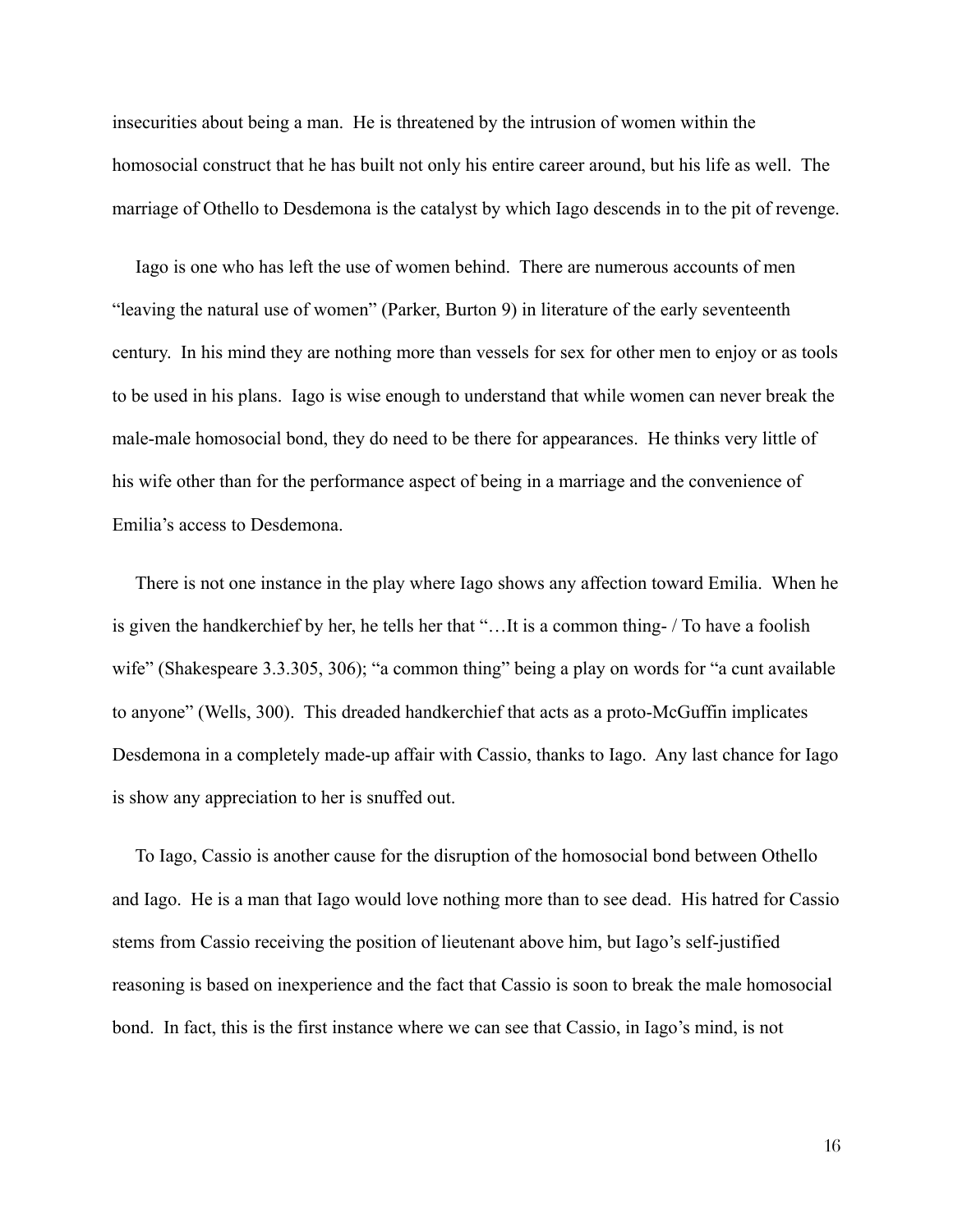worthy of the male homosocial bond that the military affords. He is "a fellow almost damned in a fair wife" (Shakespeare 1.1.20).

Once the handkerchief is in the possession of Cassio, he tells Bianca to leave him as "I do attend here on the general, / And think it no addition nor my wish / To have him see me womaned" (Shakespeare 4.1.188-190). Even Cassio understands the value of the male homosocial bond and how its subversion by a female would appear to be problematic. Othello is "womaned" as well so there is a bond that each one of them shares that although disruptive to Iago's worldview, does little to change theirs.

Iago as soldier against the Turkish army does not have much weight when held up against the notion that Iago is a soldier against the army of the opposite sex. His relationship with his wife resembles nothing more than having to deal with an insolent child that needs to be scolded. Women are inhuman or if they exhibit humanity it is in the service of stifling men. He views women as being duplicitous beings, which is ironic given that Iago could serve as the protoduplicitous character. In Act 2 Scene 1 Iago is with Emilia and Desdemona after Cassio has visited to give word on Othello's arrival. Cassio leaves to meet with the other soldiers and Othello, but Iago stays and begins his flippant characterization of women. It is as if he could be describing his own duplicitous nature:

> "Come on, come on! You are pictures out of doors; Bells in your parlours; wild-cats in your kitchens; Saints in your injuries; devils being offended;

Players in your housewifery; and housewives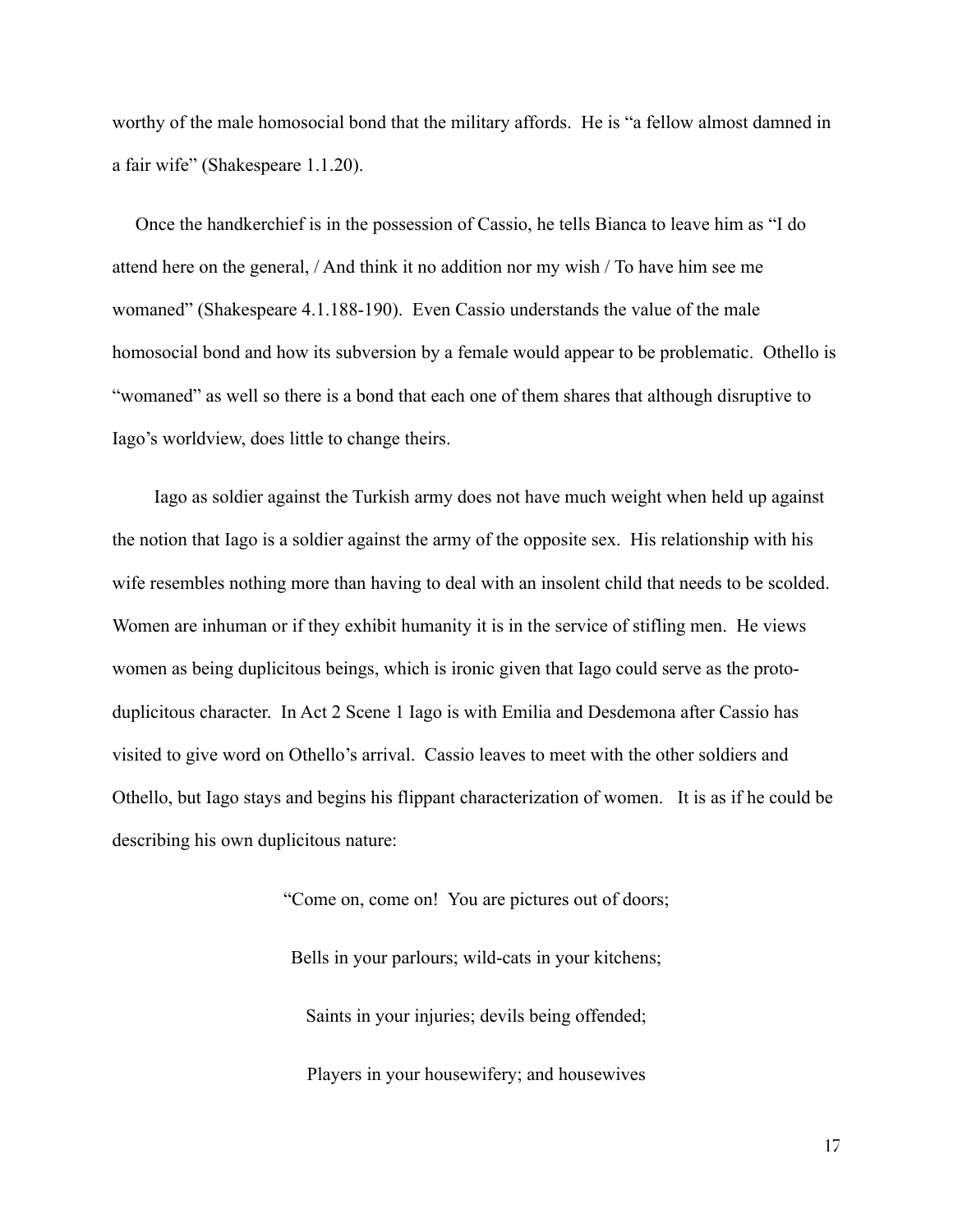#### In your beds. (Shakespeare  $2.1.109 - 113$ )"

He knows women are "devils" and that they are nothing more than surfaces to paint upon what they are not or noise where there should be quiet. Yet, Iago is describing exactly what he is as well. He is the "devil being offended" and as such as he demonizes and generalizes women as he is feminizing himself. The compartmentalization and categorizes he has put them in adequately describes the personality of Iago. He is also one of the "bells", "devils", "saints", "players" and "housewives" and none of these descriptors are meant to be complementary. Emilia recognizes the viciousness of Iago's barbs when she proclaims "You shall not write my praise" (Shakespeare 2.1.116).

Unfortunately, for Othello it is not until the final moments of the play that he recognizes that Iago is a "devil". When Iago is revealed as the villain to all, Othello tries to kill him since "If that thou be'st a devil, I cannot kill thee" (Shakespeare 5.2.285). Of course, Iago cannot be killed and Othello's failed attempt to somehow hurt Iago proves further that he is "the devil" incarnate.

### THE EROTIC SQUARE

Rene Girard's literary theory of Triangular Desire and Eve Kofosky Sedgwick's Erotic Triangle, which she based on her study of homosocial desire within English Literature, also play an important role in understanding the relationships within *Othello*. The main characters within the play, Othello, Iago, Desdemona, and Cassio, all fit within the confines of both theories of triangulation. In Girard's version, he proposes that in triangular desire "the nature of the object inspiring passion is not sufficient enough to account for the desire, one must turn to the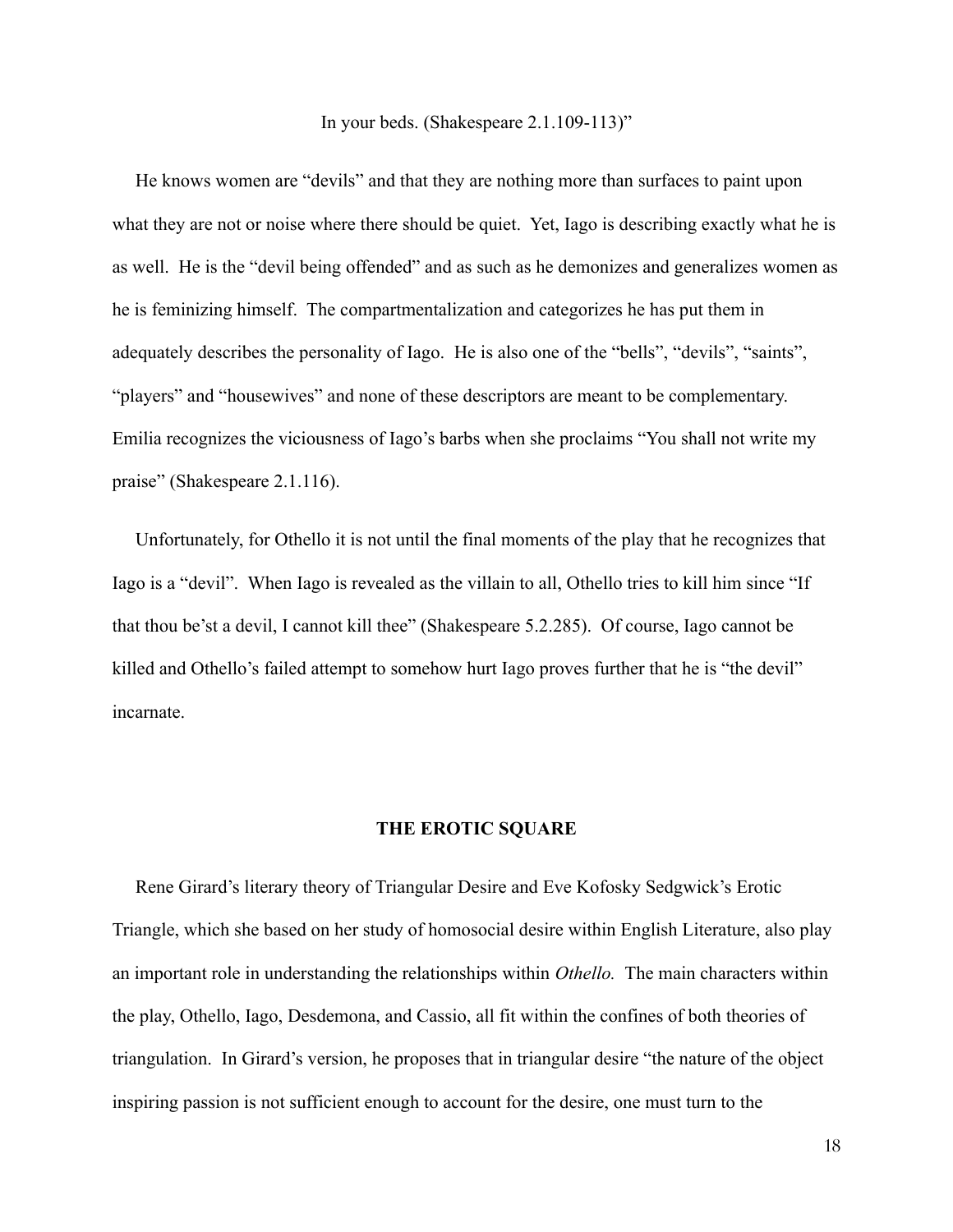impassioned subject" (Girard 2). Mimetic desire also plays a part as well since if the so-called object that is inspiring passion is desired by the two separate individuals then invariably both of them will desire the same thing. Sedgwick's Erotic Triangle adds a sexual or more erotic element to the triangulation and allows for homosexual desire to exist as well. Girard's triangular desire does take in to account homosexual desire, but it is not an essential aspect:

t An attempt should be made to understand at least some forms of homosexuality from the standpoint of triangular desire. Proustian homosexuality, for example, can be defined as s a gradual transferring to the mediator of an erotic value which in "normal" Don Juanism remains attached to the object itself. This gradual transfer is not, a priori, impossible; it is even likely... (Girard 47).

Sedgwick's additional layer suggests that if we add in homosocial desire and homosexual desire, then we are left with an erotic triangle in where the object that is being desired, with a little bit of mimetic desire thrown in, will cause the desirers to desire each other. In *Othello*, this takes on a more complex role as I will argue that the triangle in this instance is more of a square with Cassio providing the fourth side. The four sides to this Erotic Square are Iago, Othello, Desdemona and Cassio. In much the same way that the Erotic Triangle works, there are various combinations that are not as straightforward as  $A + B$  wants C, so A wants B. The Erotic Square as it were differs from the erotic triangle not only in shape, but also in its ability to allow numerous combinations of desire.

The notion that Iago desiring Desdemona ultimately causes him to desire Othello would be an example of the Sedgwickian erotic triangle, but Iago does not desire Desdemona as much as he desires Othello. Although, there is a moment where Iago does mention that he loves her: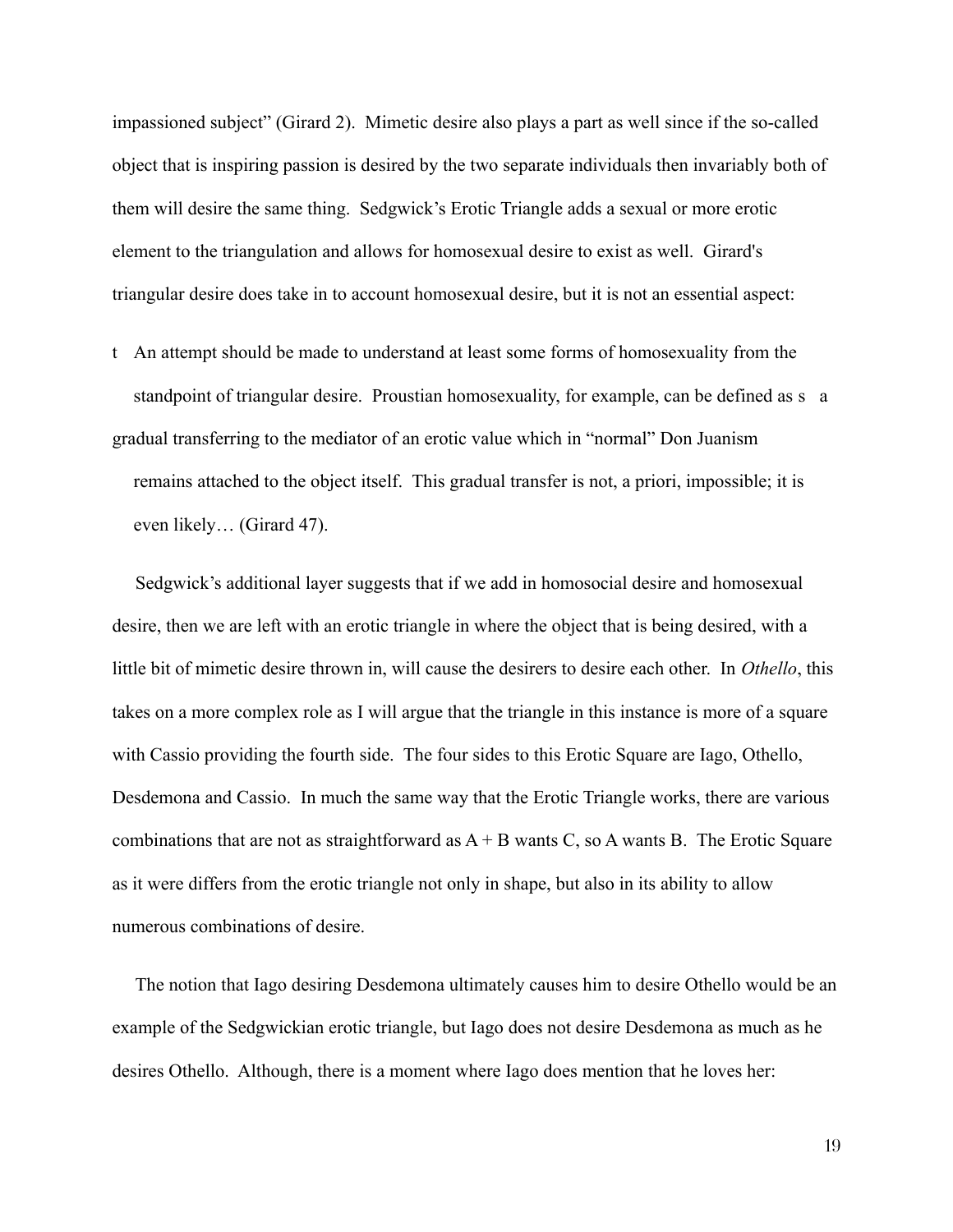...Now I do love her too.

Not out of absolute lust (though peradventure

I stand accountant for as great a sin)

But partly led to diet my revenge, (Shakespeare 2.1.282-285)

Yet, this seems insincere. Iago even qualifies this so called "love" as merely something "to diet my revenge." Even if the admission is nothing more than a show to add to the growing list of reasons why he hates Othello, it solidifies that there is indeed a triangle between the three principals. If we follow the Girardian example, than Othello's desire for Desdemona causes his desire to be transferred to Iago and if Iago desires Cassio then his desire is transferred to Othello. Therefore, Desdemona's desire for Othello actually does allow her to desire Cassio.

While all of these transfers of desire are taking place, the desire that starts out as homosocial slowly begins to convert to a more homosexual desire. Now, Sedgwick acknowledges that in the male-male homosocial relationship that homosexual desire can occur, although it may be problematic. Yet, there does not seem to be an issue in *Othello* when the once platonic bonds begin to turn slightly homoerotic. Homosexual desire begins to overtake the bond that is shared not only between Iago and Othello, but between Iago and Cassio as well.

The love that Iago has towards Othello can be viewed through the prism of an intense homosocial relationship, but his relationship to Othello becomes must more eroticized. The anger that fuels Iago's plan, stemming from being passed up for a promotion, seems innocuous compared to the destruction that he unleashes. His reaction though is not merely for being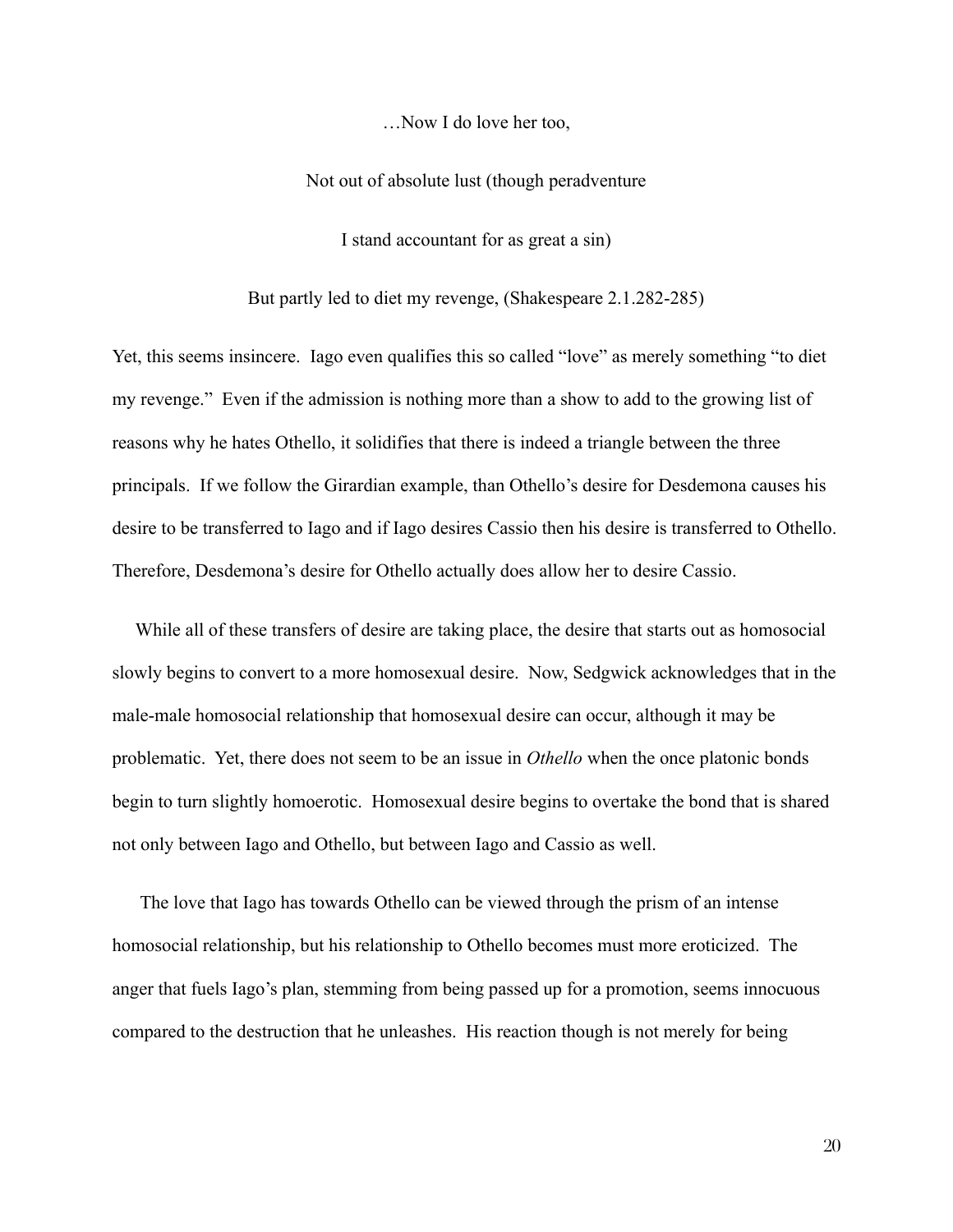passed up for preferment by Othello, but being passed up by Othello's desire. This desire, in Iago's eyes, has now been transferred to Cassio.

Cassio has won the love and affection of Othello as he has been made lieutenant which earns him the hatred of Iago. Following the square, the affection that Othello shows to Cassio is in direct conflict with Iago's need to be Othello's right hand man. To fuel Othello's anger and poison his mind towards Cassio, he recounts an erotic dream that Cassio dreamt the prior night. Iago is lying in bed with him, although a common practice amongst men in the Renaissance, the sexual implications are still there, when Cassio begins to act out his dream:

In sleep I heard him say 'Sweet Desdemona,

Let us be wary, let us hide our loves';

And then, sir, would he gripe and wring my hand,

Cry 'O sweet creature!', and then kiss me hard,

As if he plucked up kisses by the roots

That grew upon my lips, then laid his leg

Over my thigh, and sighed, and kissed, and then

Cried 'Cursed fate that gave thee to the Moor!' (Shakespeare 3.3.420-427)

Iago initial intention is to poison Othello's mind in to thinking that Cassio is harboring an unrequited love for Desdemona. He mentions Cassio's need to "hide our loves", and the imagery verges on the erotic: the kissed lips and leg over his thigh. Yet, the subtext is clear that homosexual desire has entered Iago and Cassio's bed. In this instance, Iago transfers the alleged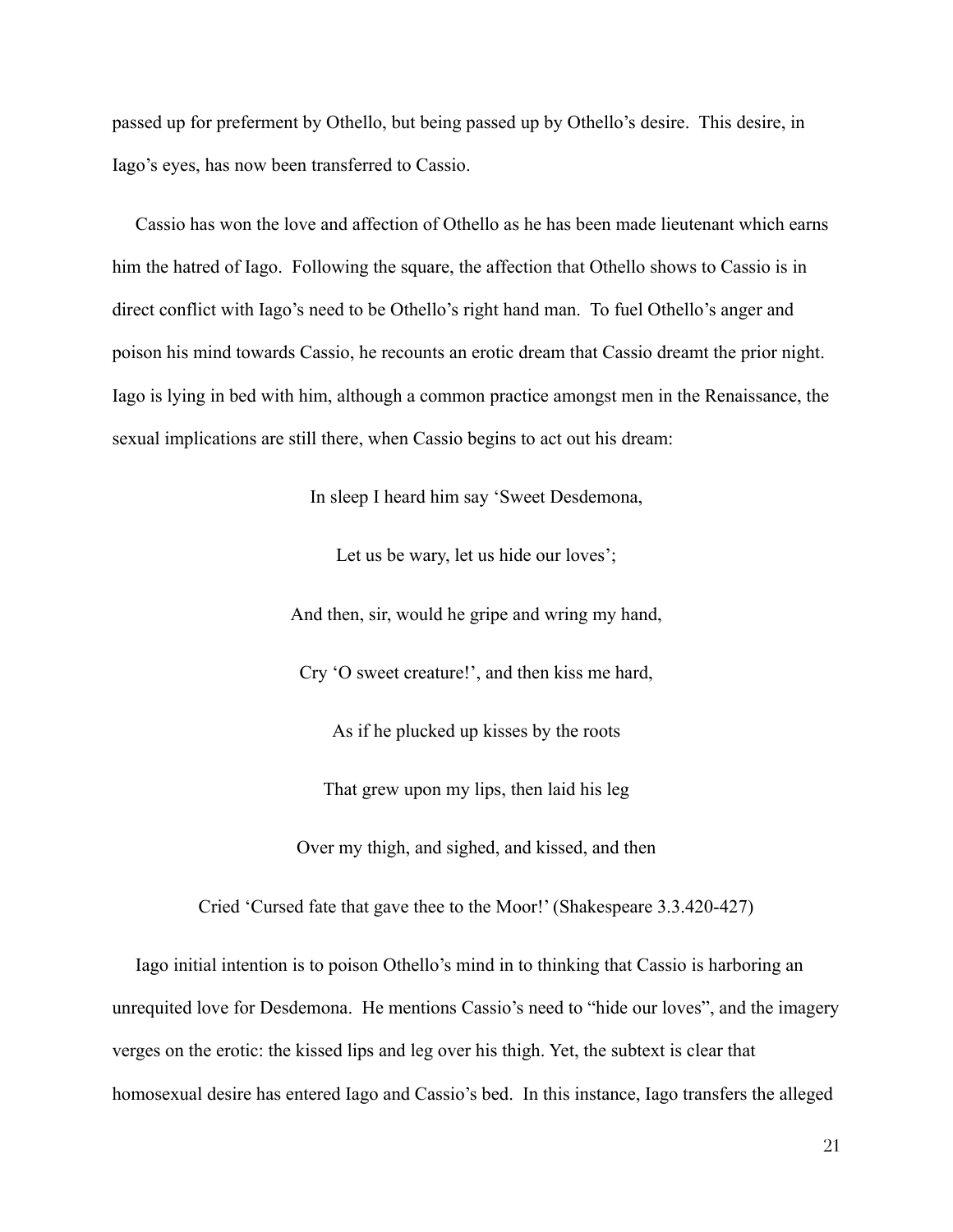desire that Cassio has for Desdemona onto himself. The mention of Desdemona is seemingly what lures Othello in, but the story is not just about Cassio and Iago.

The language that Shakespeare uses with "Let us be wary, let us hide our loves" (Shakespeare 3.3.421) is an allusion to a forbidden love that is far from heterosexual desire. If we apply the Erotic Square to Cassio's supposed desire for Desdemona, she is also desired by Othello. So, if Iago desires Othello as he does Cassio in the homosocial construct, then through mimetic desire, Iago desires Cassio and vice versa. The homosexual desire that inhabits the dream is actually extremely erotic.

Robert Matz, in his essay "Slander, Renaissance Discourses of Sodomy, and Othello", believes that the story is really Iago's chance to win back the love of Othello and while this is true, the love verges on a sexual nature. Iago understands this, but he is too clever to truly let us know what is in his heart. Othello seems to be robotically drawn to the story through jealousy and titillation as it works on him on two separate levels.

On one level we have Cassio professing his forbidden heterosexual desire by acting it out through even more forbidden homosexual desire. If we discard the notion that Cassio is speaking about Desdemona, it puts this act of foreplay into a completely new perspective. Iago is in control as he tells the story since we do not have Cassio's version, which we would assume to be a denial. In sharing this information with Othello, he can cast Cassio in a negative light and win back the affections of Othello.

On the other level, the story works to not only vilify Cassio, but Desdemona as well. Othello becomes enraged as he wants to "...tear her all to pieces" (Shakespeare 3.3.432), to destroy her. Iago has convinced him that she has broken the matrimonial bond through a tale of homosexual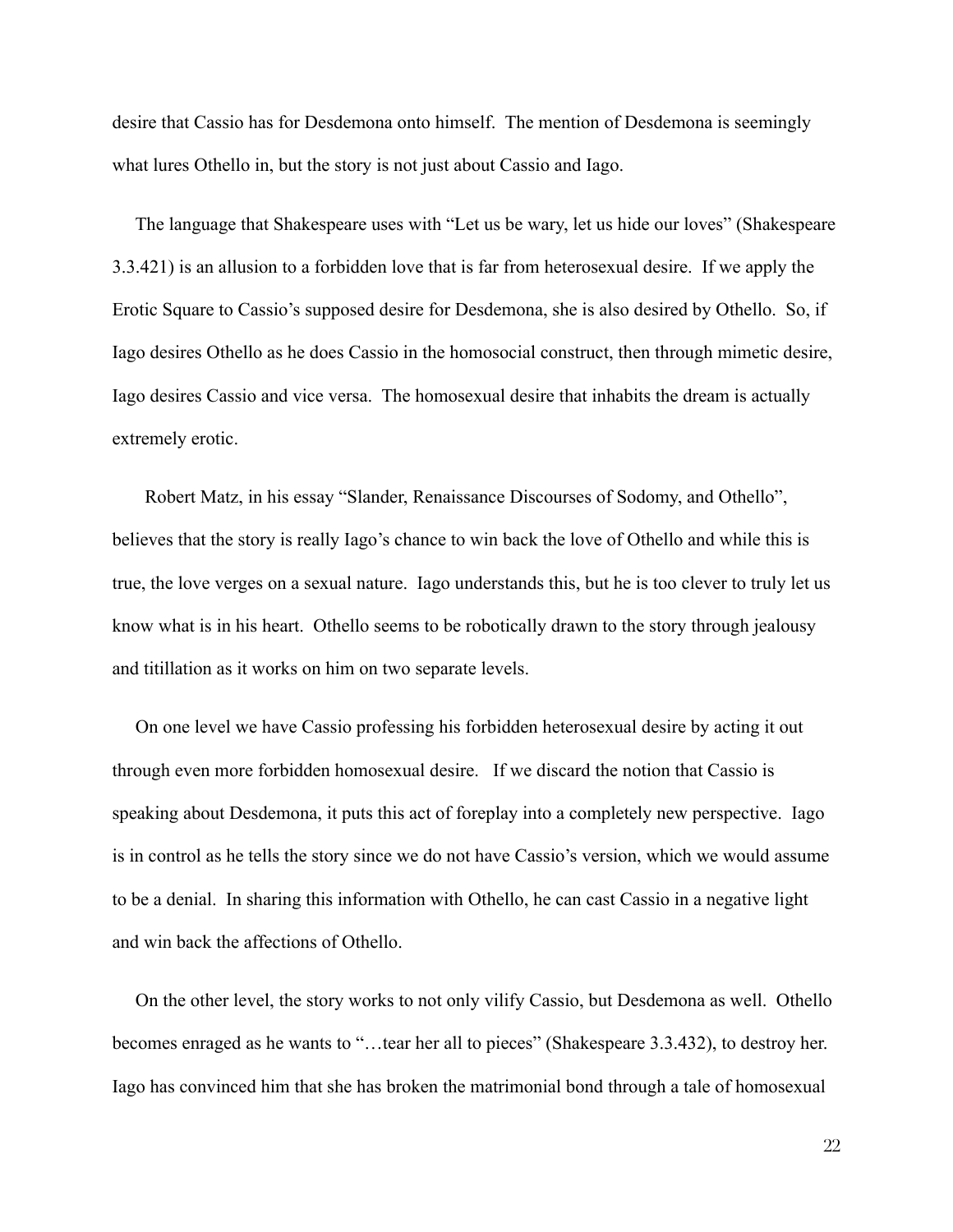desire. It is interesting to note that Iago has no issue with using a woman to further his quest for revenge. For Iago's plan of revenge to work he needs to have the assistance of women as props to enrage the men or titillate them. There seems to be no in-between in how these men, Roderigo or Othello, react to hearing about Desdemona.

Iago and Cassio's other occurrence of homosexual desire occurs when Iago has Othello eavesdrop on a conversation that is intended to confirm Othello's suspicion about Desdemona's unfaithfulness. Iago cleverly uses Bianca, once again a woman is used to further his needs, in a classic case of misdirection that sitcoms have been doing for decades. Cassio demonstrates Bianca's adoration as "she falls thus about my neck" (Shakespeare 4.1.131) by embracing Iago. It is similar to how Cassio embraced him as the two were lying in bed.

He continues further by mimicking her as she "so hangs, and lolls, and weeps upon me; so shakes, / and pulls me---ha, ha, ha!" (Shakespeare 4.1.134-135). His description sounds very similar to an orgasm and just they were in the erotic dream, he is locked in an embrace with Iago. Homosexual desire has crept in once again to disrupt the homosocial order. The affectionate nature of both these interactions is indicative of the how strongly Shakespeare upholds the bond that men form with one another. It cannot be overlooked that homosexual desire is playing a part in these displays of "friendliness".

In the prior scene with Othello, when Iago speaks of Cassio's dream, what follows is what Bruce Smith refers to as a "parody" of a wedding. Smith refuses to believe that this "marriage" is nothing more than a ceremony to reaffirm Iago's "self-definition as a man among men, as a soldier among soldiers" (Smith 63). If the Girardin square makes everyone on equal footing in relation to mimetic desire, then this homosocial marriage is based in some way on homosexual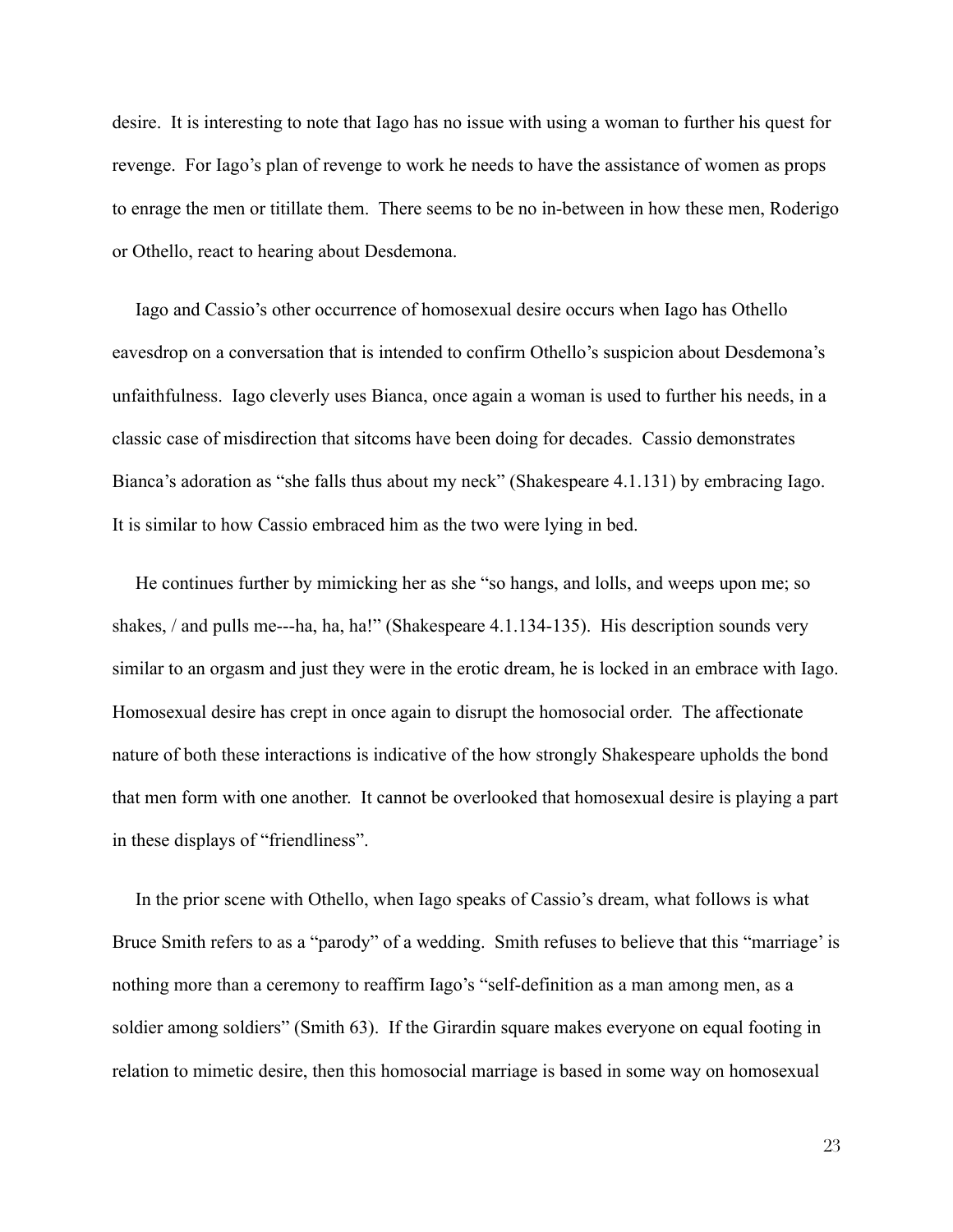desire. Its position following the homoerotic anecdote is almost a reversal of the heterosexual marriage rite that Othello and Desdemona have experienced. The Iago/Cassio dream story acts as a consummation of the Iago/Othello bond. Since these are two men then they have subverted the "normal" convention by having the sex first and following it up with the marriage vows.

The language that Othello use as he kneels, "In the due reverence of a sacred yow, / I hear engage my words" (Shakespeare 3.3.461-462), imparts a revered weight to the words. His use of "engage" or pledge is still in use today when a couple is in the period before marriage. There is even something slightly sexual as Othello kneels before Iago to pledge his vengeance.

Iago kneels next to Othello, or in whatever position the director deems suitable since Shakespeare was not keen on adding many stage directions. While Othello's yow is more abstract and appeals to the ideal of revenge, which Iago certainly subscribes to and has fostered, Iago's vow is directly to the Othello. His vow is much more personal as he pledges:

> Witness, you ever-burning lights above, You elements that clip us round about, Witness that here Iago doth give up The execution of his wit, hands, heart To wronged Othello's service. Let him command, And to obey shall be in me remorse,

What bloody business ever (Shakespeare 3.3.463-469).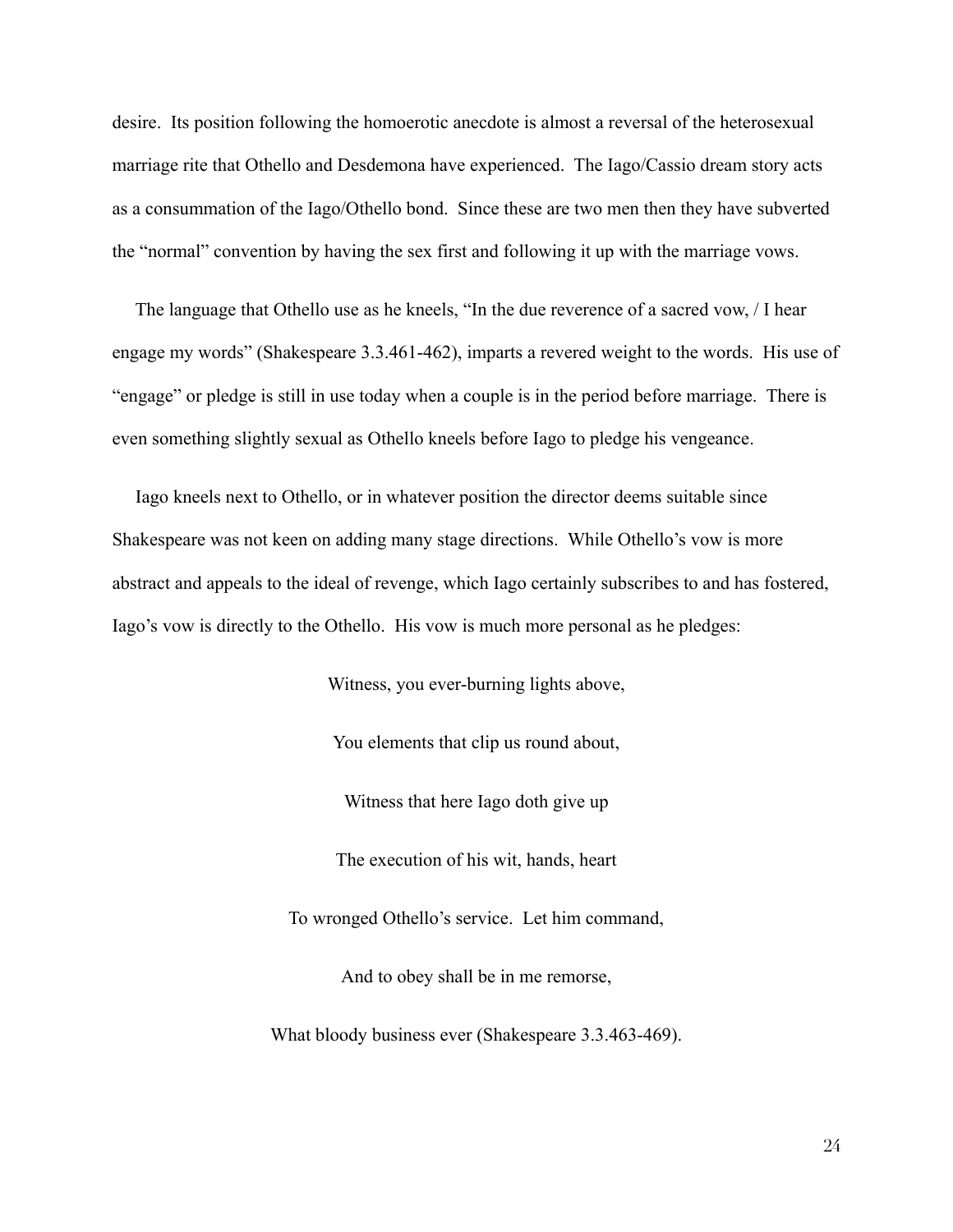Iago pledges his entire self to Othello from his wit to his heart. As in wedding yows, he promises to obey and to do whatever it is that Othello asks. The visual of the two on their knees, each vowing their devotion to other another after the consummation of their desire through the simple act of language is powerful.

Although, the reader knows that Iago is manipulating Othello it does not matter for the moment. His goal of destroying Othello fades to the background, if even for a moment, as Iago has Othello in the bond that they shared before Cassio's promotion destroyed it. Whether he is ensuared in this bond makes no difference. They are now bonded by a sacred yow that, yes, Iago will break, but for the time being homosocial desire and homosexual desire have meshed.

## THE POWER OF LANGUAGE IN DESIRE

Language and its power to persuade and to obscure the truth is a theme that Shakespeare seems to connect with Iago as well. In the Cassio dream scene, Othello becomes enraged by imagining that Cassio is using Iago as a proxy for his wife. As I stated earlier, that rage comes more from a subconscious level of Cassio and Iago's playing out of homosexual desire. Even in the scene where Iago is setting up Cassio, Othello is watching and becoming angered / aroused by what he perceives to be Cassio speaking about his wife.

In the first, it is Iago's words against Cassio and in the second, though Cassio is speaking, it is still Iago's rhetorical misdirection that controls Othello. The use of rhetoric and who controls who through words also has male homosocial bonds attached to it as well. The beginning of the disintegration of this bond occurs when Iago uses words to deceive and control the men he is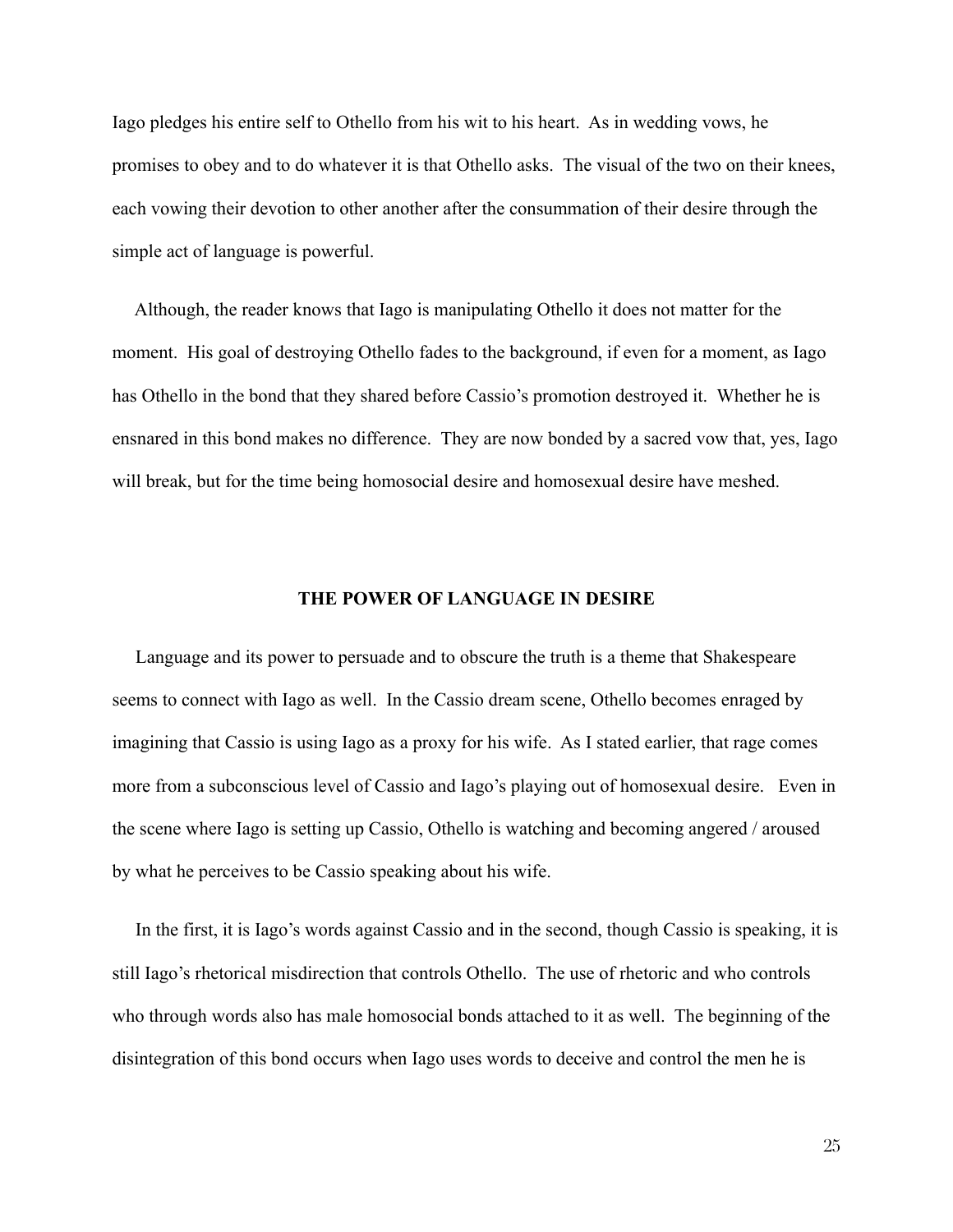surrounded with. Once Othello has stripped him of his power, Iago becomes intent on destroying all male bonds through language.

Othello won the love of Desdemona by his words, but his skills at rhetoric have been honed elsewhere. Iago is also a master of words and the two forge a relationship that sees them through many battles. What ultimately transpires is to some degree like a battle of suggestion between the two. None of the events that people are being accused of, infidelity mainly, actually occurs (except for Iago stealing Roderigo's jewels).

Iago's dialogue throughout the play is consistently working on multiple levels. He shares much with Othello in terms of hiding the "real" person that is lurking inside him, which I will discuss in part two. Iago has many reasons as to why he is seeking vengeance, but which are we to believe? In the first scene with Roderigo, he gives a truly honest characterization of himself:

In following him, I follow but myself---

Heaven is my judge, not I for love and duty,

But seeming so for my peculiar end;

For when my outward action doth demonstrate

The native act and figure of my heart

In compliment extern, 'tis not long after

But I will wear my heart upon my sleeve

For daws to peck at: I am not what I am. (Shakespeare 1.1.58-65)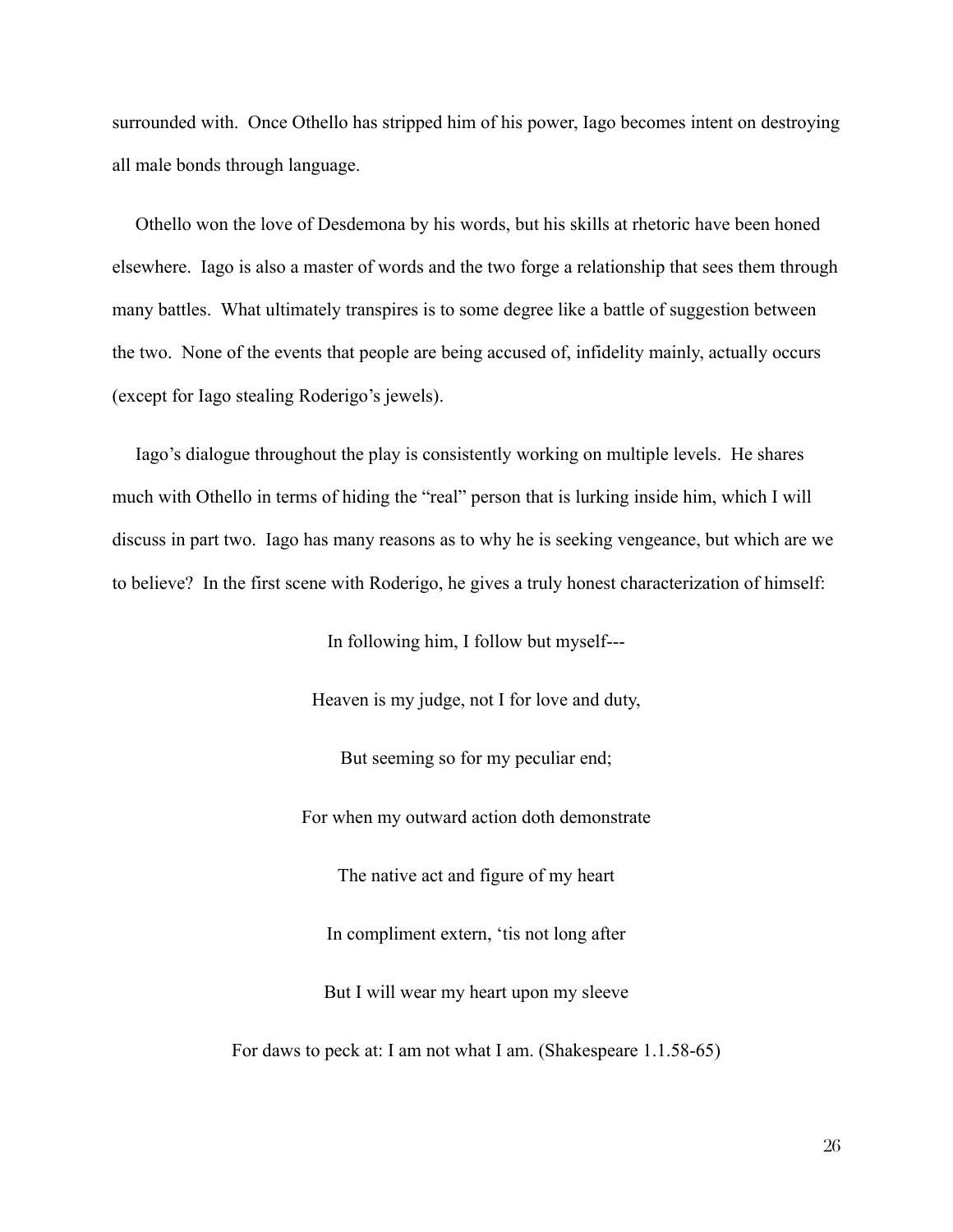Iago hides behind the judgment of heaven as his rational for the destruction of Othello. No one may pass judgment on him or his actions. The tone of these lines is at once defiant, but also melancholic. Iago is generally hurt by the superficial action of Cassio's promotion. There is a disconnect between his invocation of heaven and the utter devilishness of his scheme. This is clearly an example of the duality that is shared between Iago and Othello.

When Iago's "outward action doth demonstrate / the native act" (Shakespeare 1.1.61-62), he is not only going to play the part of Othello's friend, but the will even play the part of heterosexual desire as well. Heterosexual desire is the native act, the act that appears "normal", but Iago is keenly aware that the homosocial bonds he has formed have a subtext of homosexual desire. "I will wear my heart upon my sleeve / For daws to peck at: I am not what I am" (Shakespeare 1.1.64). The fact he is not what he is, is quite clear to everyone except the characters in the play.

Iago is the gate keeper to the homosocial bonds that are slowly dissolving around him. He is disgusted by the subversion of these bonds by the women who have found their way into the lives and hearts of the men that Iago bases his own worth on. Eve Kofosky Sedgwick's theory that male homosocial bonds can be transformed to homosexual desire is at the heart of Iago's relationships with Othello and Cassio. It becomes problematic for Iago because he is unable to keep these bonds together.

The mock wedding, the erotic dream and the outwardly show of affection all compound to an intense homoerotic atmosphere that may or may not be subconsciously taking place amongst the other males. One thing is clear; Iago sees no other way to solve the problem than to destroy all that is around him.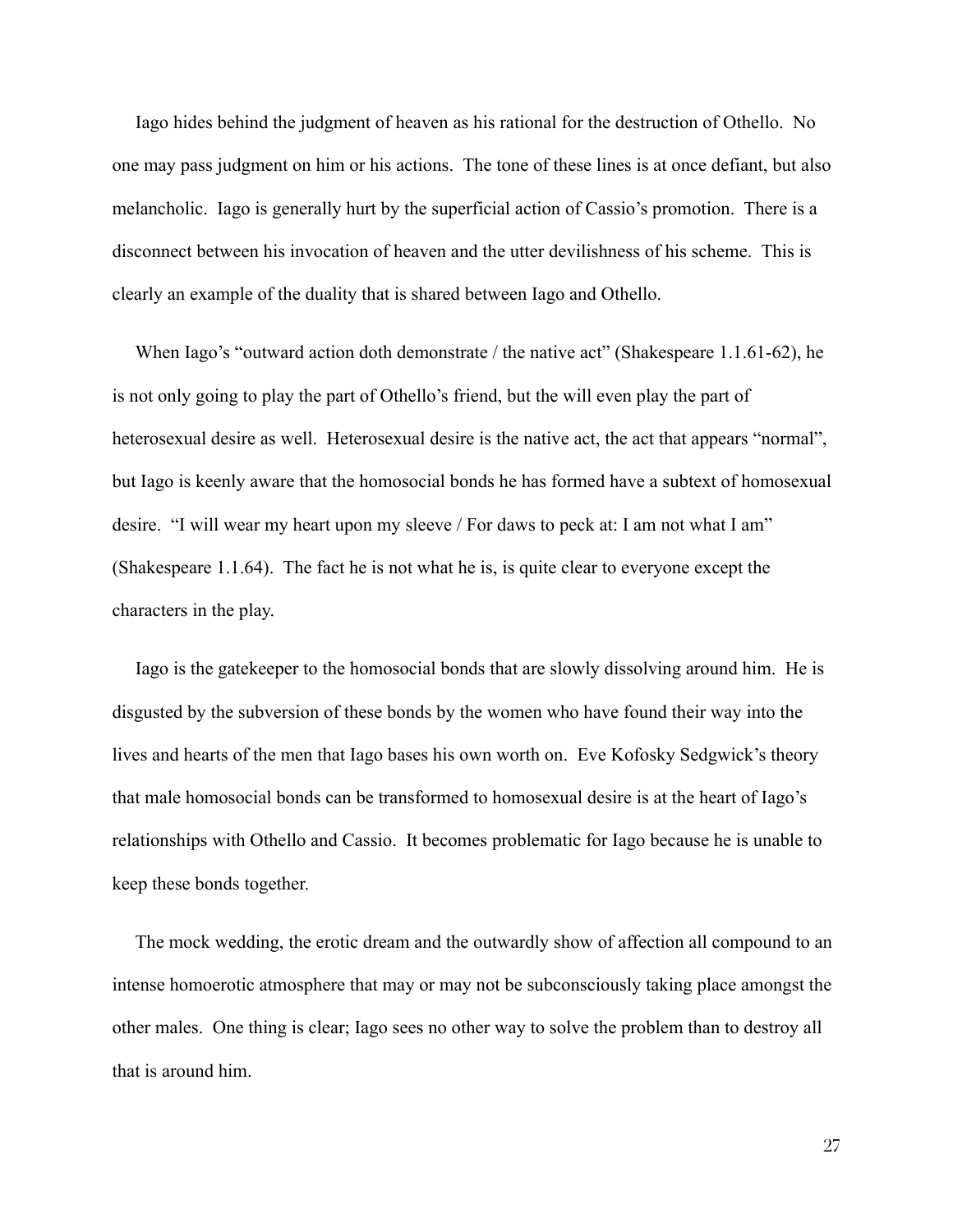**Part Two:** 

# **Othello's Identity and Turning Turk**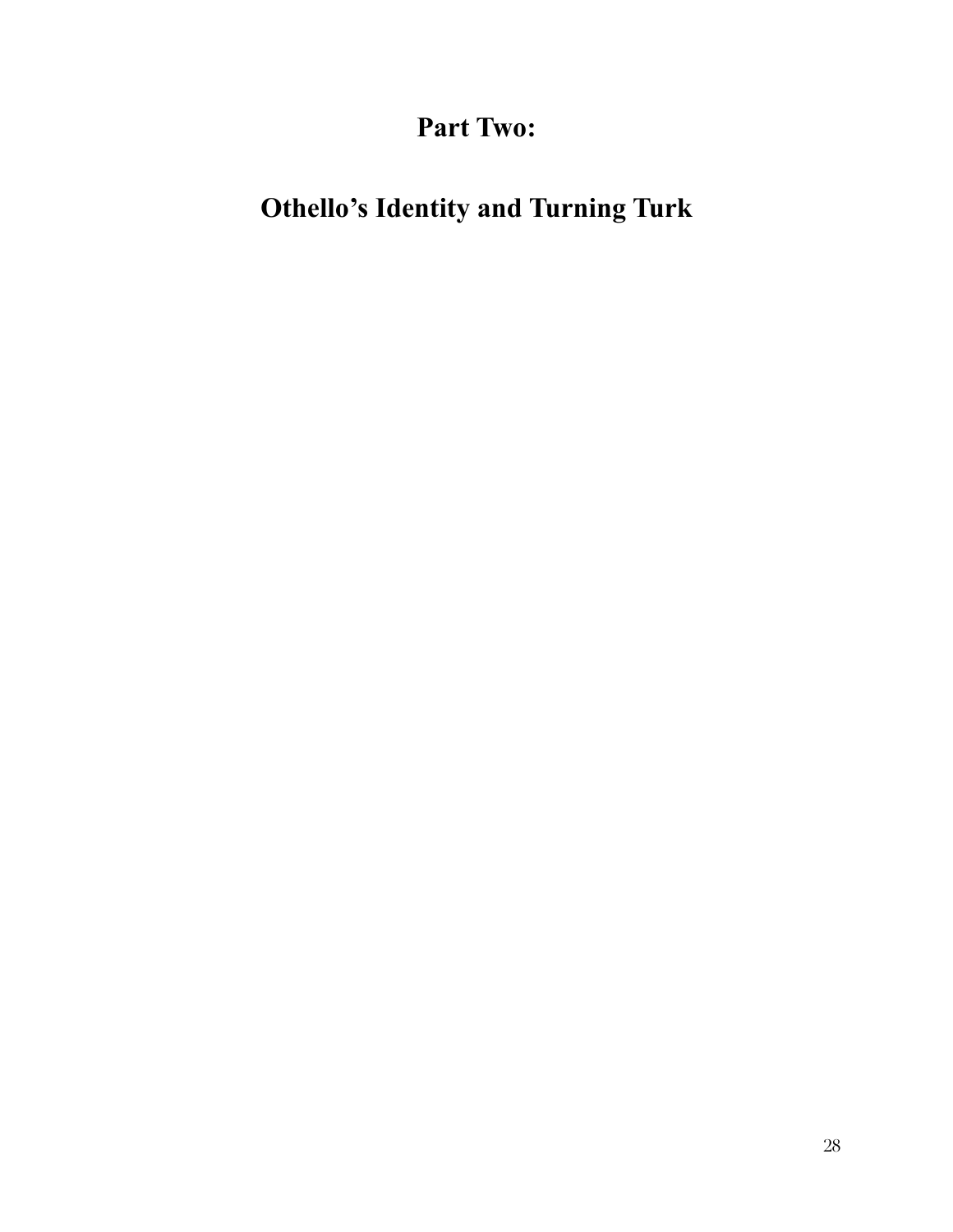In the previous section I discussed Iago and the homosocial bond that is shared between him and Othello and how it has been fragmented by Othello's marriage to Desdemona. Iago's identity is one that feeds off the necessity of the homosocial bonds that he has formed as a soldier. As Othello's right hand man, he was secure in his position and stature and the homosocial bond was in balance. Once Othello forms a romantic connection with Desdemona and promotes Cassio to be his lieutenant, he moves to the position of an outsider who is pushed aside. This forms the Girardian Erotic Square with homosocial desire being transferred / shared as homosexual desire between the men through Desdemona.

Although, it may appear to be that these are actual triangulations, Desdemona is always a part of them. She is in some instances the active participant and other times the passive participant. In the first example, she is the obvious catalyst for the Iago's vengeance, though this is unbeknownst to her. She is a victim of circumstance more than anything else, simply at the wrong place at the wrong time. For Iago, she is just one of two reasons that Othello and Iago's homosocial bond has been broken.

As I will show in this chapter, Othello's identity would have the appearance to be a fixed point, since he begins the play as a converted Muslim and thus a Turk, a term that was often used interchangeably with Muslim. As he is taken in by Iago his "true" identity begins to overtake him. There will never be a true Christian conversion for Othello because he will always be a Muslim, a Turk and a Moor in the eyes of those around him. In fact, both Othello and Iago end up "turning" multiple times within the play. In the religious sense, Othello begins his life as a Turk who converts to Christianity and then back to a Turk when his passion overcomes him and he kills Desdemona. Iago is representative of the mistrustful Christian who is "turned" when he befriends Othello and allows the homosocial relationship that develops between them to turn to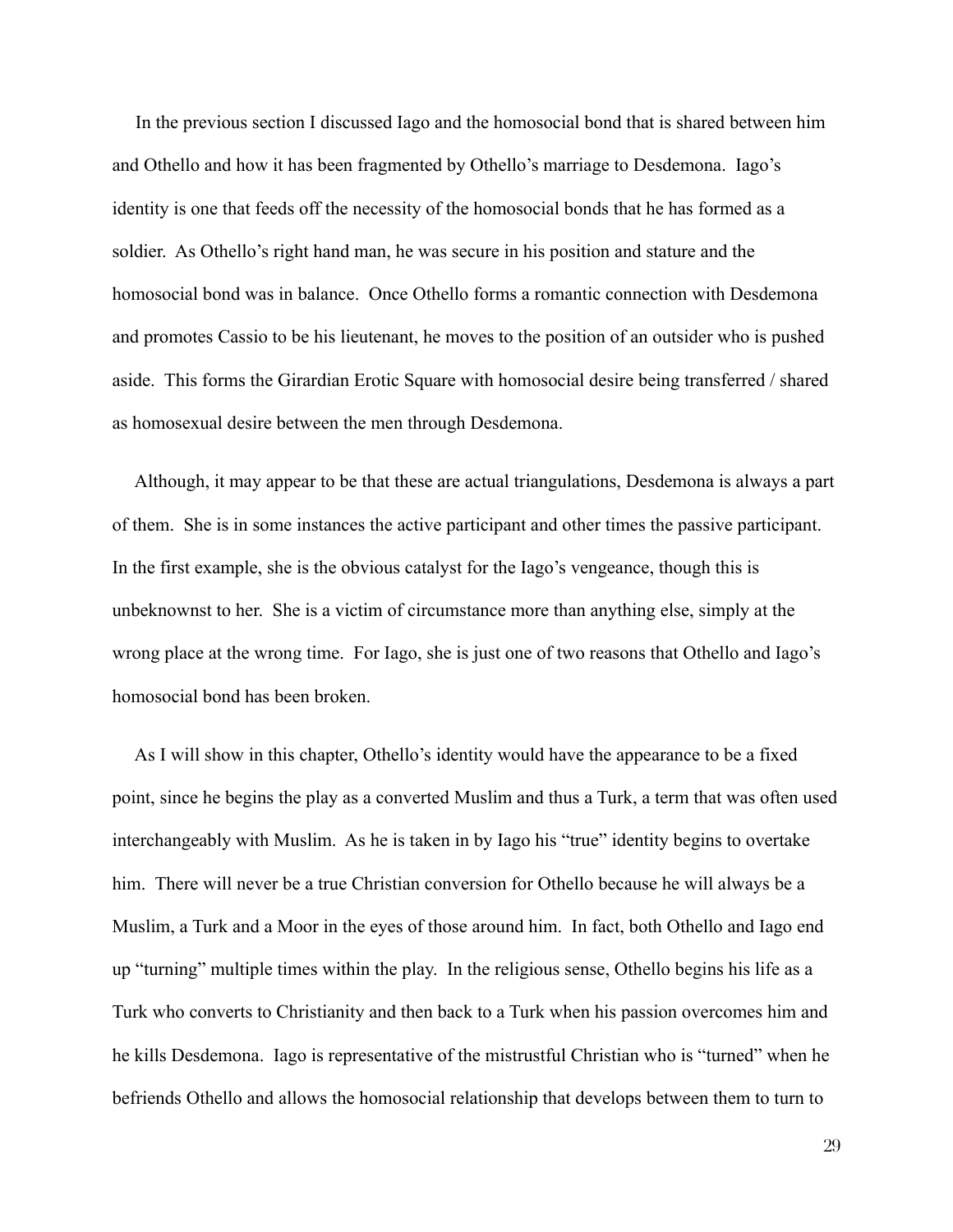homosexual desire. He is then "turned" once again when he betrays not only Othello, but also Cassio and Desdemona. In the end, the "Christian" has prevailed by destroying the outsider, the Turk

Iago's final conversion is one that sees him turn from the dutiful servant of Othello, to something akin to the devil. He shares this devilish conversion with Othello in much the same way that those in the play view Othello as a "Black Devil". Even Iago will be recognized as a satanic figure because of his actions. While this should put the two on equal footing, Iago almost embraces his conversion to a villain whereas Othello can never truly recognize that he has become the evil that others around him have cast him as all along.

The complexity of each of the homosocial bonds have a direct effect on how each character in the play deals with their respective "problems". Iago has no intent on strengthening the homosocial bond between him and Othello; he wants to destroy. He employs deception and manipulates Othello through language, but at the heart of it there is a lost past that Iago knows can never be regained. The importance of these bonds to Iago, and Othello's subsequent disregard for them, is enough for him to cast Othello as a villain. Even though he has the ability to regain Othello's love and his position as lieutenant, Iago is intent on revenge.

Iago's vengeance even after winning over Othello can only be described as ruthlessness. He continues because his true motives are to destroy Othello. There is no going back for Othello in Iago's eyes since he is and always will be tainted by the marriage between him and Desdemona. Iago is not simply satisfied by regaining his position because that was not the ultimate goal. He may in his monologues want the audience to believe this, but "...your words / and your performance are no kin together (Shakespeare 4.2.183-84)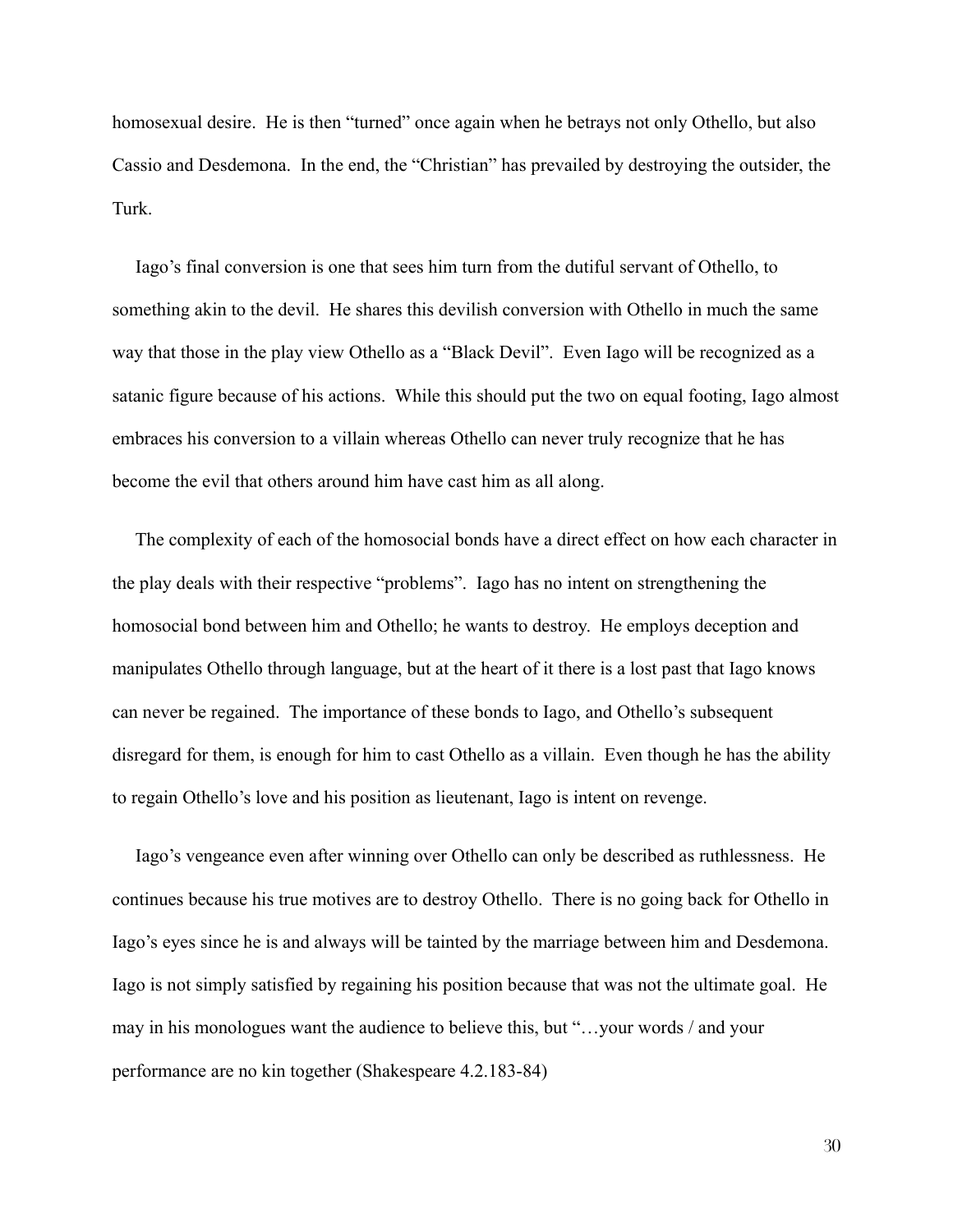In much the same way, Othello also becomes consumed by revenge. He easily falls for Iago's scheme of painting Desdemona as a whore and adulterer and forsakes his marriage for the homosocial bond. Whereas Iago's identity is determined by his allegiance to the militaristic lifestyle of male companionship, Othello seems to have found a way to live with the inclusion of women into the male homosocial life that the military provides. Othello is secure with his position and identity and does not see the problems that arise, as Iago does, when the homosocial bond between men is broken. For Othello, women can freely engage in the bonds that only men are allowed to share and his confidence in this is what ultimately causes conversions amongst his fellow men.

In fact, Othello's confidence can come across as arrogance. When he is brought before the Duke to answer Brabantio's complaint that he has "stolen" Desdemona, he does not fear for his life since "My parts, my title, and my perfect soul / Shall manifest me rightly." (Shakespeare 1.2.31-32). His perception is that his military service, his entire being will acquit him from the accusations that Iago has instigated. Unfortunately, the one thing that can cause Brabantio to see through this "perfect soul" is the marrying of his daughter to a Moor. Even if Othello has converted to Christianity, he is nothing more than a wolf in sheep's clothing in the eyes of his accusers.

Othello is trapped in an identity crisis that began when he converts from a Muslim to a Christian. The play begins as Othello has begun, as a Moor. His identity is fixed in these first moments as nothing more than an abstract. Iago constantly refers to him as the "Moor" or "Moorship" or worse "Black Devil". This method of rendering Othello as an object rather than a fully realized person, establishes him as a type of blank slate: one that Othello has erased and used again to begin life as a Christian. It is not until he arrives to explain the subsequent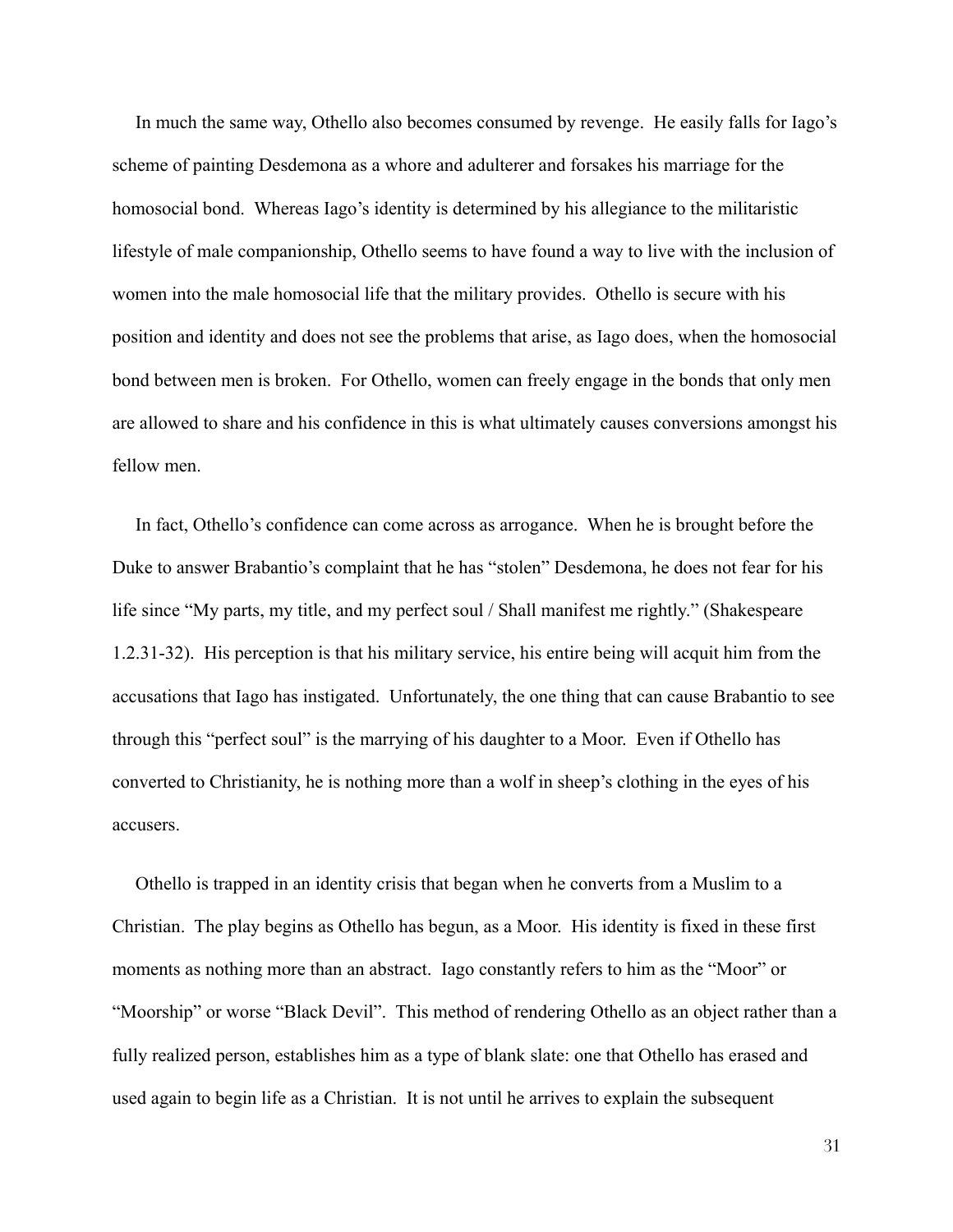marriage to Desdemona do we fully see the conversion that he has undergone. Yet, this conversion is fraught with many problems. Aside from Othello's own conversion, he must explain the one that Desdemona undertook to become his wife.

#### THE DESDEMONA PROBLEM

Othello uses his power of language, much in the same way that Iago does, to seduce others around him. The object of his seduction that does not sit well with Brabantio is with his daughter, Desdemona. This unassuming act is seen as a spell that Othello has cast upon her. Brabantio believes that Desdemona's love for Othello is attributed to the fact that he "... enchanted her" (Shakespeare 1.2.63) "by spells and medicines bought of mountebanks" (Shakespeare, 1.3.62). It is inconceivable to him that Othello would be able to woo Desdemona in any other way. Othello does cast a spell over her with his words as he wins her love by simply telling her stories about his childhood and the many battles he has fought.

Interestingly, Desdemona is not the only one who is changed by the words of Othello. Her own father has also fallen under the skillful use of rhetoric that Othello has employed:

Her father loved me, oft invited me,

Still questioned me the story of my life

From year to year: the battles, sieges, fortunes

That I have passed.

I ran it through, even from my boyish days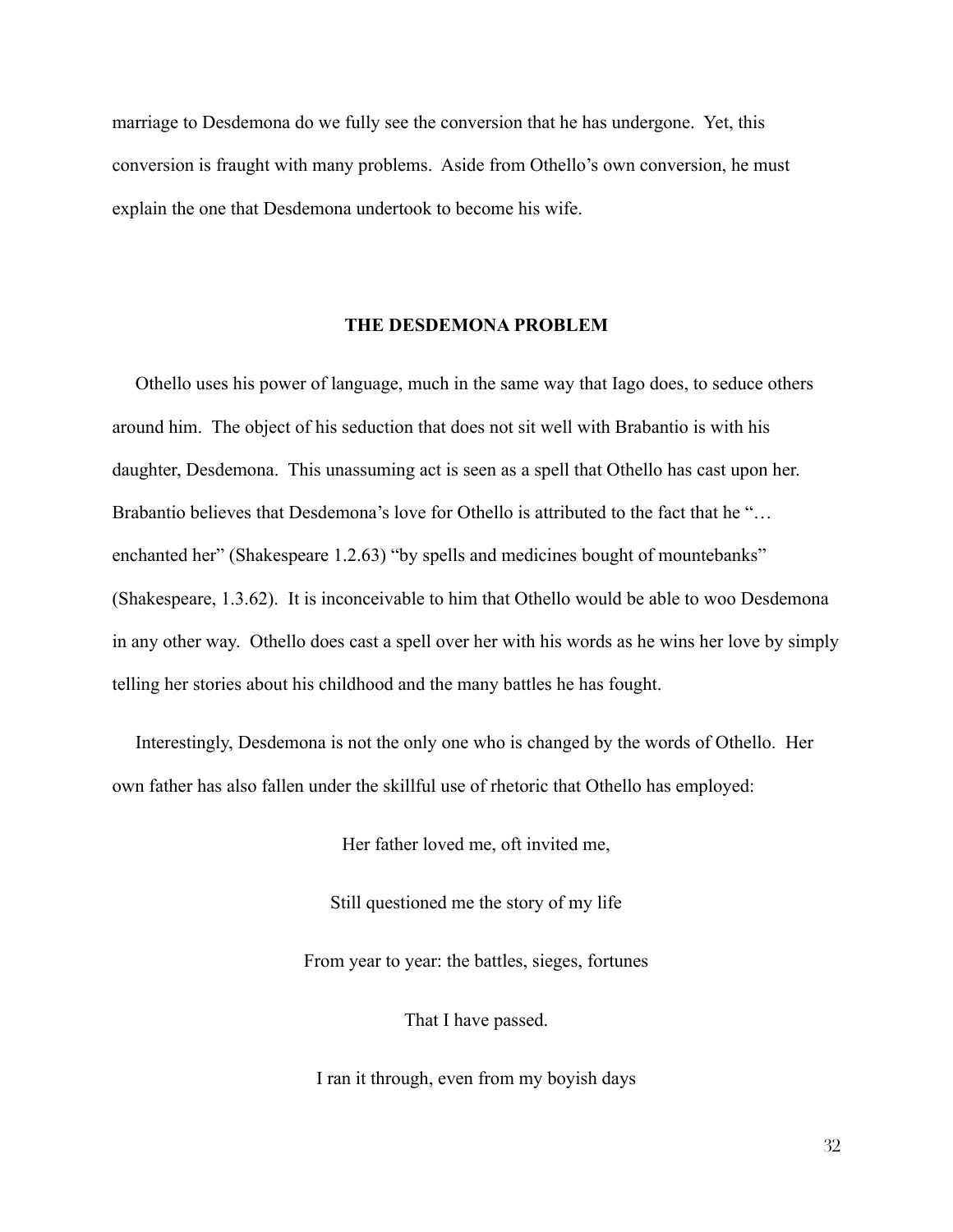To th' very moment that he bade me tell it- (Shakespeare 1.3.128-133)

Yet, this type of seduction is not as problematic as the seduction of Desdemona. Othello winning over the senator is the same as a newly formed male homosocial bond. Brabantio formed a bond with Othello and now so has his daughter, but much like Iago's way of thinking, Brabantio views Desdemona's bond as illicit. The difference between the Othello / Iago and Othello / Brabantio bond is that it does not cross in to homosexual desire. It does however illustrate the importance of these male homosocial bonds.

I established that Othello is the "Other" based not only on his race, but his conversion from a Muslim to a Christian. He is a figure of power and respect, but only when he conforms to the societal norms. When he falls in love and marries Desdemona, the life that he has constructed for himself begins to crumble. Desdemona's father, Brabantio, is horrified and assumes he used witchcraft on her. Yet, Desdemona has made her own decision that causes a duality to form within her. She becomes an "Other" just as Othello has been his entire life.

When she is called before her father to defend her actions she acknowledges "a divided duty" (Shakespeare  $1.3.180$ ):

To you I am bound for life and education;

My life and education both do learn me How to respect you: you are the lord of duty, I am hitherto your daughter. But here's my husband;

And so much duty as my mother showed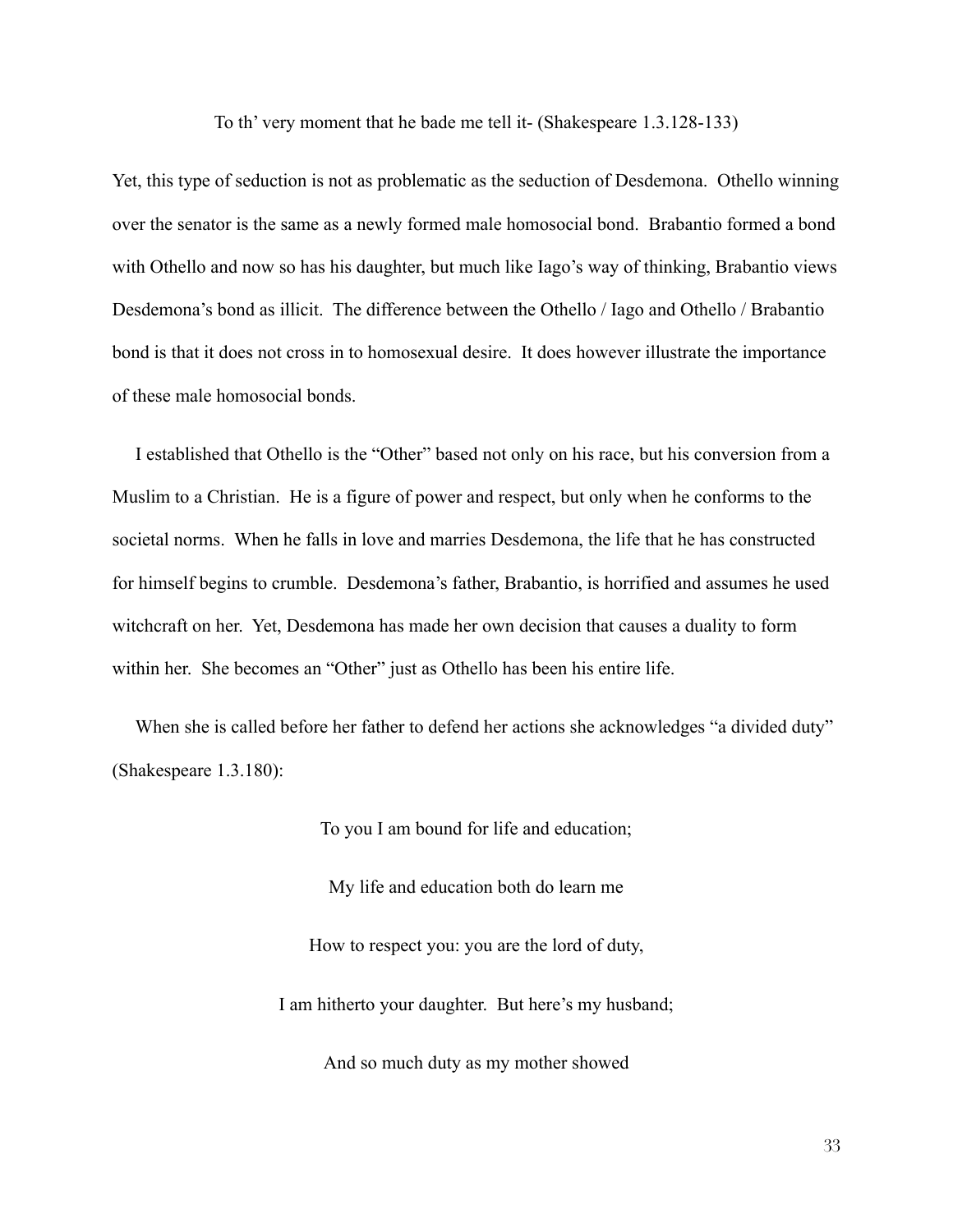To you, preferring you before her father,

So much I challenge that I may profess

Due to the Moor my lord. (Shakespeare 1.3.181-188)

She is a divided woman, but she makes it clear that it is duty which is the prevailing law that she must follow. She appeals to his sense of honor by invoking "duty" not once, but three times. The military based world in which she has become accustomed to, and which her newly married husband has devoted his life to, is the rhetoric she uses to navigate this world of homosocial desire

Desdemona mentions her mother as being in a long line of women who have also had to come to terms with the male dominated world, but Desdemona is different. Her love for Othello has caused a conversion in her in much the same way that Othello converted to Christianity. The turning of Desdemona from disinterested to infatuation unwillingly thrusts her into the same situation as Othello. She has turned against "the natural" and is now converted to a perversion of "natural love". Yet, "she loved me for the dangers I had passed, / and I loved her that she did pity them. / This is the only witchcraft I have used" (Shakespeare 1.3.167-69).

Interestingly, Othello makes himself seem to be much less of a persuasive orator when he reminds Brabantio and the Duke that he is "... rude as I am in my speech" (Shakespeare 1.3.82). Of course, Othello is not as "rude" as he portrays himself. From their viewpoints, he is once again using a type of spell to cast himself as the good upstanding Christian who is full of modesty. It is as if Othello were performing a type of role. As a converted Turk, there is an inherent performance that he is giving that allows him to obtain the love of Desdemona and even to earn the respect and adoration of the Venetian army.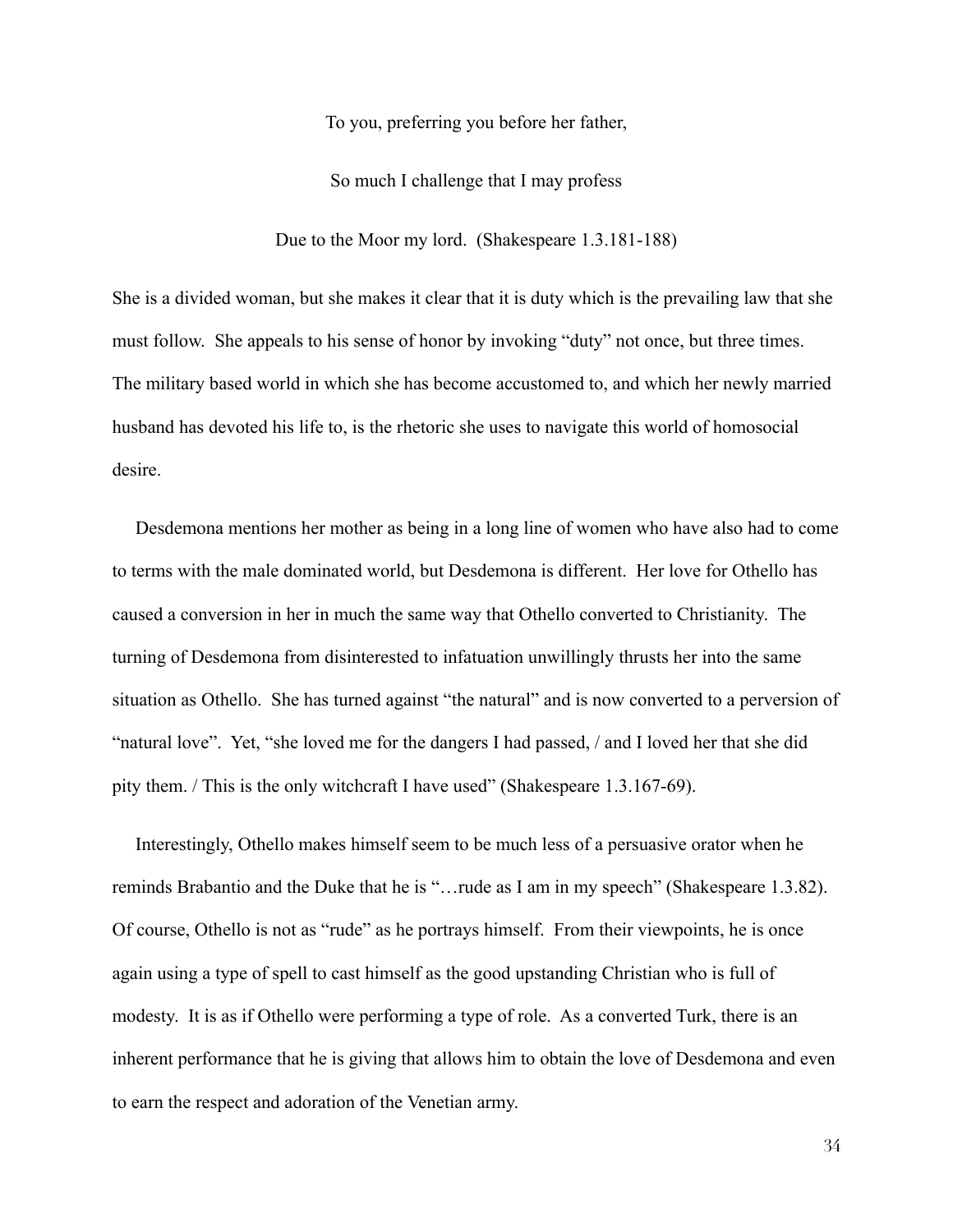Brabantio is fully aware he has come under the spell of Othello's words, so his surprise at Desdemona's affection toward Othello should actually come as no surprise at all. The transfer of desire is not only between Othello and Desdemona, but Brabantio as well. Using the triangulation of desire, Brabantio's disdain for Othello's marriage to his daughter masks a hidden desire that she has been able to possess Othello in a way that her father has only been able to on a strictly homosocial level, but now a type of conversion has occurred: the homosocial desire has become heterosocial.

The art of performance for Othello is a constant as Shakespeare positions him in these first moments as a thing; he is the obvious "Other". The otherness that defines him is not only present in the color of his skin; it is also in his renounced "mystical" religion as well. Othello, who has converted from Islam to Christianity, has seemingly overcome the repression, sexual or otherwise that has consumed Iago. His conversion from "the sexual freedom that is allowed in (this) life under Muslim law" (Vitkus 157) to the alleged purity of Christianity affords Othello a "perfect soul" (Shakespeare 1.2.30).

His conversion from a Muslim to a Christian is also mirrored in his conversion from a homosocial to a heterosocial desire. We do not know the full extent of the relationship that Iago and Othello had before the start of the play other than Iago's pronouncements of hatred and treachery. They were once very good friends and it would appear to be that way until Desdemona enters in to the picture. To Iago, desire must be an exclusive realm where men are allowed to flourish as men. Any interference with is akin to a declaration of war against homosocial bonds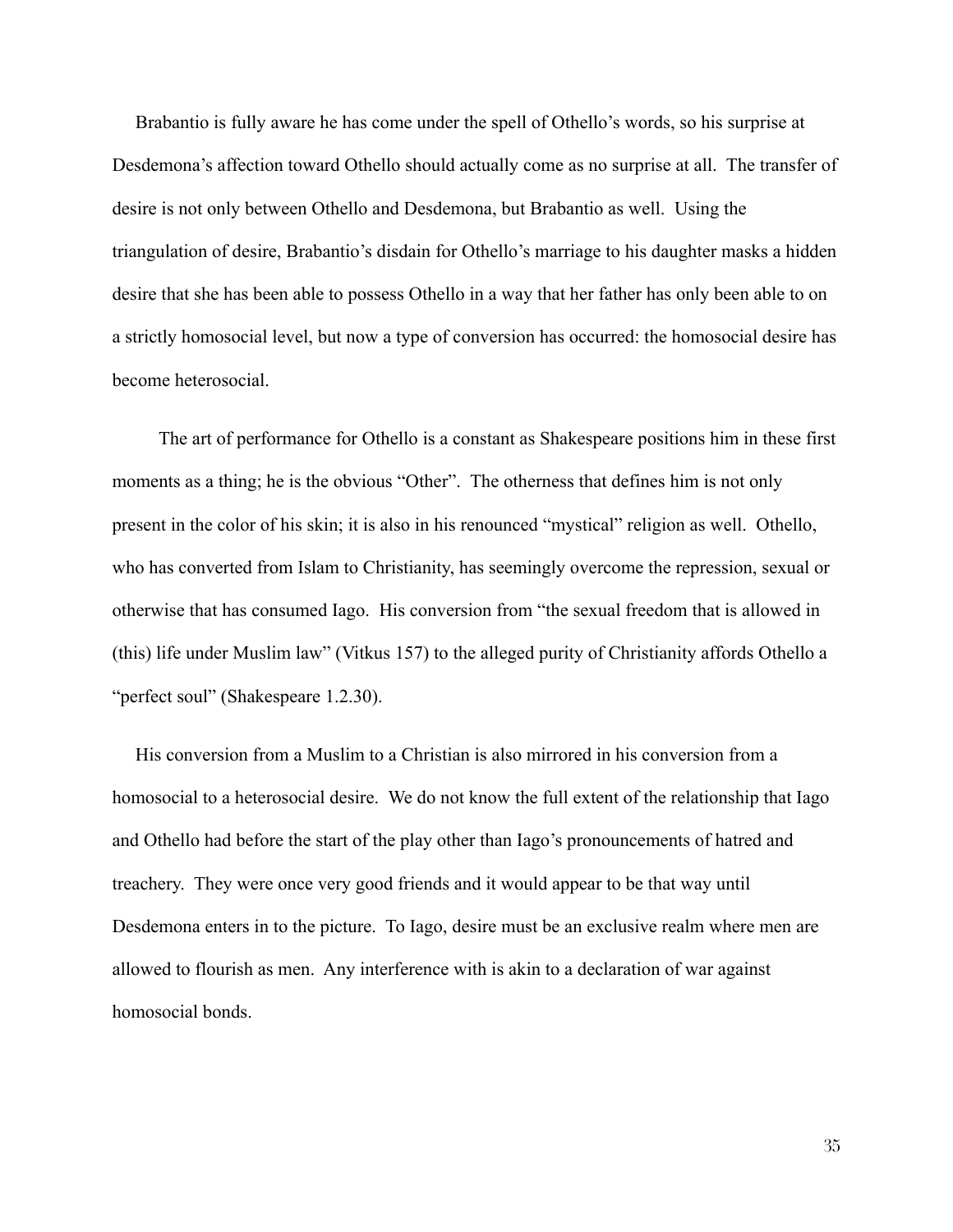Interestingly, Othello and Desdemona's relationship and its subsequent acceptance by those around them is a pretty subversive act for Shakespeare. He has already given Othello a credible service record when it comes to war, but after all the conquests he has conquered the one thing that he should not be allowed to have: a white woman. Her conversion was begun and finished by Othello. As I previously mentioned, it was with his words that he seduced her; much in the same way that her own father was seduced by Othello. In the world of male homosocial bonds, this seduction of Desdemona is not acceptable. Brabantio and Iago both know this and although his skin color is partly the reason they disagree with the marriage, minus Iago's myriad of reasons, the use of rhetoric to seduce Desdemona is tantamount to turning ones back on the male homosocial world

An element of Othello's conversion of Desdemona is to make her privy to the world of men. In a play with only three female characters, she is the only one who is allowed to be invited to join the male homosocial circle. Othello refers to her as "my fair warrior" (Shakespeare 2.1.177) which puts her on equal footing with the soldiers that he commands. He does not realize that he is sealing her fate by doing this since Iago is protective of the bonds that come along with being a soldier and will do what he must to conserve them.

The poisoning of Othello's mind by destroying the reputation of Desdemona is the obvious conclusion that Iago comes to if he is to preserve male homosocial bonds and desire. Like the Turks who are invading Cyprus, Desdemona is invading these bonds and trying to conquer the male dominated world she occupies. The only choice Iago is left with is to transform Desdemona in to an adulterer. He does not need to have her commit the actual act, just to plant a suggestion in Othello's mind. As much as he punishes Desdemona for what she represents to Iago, Othello also has to pay a price.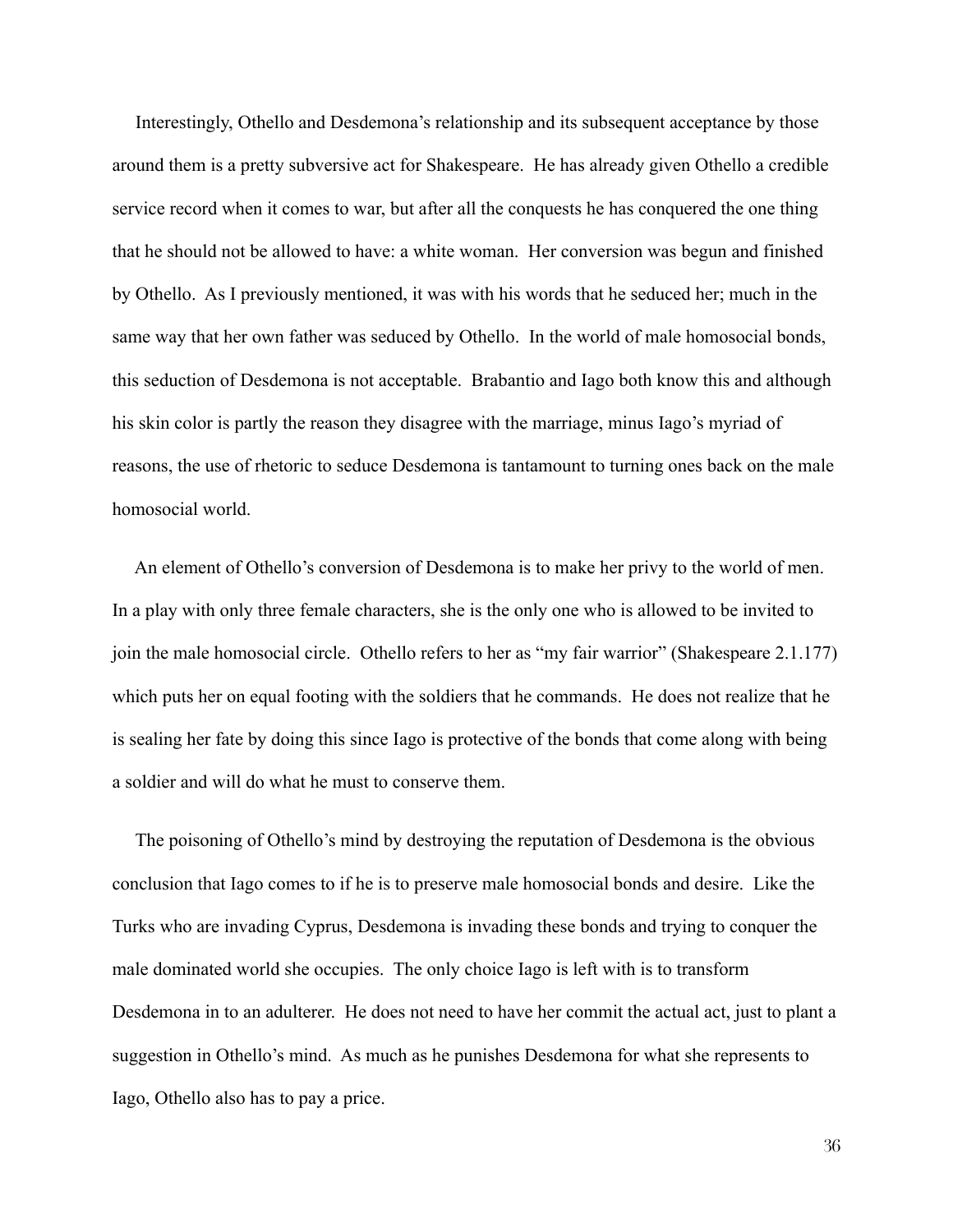As Iago is slowly turning Othello back in to a Turk, he is also converting Desdemona as well since "a woman could turn Turk by acting like a whore" (Rice [153-54], Danson). Even using infidelity as the way to destroy her and Othello, with its root "infidel" meaning "a non-Christian", implies an inherent godlessness. But Iago is not the first character to plant the seed of deception. It is actually Brabantio who warns Othello that "Look to her, Moor, if thou hast eyes to see: / She has deceived her father, and may thee" (Shakespeare 1.1.291-291). Since Othello has also broken the male homosocial bond with Brabantio by marrying Desdemona, he seeks his own revenge as well.

While Iago allows her to still remain in the male homosocial world he leaves his dirty work to those who have allowed her to penetrate it: Othello and Cassio. Her friendship with Cassio goes against the thinking of seventeenth century males and their distance from females except for sexual needs. The mere fact that Cassio wants to use his friendship with Desdemona to get back in good graces with Othello is problematic. Interestingly, he does not see an issue with having Desdemona speak on his behalf, but being "womaned" with Bianca is different.

### **HOMOSEXUAL DESIRE IN "TURNING TURK"**

Othello and Iago have switched roles at the beginning of the play. Iago has "turned Turk" by his behavior and we can assume his closeness to Othello. "An Englishman (or a fictional Italian) didn't have to lose a foreskin to turn Turk; he only had to emulate any of his stereotypes" (Danson 9). These stereotypes could be treachery or being cruel; the two things Iago excels at within the play.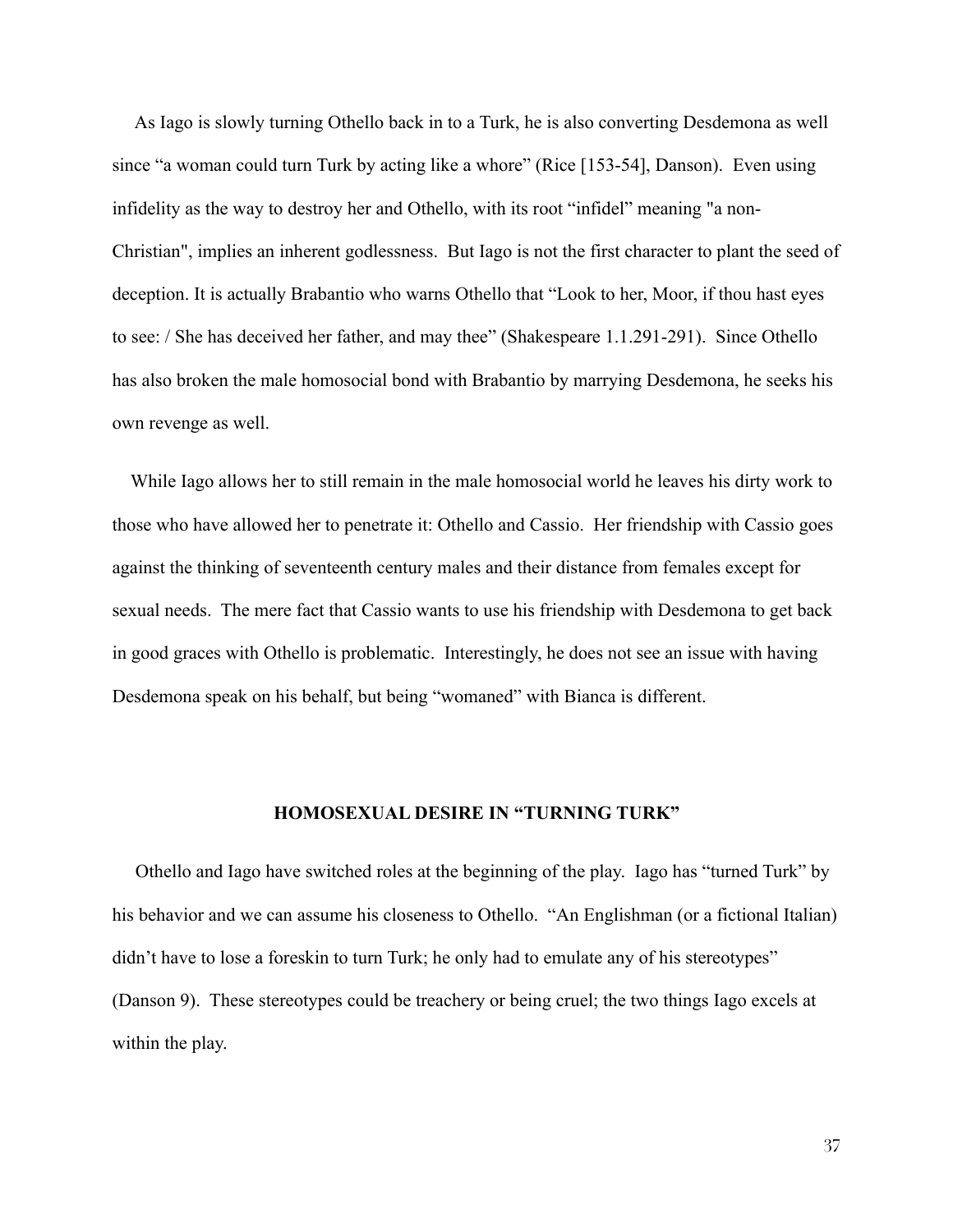In the late 16th and early 17th century, there was an issue with Christian captives "turning" Turk" so that they would be freed from their captures. These same people were looked upon as "a kind of unseen menace" (Vitkus 152) since they had double identities. This also applied to Turks who converted to Christianity as well. From this perspective, Othello would never fully be trusted as a true Christian. He is merely putting on an act, concealing his true nature from the rest of the world

One of the many dualities that exist within the play is heterosexual desire versus homosexual desire within the context of "turning Turk" trope. Iago is the doing the same as he puts on as many faces as possible to appeal to all the male characters. His outward contempt for the female characters, illustrated by his taunting of Emilia and Desdemona in Act 2, Scene 1, is a manifestation of the broken male homosocial bond and his "turning Turk." Iago has learned from Othello how to have a double identity; as he says, "I am not what I am" (Shakespeare  $1.1.58-65$ ).

There is a stereotypical idea that in homosexual desire there is a female and male role. It is apparent in Othello that this stereotype exists, but what is not apparent at times is who is playing whom. For example, in the marriage parody Othello does somewhat assume the role of the female. Although, it would appear that Iago is pledging his life more so than Othello, the switching of roles is clear. Iago has now gained all the power over Othello. Bruce Smith in his book, notes that the parody marriage is "all the more grotesque because Iago will use Othello's trust to destroy him" (Smith 63).

An "eroticized bond" (Matz 266) has been formed between Othello and Iago that plays right in to the view of the time that the Turks were "seducers". Patricia Parker speaks of the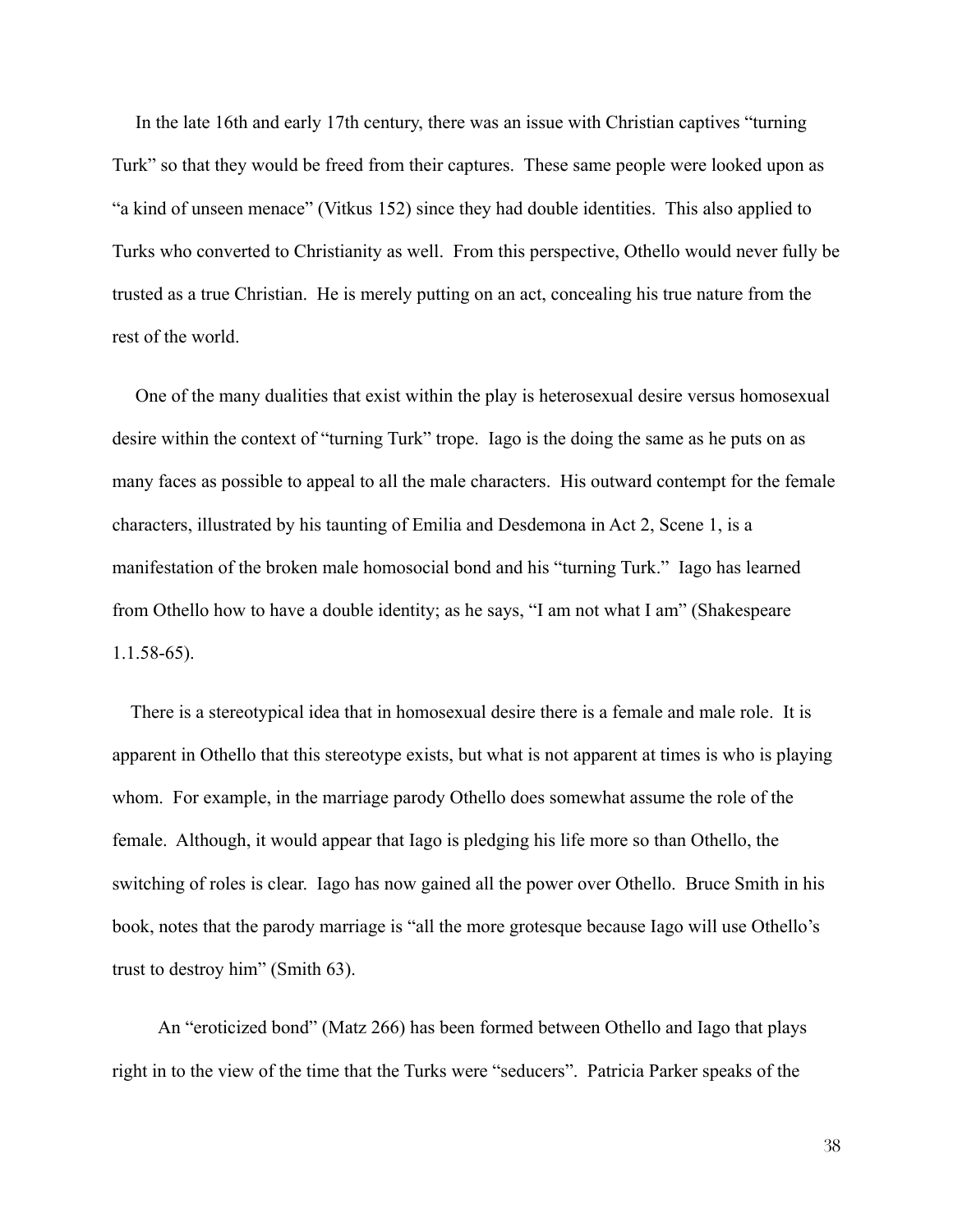"preposterous amor" that begins to become part of English writing around the sixteenth and seventeenth century. Protestants of the time viewed Turks as "preposterating' the biblical testaments" (Parker 2), or reversing them. The idea of "preposterous amor" was also linked with sodomy. In turning Turk, Parker argues, one must go from the natural to that which is against nature.

The sexual interplay between the heterosexuals cannot mask the homosexual subtext that lurks within the play. Homosocial desire freely transforms to homosexual desire and the conscious actions of Othello are formed not only by what he sees and is being told, but also by his subconscious need to regain the homosocial bonds that are now lost. The eroticism that is shared between Iago and Othello occurs whenever the homosocial bond begins to turn into homosexual desire. It is here where their relationship becomes as close to the erotic as Shakespeare could get since subconsciously, Othello has seduced Iago.

On a male level within the confines of homosocial relationships, we already have seen an example of how Othello is able to seduce those that are around him. He had to seduce Brabantio to gain the position and stature. And he must have seduced the men, his soldiers, to follow someone who was once an enemy. His seduction of Iago has now turned into a betrayal in Iago's eyes. Othello does not see that the seduction that he performed on Iago is now being turned back on him. This includes both scenes where Iago is mimicking Cassio's erotic dream and where Othello watches as Iago entraps Cassio. What is striking in both these scenes is that Othello is the outsider literally (and figuratively) around the corner like a peeping tom.

The sexual nature of the Turk in the mind of Shakespeare's audience was one of deviance and "buggery". Although buggery is now a derogatory term for a homosexual, it initially "was a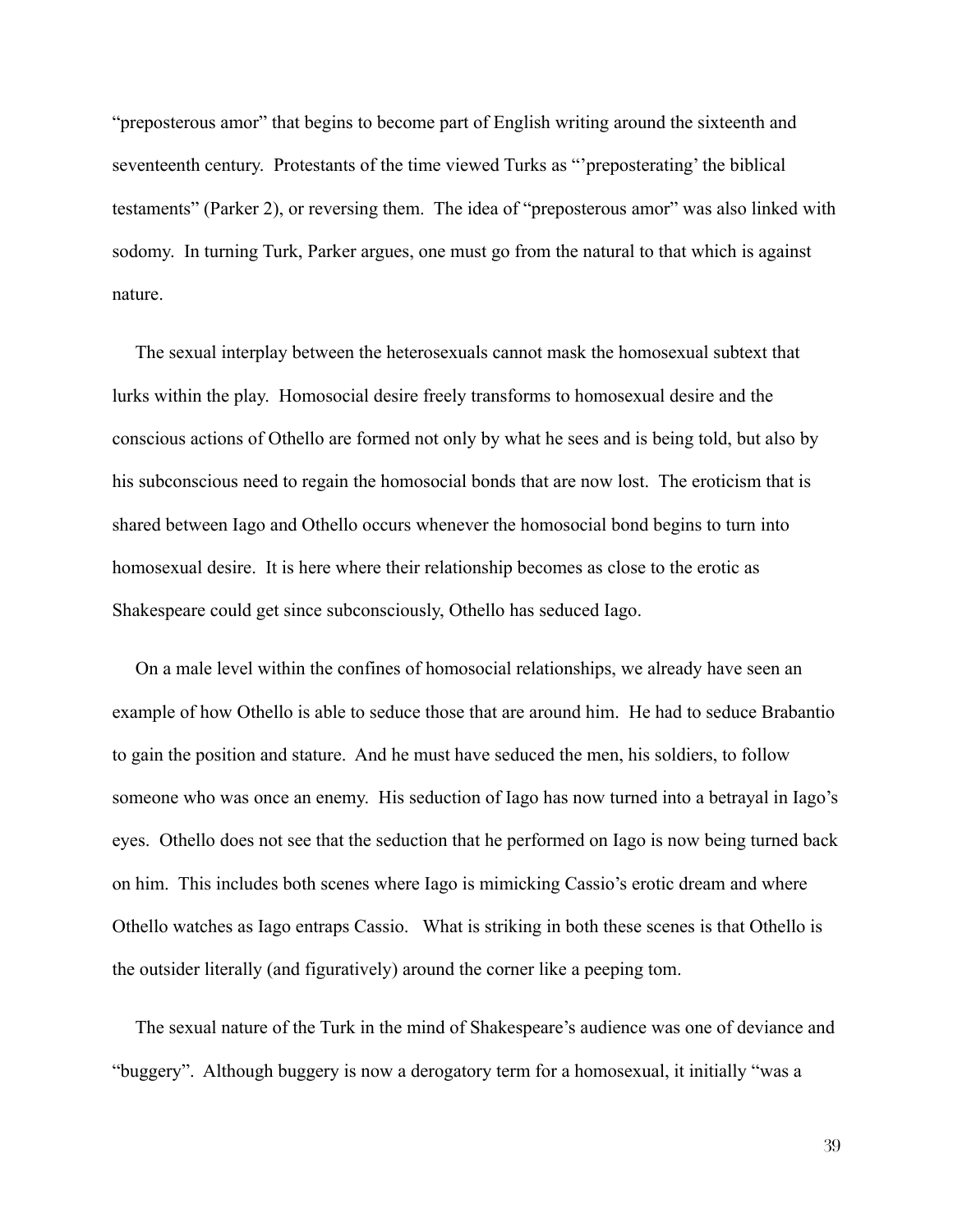corruption of a word for heresy" (Parker 9). Turkish pirates were known to partake in "the sexual use of men as women" (Parker 11) and sultans' harems would be "full of such BOYES" (Grimeston, Parker 10). This idea of the ravaging boy rapist was so sensationalized to audiences.

Shakespeare's casting Othello as the tragic hero of the play is just as sensationalized and subversive. If the audience already comes to the play with preconceived notions of a Moor as a boy rapist, how could they view Othello as a hero? They would need to see that Othello has been transformed by his conversion to Christianity and that there would be no issue with him sodomizing anyone within the play. Yet, there is still the notion that what if when he was a Turk he could have used men in a sexual nature. A type of suspicion follows his character throughout the play.

Even the foreskin, or lack thereof, instantly made one suspicious. Vitkus mentions in his essay "Turning Turk in Othello: The Conversion and Damnation of the Moor" that in the seventeenth-century English mind, one of the requirements to convert to Islam was to be circumcised. This was akin to castration and a feminizing of the male. Following this logic a Muslim male would then have to "play the role" of the female. Of course, this would require some type of homosexual act since the belief was that all Muslims were lusty. The foreskin becomes a symbol of desire and sexuality in this way.

Since Othello began life as a Muslim, there is not a way to "de-circumcise" him as argued by Daniel Boyarin in his essay "Othello's Penis: Or, Islam in the Closet". Boyarin finds it interesting that the last words of Othello are that he wants to be remembered as one who "beat a Venetian and traduced the state / I took by the throat the circumcised dog / And smote him, thus" (Shakespeare 5.2.404-406). Othello wants to be remembered for the heroic acts of war he has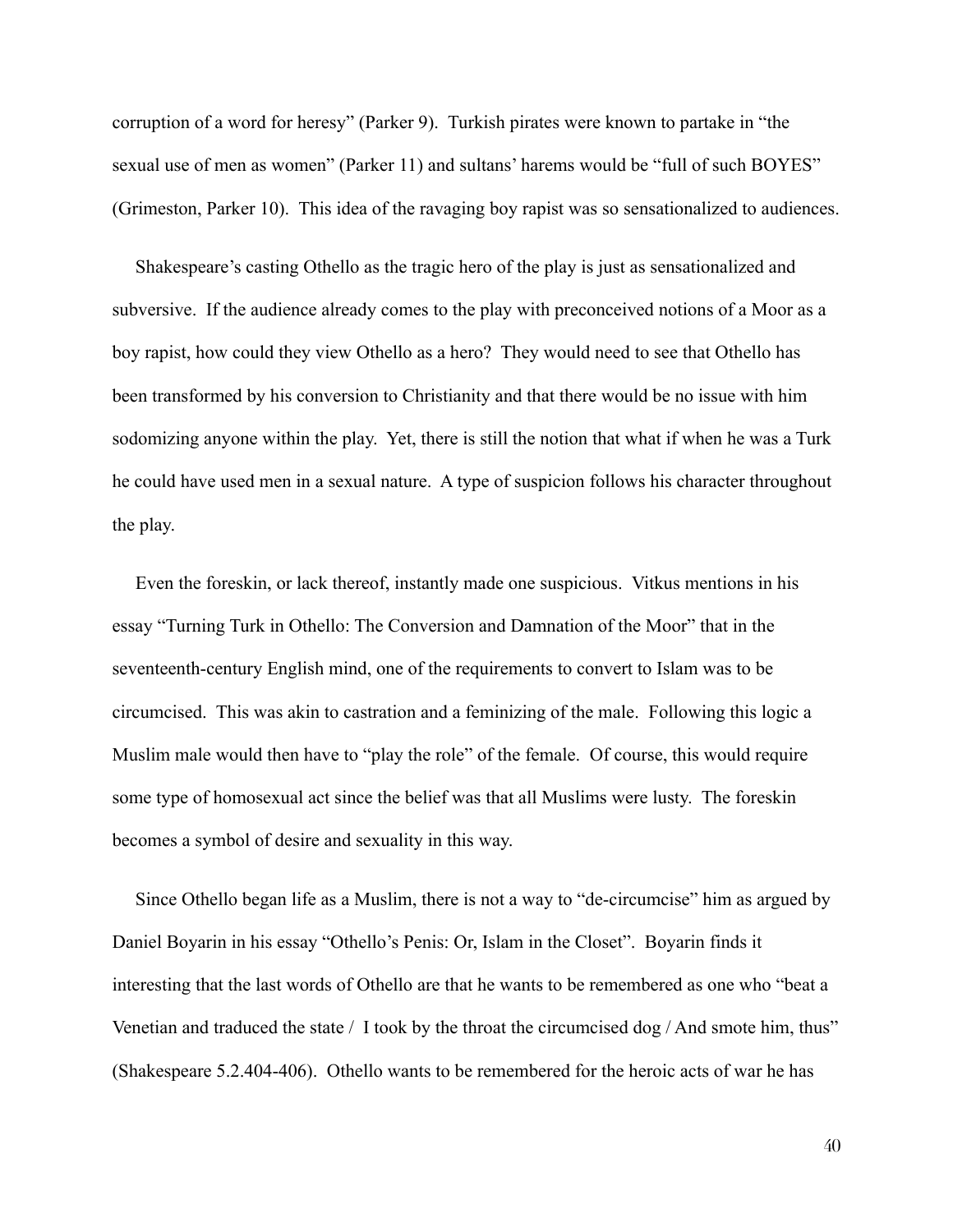done as a Christian and not for the "Moorish" behavior that will ultimately define after he is found dead after murdering Desdemona. The need for him to emphasize the state of the penis of this obvious Turk that he has killed is the Muslim inside of him. The only way that the conversion can truly take place is when Othello is dead. It is sort of a castration in a sense that Othello must deny his own circumcised penis.

In *Othello*, castration can also be a stand-in for a man who has broken a homosocial bond by giving himself over to a female. Iago is disgusted by all the men who have been metaphorically castrated by the women within the play. Roderigo, Cassio, Othello are all male characters who are under the spell of love and each arouses the hatred and vengeance of Iago. Othello is one who has found true love and does not have some contempt for it like Cassio and his sometimes hostility towards Biancia.

Shakespeare has made Othello in to a surrogate Mohammad figure; he even suffers seizures not unlike the epilepsy that afflicted Mohammed. When Othello has the seizure, it is s physical manifestation of his transformation that is not the first but "... is his second fit; he had one yesterday" (Shakespeare 4.1.47). In a sermon given by Edward Kellet, from 1627, he explains Mohammed's condition "as a divine punishment for lechery" (Vitkus 155). If we take into account the eavesdropping that precedes the seizure, Othello does appear to be a lecherous man hiding around the corner listening in on the sexual depravity that Cassio is apparently participating in with his wife.

This falls in line with the general acceptance at the time that Islam was nothing more than a perversion. Whether it be a sexual perversion or a religious one, to Shakespeare's audience the Muslim would have appeared to be a predatory being that was always on the lookout for more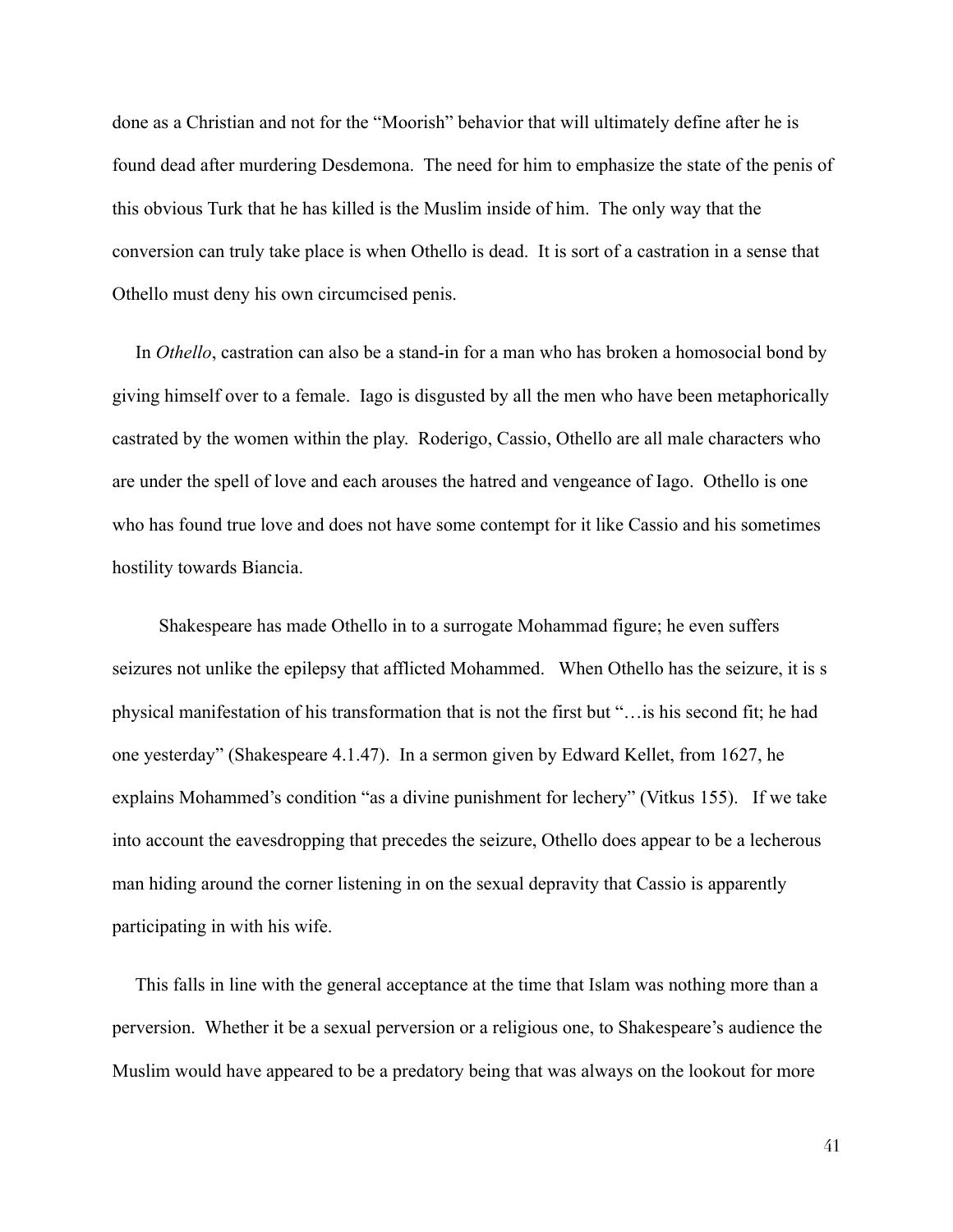perversion. Othello's love and subsequent marriage is in itself, on the surface, the main perversion that propels the play along. Their love is "against all rules of nature" (Shakespeare 1.3.102) because it is not only interracial, but a between a Christian and a "turned" Muslim.

But there is no scene with the first seizure, and chances are there never was a previous seizure. Yet, Iago is speaking about the beginning of the transformation that occurred with the telling of the Cassio dream. For Iago, this was truly the beginning of destroying Othello from the inside. This seizure is akin to a "Dr. Jekyll / Mr. Hyde" type of transformation where the good natured personality is replaced by the more violent and base one. The first words he speaks to Iago after hearing Cassio's supposed "bragging" about Desdemona are "How shall I murder him, Iago" (Shakespeare 4.1.164). This is certainly not language from the figure of stoic greatness we were introduced to in the first scene.

Characters within the play are never true to who they are as every action is a performance, a show for the world to see. Iago and Othello, once homosocially bonded, have now grown apart. He has fallen in love with Desdemona and made Cassio his right hand man. Iago performs the role of the untrustworthy converter when he metaphorically converts to being a Turk. Othello in essence converts him just by his initial adoration of him and ultimate betrayal. Whether characters are performing in a role or acting out their basest desires, *Othello* begins to examine not only what it means to be a "Turk", but also can a Turk ever truly turn away from who he really is inside. Othello may start the play as a Christian, but before the end he reverts back to being a Turk and takes others with him.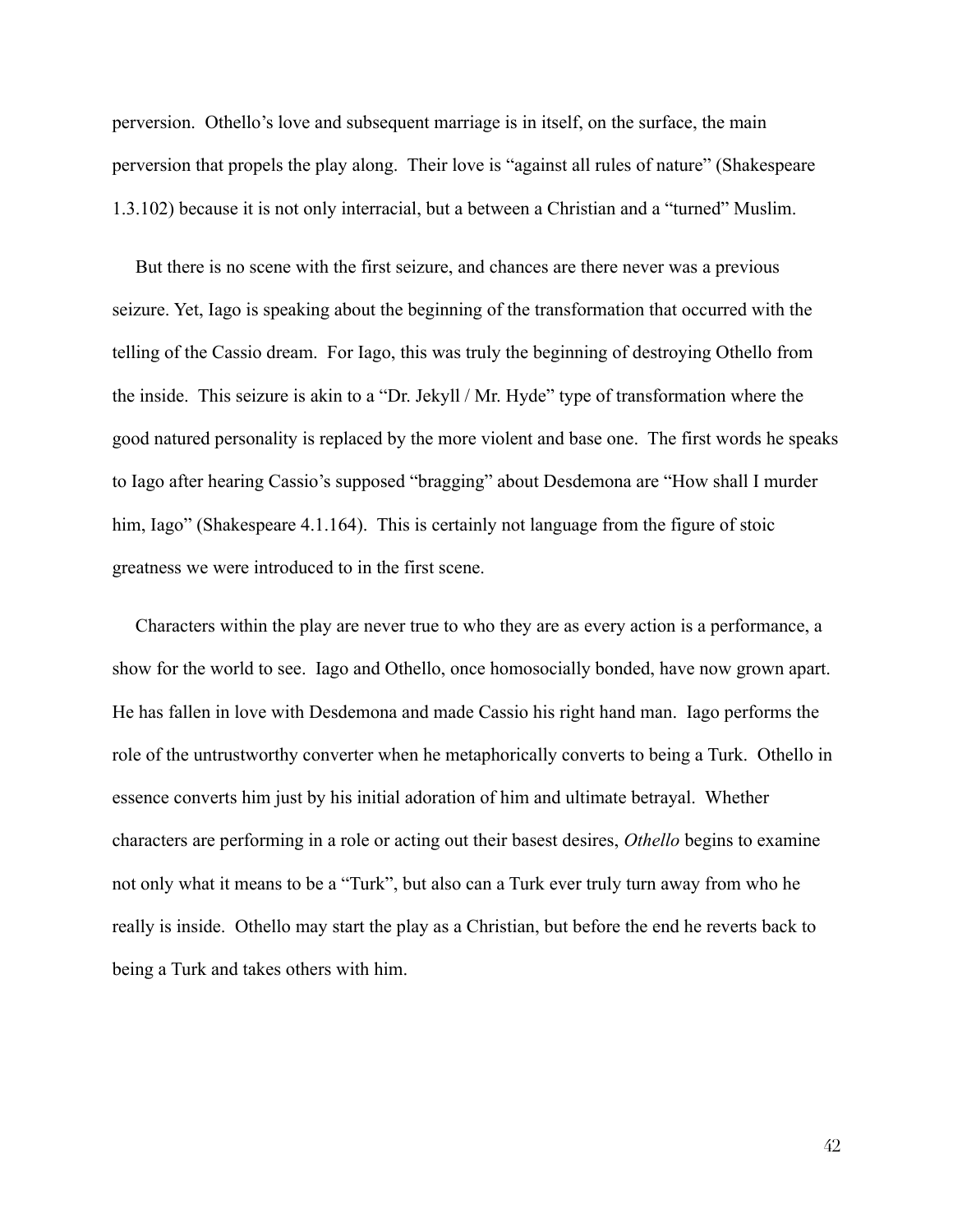#### **CONCLUSION**

I have chosen to use the word "desire" rather than "love" to mark the erotic emphasis because, in literary critical and related discourse, "love" is more easily used to name a particular emotion, and desire to name a structure... (Sedgwick 2).

Othello is a complex work that to this day still offers new perspectives on race, relationships, desire and even sexuality. Although, Shakespeare may not have had it in mind, his play forms the basis for a discussion about the lengths at which homosocial desire becomes homosexual desire and how this conversion is repeated in the conversion of Othello from Turk to Christian and back again.

Iago has been seen as the villainous instigator since the play was first performed in the early seventeenth century. He has been played by many actors as a rogue who, due to the heightened acting style of the times, must have come off as something akin to the moustache twirling villain tying Othello to the railroad tracks (Neill 77-78). Laurence Oliver helped revive the notion that Iago should be played as a "homosexually motivated tempter" when he mounted a production that portrayed Frank Finlay's Iago "as a man whose personality was deformed by his repressed homosexuality" (Neill 85, 88).

Eve Kofosky Sedgwick, in her book Between Men: English Literature and Male *Homosocial Desire*, discusses the link between male homosocial desire and homosexual desire. While male homosocial desire can be viewed as what the modern day reader would describe as the desire for men to be around other men, albeit in a nonsexual way, or "male bonding". Sedgwick argues that this desire can transform in to male homosexual desire, but that in our society this is extremely problematic.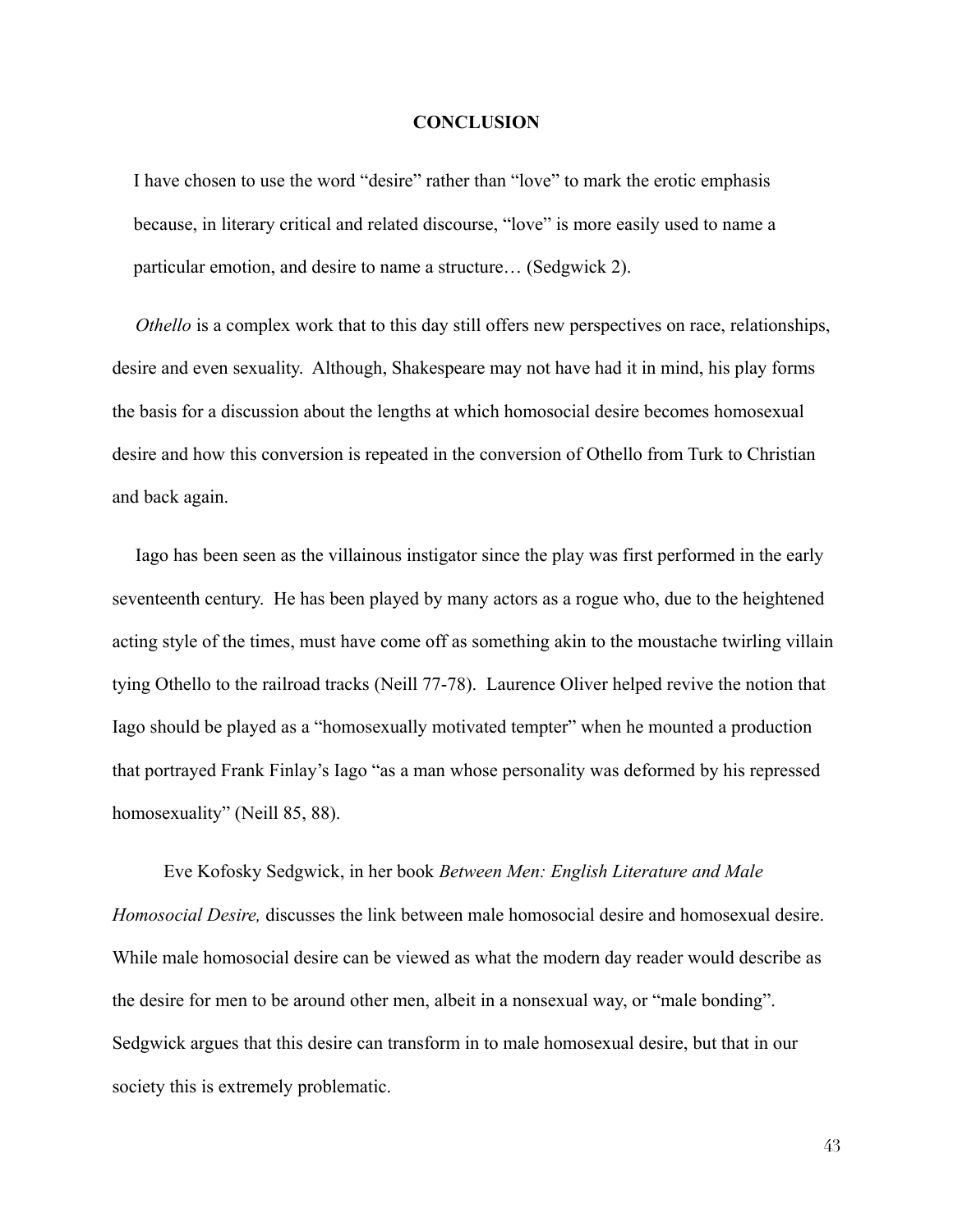Iago's homosocial desire has converted to homosexual desire in *Othello*. The homosocial bonds that the men within the play share have been corrupted by women, whether they are Desdemona or Emilia or even Bianca, the relationships between the men have changed. Iago has left the use of women behind and they are nothing more than vessels for sex for other men to enjoy or as tools to be used in his plans. Iago seemingly believes that that while women can never break the male-male homosocial bond, they do need to be there for appearances and the performance of heterosexual desire.

This performance of not only the homosocial bonds, but the heterosexual bonds is essential to understanding Iago as a character. His view of women as being "a common thing" (Shakespeare 3.3.305) and really only there to be flippantly characterized as he does to Emilia and Desdemona when he tells them:

"Come on, come on! You are pictures out of doors;

Bells in your parlours; wild-cats in your kitchens;

Saints in your injuries; devils being offended;

Players in your housewifery; and housewives

In your beds. (Shakespeare  $2.1.109 - 113$ )"

In other words, you are one thing and then another; exactly how Iago is to everyone that he comes in contact with in the play

With Rene Girard's literary theory of Triangular Desire being "the nature of the object inspiring passion is not sufficient enough to account for the desire, one must turn to the impassioned subject" (Girard 2) and Eve Sedgwick's Erotic Triangle, which adds sexual desire to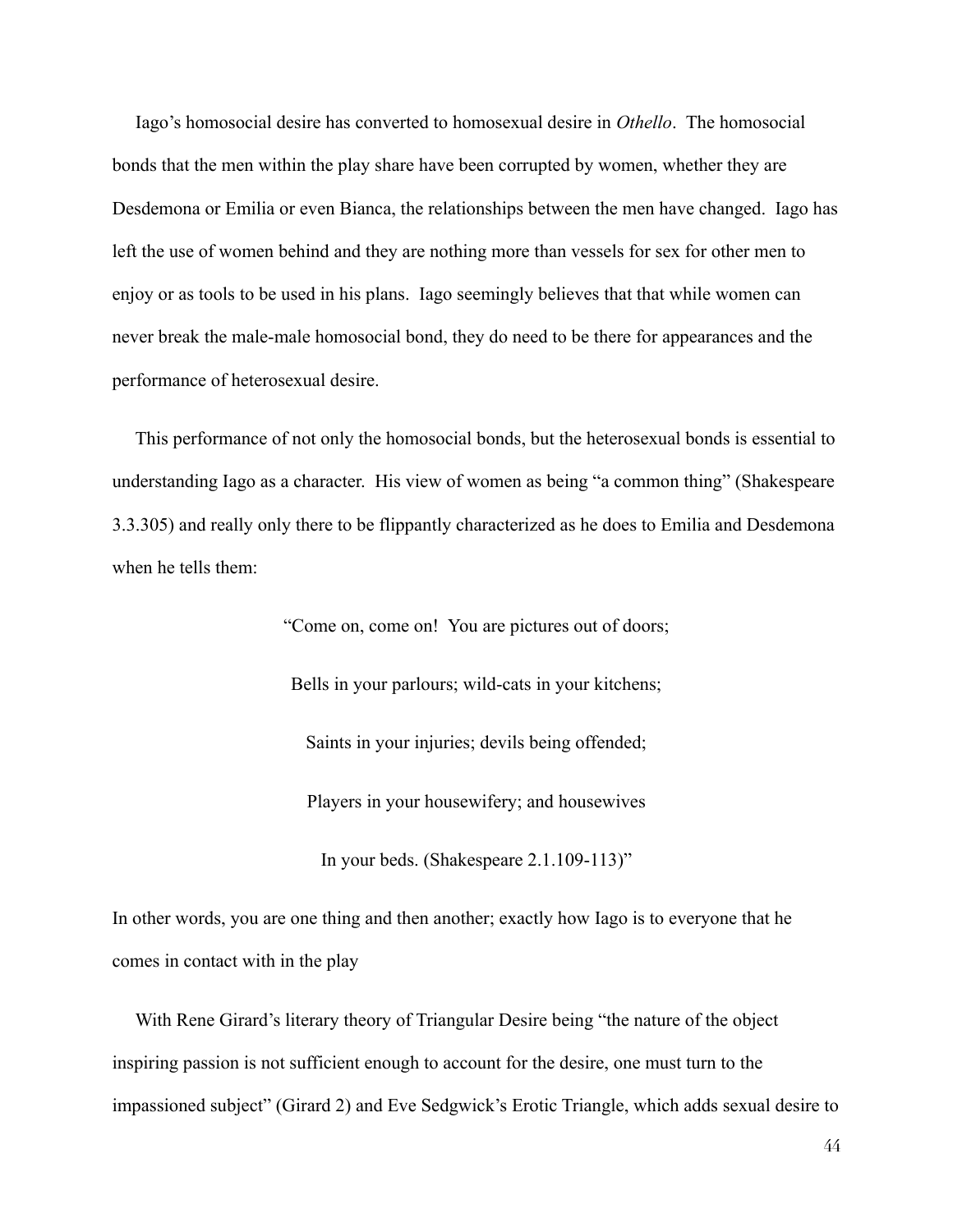the mix, as our guide we can view Othello through the prism of homosexual desire and not just homosocial. Mimetic desire also plays a part in that the erotic triangle is ultimately the byproduct of this desire and, in the case of the play, can become a type of square.

In *Othello*, the triangle is more of a square with Cassio providing the fourth side. We can look at the four sides of this Erotic Square as Iago, Othello, Desdemona and Cassio. In much the same way that the Erotic Triangle works, there are various combinations that are not as straightforward as  $A + B$  wants C, so A wants B. The Erotic Square as it were differs from the erotic triangle not only in shape, but also in its ability to allow numerous combinations of desire.

The "wedding ceremony" between Iago and Othello and the Iago/Cassio dream are both examples of where this square displays itself. Although Bruce Smith felt the wedding was more of a "parody", the language that Othello use as he kneels, "In the due reverence of a sacred yow, / I hear engage my words" (Shakespeare 3.3.461-462), imparts a revered weight to the words. This heterosexual ceremony has converted to a homosocial one and because of mimetic desire is now based in homosexual desire.

The consummation of their desire is actually before the ceremony when Iago relates the erotic dream that Cassio has reenacted in their sleep. It connects not only Iago and Othello, but also Cassio and Desdemona, and not because Cassio is apparently dreaming of her, but through the erotic square. Iago has knowingly planted the seed in Othello's mind that Cassio at the very least desires Desdemona. Iago's use of sexual imagery when he relates the dream to Othello verges on the titillating. Of course, this is exactly the expected outcome that Iago was intending.

Iago wants Othello to turn Turk. He desires Othello and the only way that he can obtain him is to allow him to convert back to be a Turk. For Iago, if the stereotype of the Turk is true,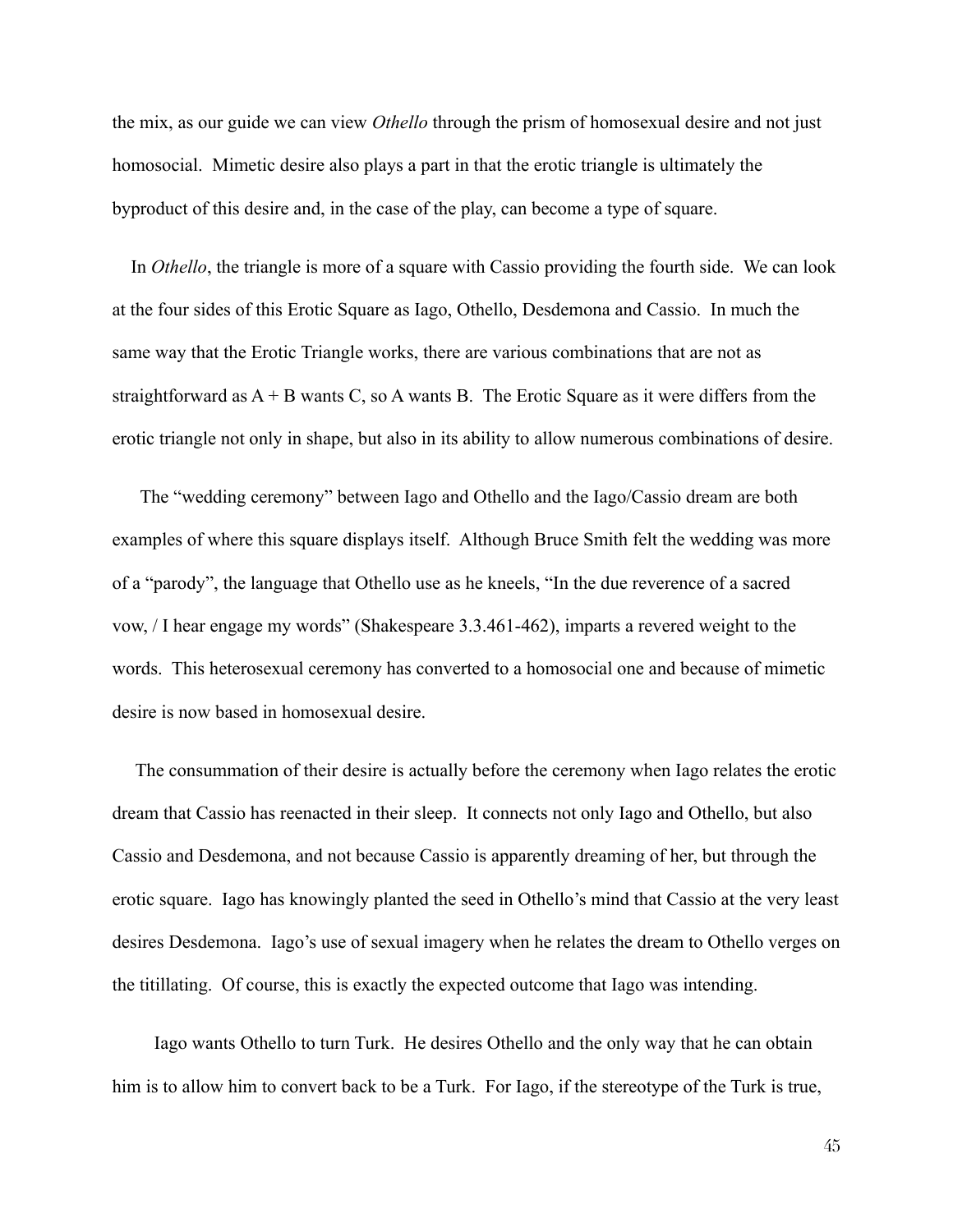then it would fulfill the homosexual desire that now holds their bond together. Yet, the play's destructive nature towards those who do not convert is glaringly obvious in Iago eyes. The conversion of homosocial desire to homosexual desire that Iago feels toward Othello is also an element in this notion of "turning Turk". Othello examines what it means to be a "Turk" and also, can a Turk ever truly turn away from who they are. Othello may start the play as a Christian, but before the end he reverts back to being a Turk.

As Othello converted, he also converted Brabantio. Through Othello's stories of his life and his triumphs in war, he seduces him in to seeing not a Turk, but Othello. Ironically, he has done the same to Desdemona, but with a very different outcome. Interestingly, Brabantio accuses Othello of witchcraft as a way for Othello to have won her love. He must have "...enchanted" her" (Shakespeare 1.2.63) "by spells and medicines bought of mountebanks" (Shakespeare,  $1.3.62$ ).

Unfortunately, Desdemona is caught up in this with her father on one side and Iago on the other. She has turned away from "natural love" and must find a way to save not only herself, but Othello as well. She is a divided woman, but she makes it clear that it is duty which is the prevailing law that she must follow. She appeals to her father's sense of honor by invoking "duty". The military based world in which she has become accustomed to, and which her newly married husband has devoted his life to, is the language she uses to navigate this world of homosocial desire.

These conversions allow for multiple layers of subtext to be gleaned from the play. The conversion of Othello to Christianity may seem of little consequence to modern readers, but in the context of the play it is just an example of how a type of desire can be changed. Othello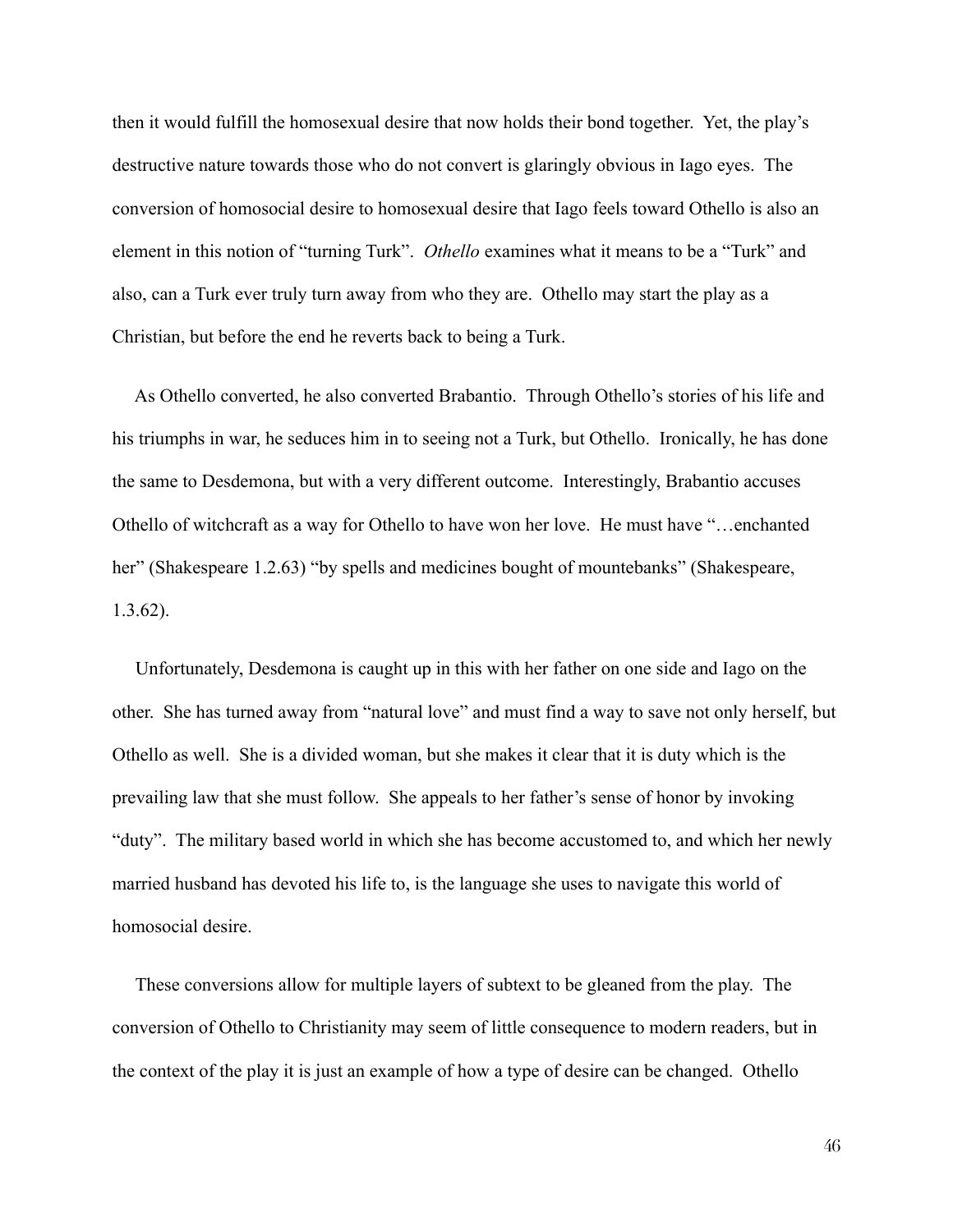begins the play as an almost arrogant man who is brought before the Duke to answer Brabantio's complaint that he has "stolen" Desdemona, he does not fear for his life since "My parts, my title, and my perfect soul / Shall manifest me rightly." (Shakespeare 1.2.31-32).

The Turk in the minds of Shakespeare's audience was a deviant and sexual being. Even Turkish pirates were known to partake in "the sexual use of men as women" (Parker 11) and sultans' harems would be "full of such BOYES" (Grimeston, Parker 10). Even the lack of foreskin was also another characteristic of Muslims that made one instantly suspicious. Daniel J. Vitkus' essay "Turning Turk in Othello: The Conversion and Damnation of the Moor" mentions that in the seventeenth-century English mind, circumcision was akin to castration and feminization. And since one of the requirements of Islam was to be circumcised, this made Othello, the character, immediately suspicious. For Shakespeare to place Othello as the tragic hero is an act of subversion that even today seems admirable.

In conclusion, the homosocial desire that defines Iago's world is not held as dearly to the other men within the play. His adherence to a military life with its rules and closeness between men has come under attack. With Othello's marriage and love for Desdemona and Cassio's relationship with Bianca as just two examples of the perceived erosion of the male homosocial bonds, Iago's world is crumbling. The homosocial desire that he feels has converted to homosexual desire due to his misogynist view of women and the male dominated world of the military. Through the work of Eve Kofosky Sedgwick and her theory of homosocial desire, we can see how troubled Iago is by this conversion and the problems that it brings up for him. Although, his reaction is to seek revenge on Othello, it is perfectly logical to make the connection that he feels betrayed by Othello and wants to convert him back to a stereotypical violent, sexual Turk.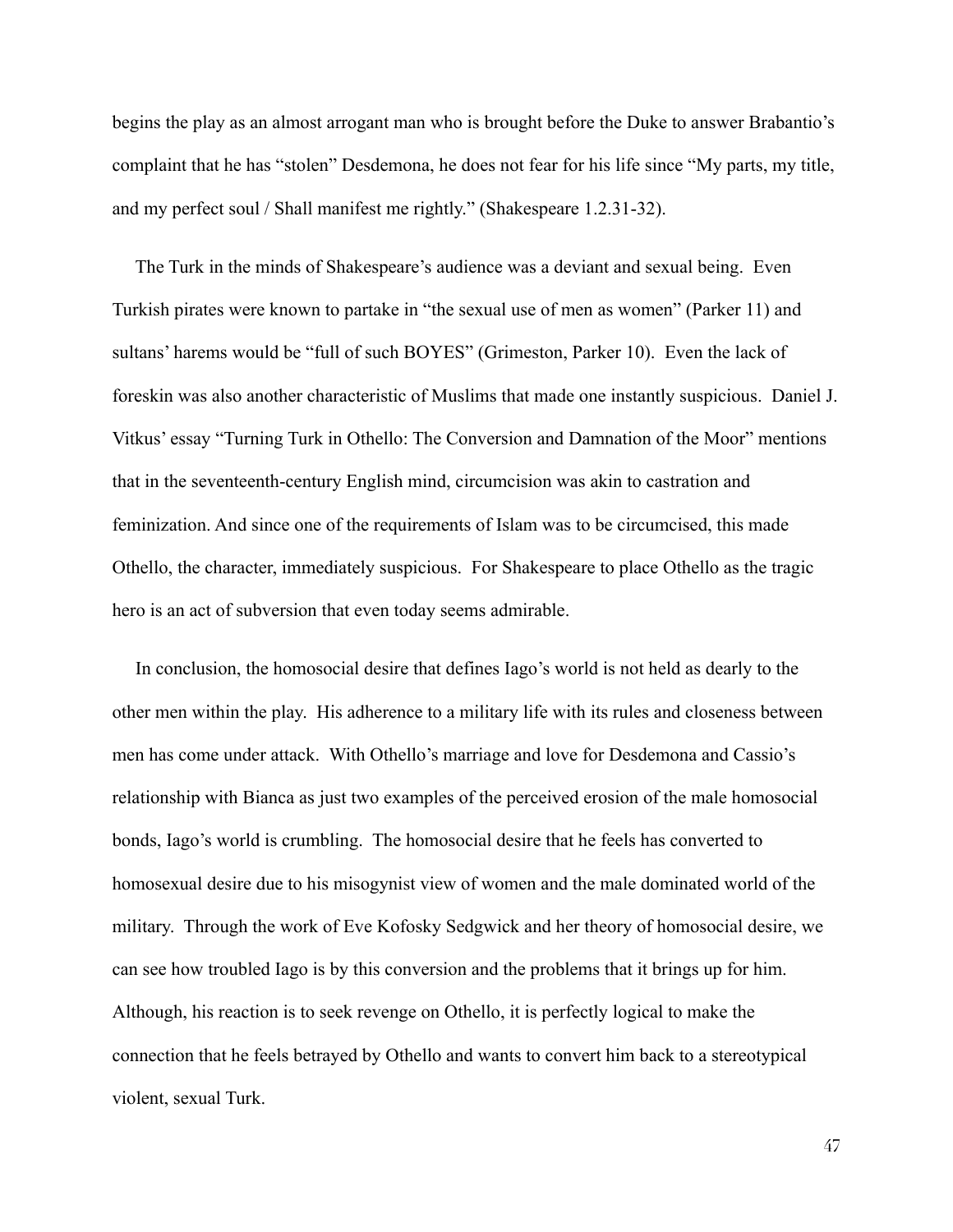The conversion in Iago is also mirrored in the conversion of Othello from Muslim to Christian and back again. Othello also causes "conversions" in others around him such as Brabantio and Desdemona. All those who are around Othello become seduced by his stories of heroics and seemingly forget that he ever was their enemy. It is only when Othello breaks the homosocial bonds that his performance begins to fade and he becomes a cracked actor. Those that fall in love with Othello are doomed since although he is a tragic hero he is ultimately a Moor who will never be a true Christian.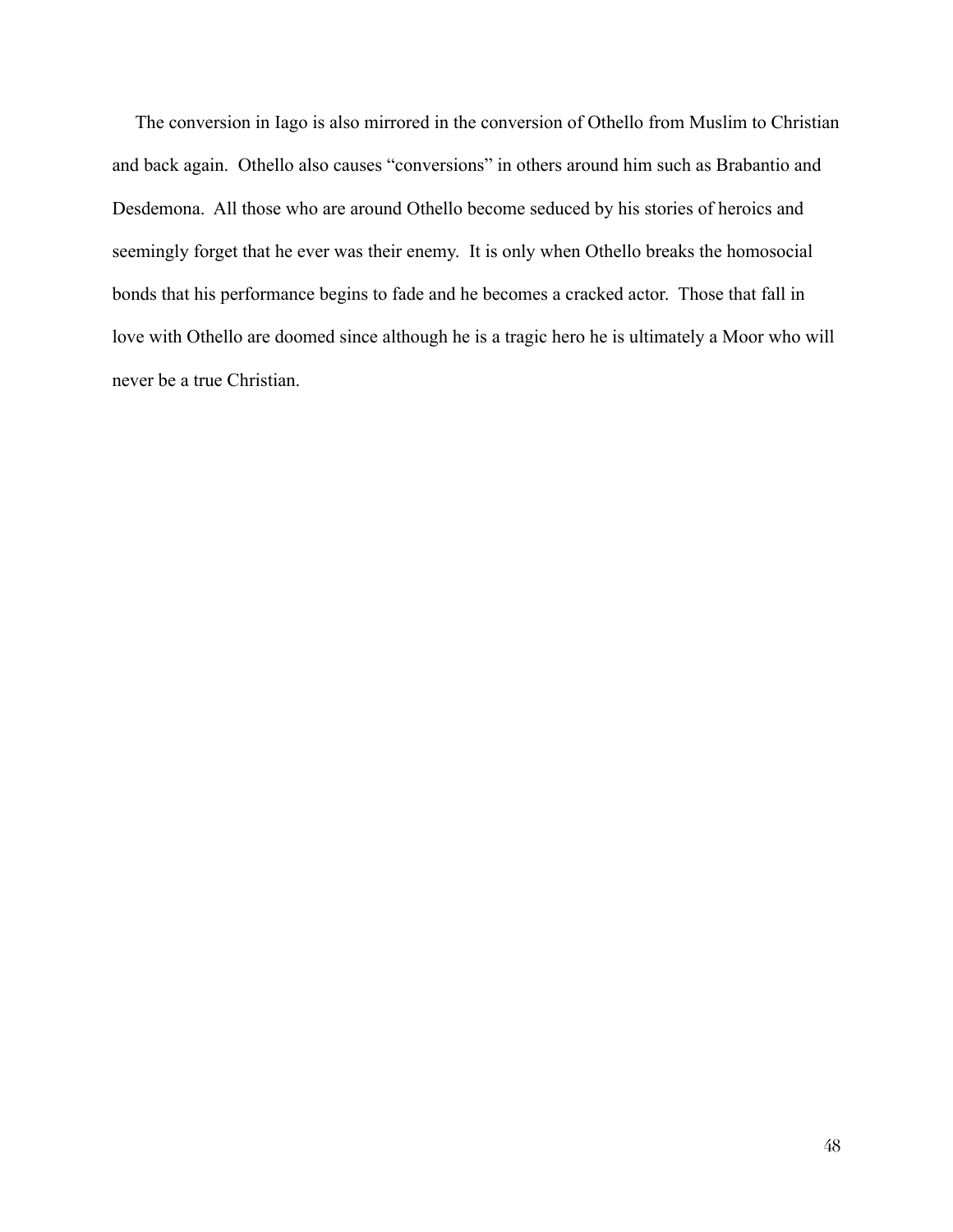### **Bibliography**

Boyarin, Daniel. "Othello's Penis: Or, Islam in the Closet". Shakesqueer. Ed. Menon Madhavi. Durham: Duke University Press, 2011. Print.

Bray, Alan. Homosexuality in Renaissance England. New York: Columbia University Press, 1995. Print.

Danson, Lawrence. "England, Islam, and the Mediterranean Drama: Othello and Others". Journal for Early Modern Cultural Studies 2.2 (Fall - Winter, 2002): 1-25. Online. Article Stable URL: http://www.jstor.org/stable/40339519

Fineman, Joel. "The Sound of O in Othello: The Real of the Tragedy of Desire." October, Vol. 45, (Summer, 1988), pp. 76-96. Online. Article Stable URL: http://www.jstor.org/stable/779045

Forker, Charles R. "Sexuality and Eroticism on the Renaissance Stage." South Central Review, Vol. 7, No. 4 (Winter, 1990), pp. 1-22. Online. Article Stable URL:

http://www.jstor.org/stable/3189091

Hammond, Paul. Figuring Sex between Men from Shakespeare to Rochester. Oxford: Clarendon Press, 2002. Print.

Girard, Rene and Yvonne Freccero (trans.). Deceit, Desire, and the Novel: Self and Other in Literary Structure. Baltimore: The Johns Hopkins Press, 1965. Print.

Goldberg, Jonathan and Menon, Madhavi. "Queering History." PMLA, Vol. 120, No. 5 (Oct., 2005), pp. 1608-1617. Online. Article Stable URL: http://www.jstor.org/stable/25486271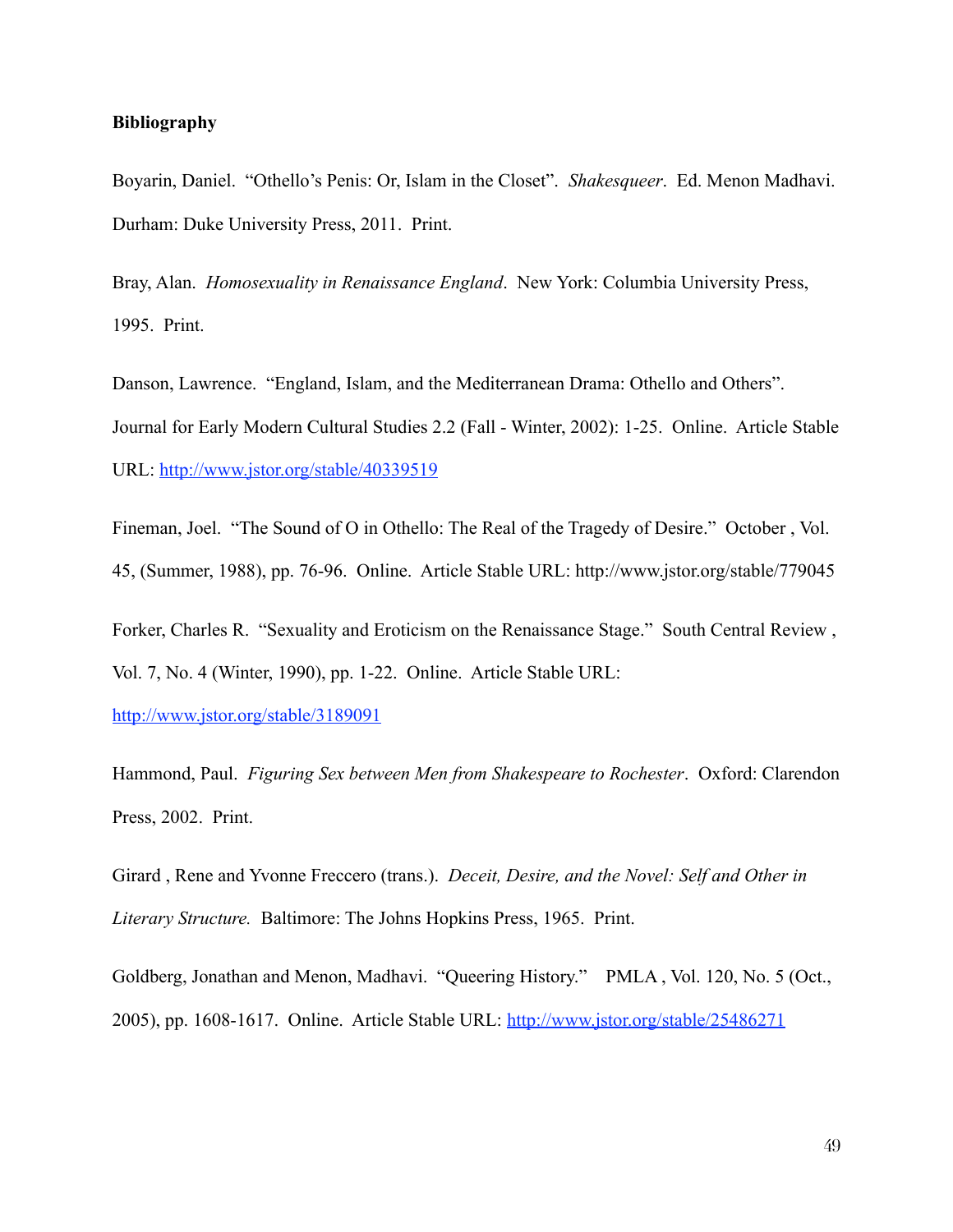Gross, Kenneth. "Slander and Skepticism in Othello." ELH, Vol. 56, No. 4 (Winter, 1989), pp. 819-852. Online. Article Stable URL: http://www.jstor.org/stable/2873161

King, Thomas A.. The Gendering of Men, 1600-1750: Vol. One The English Phallus. Madison: University of Wisconsin Press, 2004. Print.

Matz, Robert. "Slander, Renaissance Discourses of Sodomy, and Othello". ELH 66.2 (Summer, 1999): 261-276. Article Stable URL: http://www.jstor.org/stable/30032073

Menon, Madhavi. Unhistorical Shakespeare: Queer Theory in Shakespeare Literature and Film. New York: Palgrave Macmillan, 2008. Print

O'Donnell, Katherine and 'Rourke, Michael, ed. Love, Sex, Intimacy and Friendship between Men, 1550-1800. New York: Palgrave Macmillan, 2003. Print.

Orgel, Stephen. Impersonations: The performance of gender in Shakespeare's England. New York: Cambridge University Press, 1996. Print

Parker, Patricia. "Preposterous Conversions: Turning Turk, and its "Pauline Rerighting." Representations of Islam and the East. Spec. Issue of Journal for Early Modern Cultural Studies 2.1 (Spring/Summer 2002): 1-34. Online. Article Stable URL:

http://www.jstor.org/stable/27793743

Pequigney, Joseph. "What the age might call sodomy' and homosexuality in certain studies of Shakespeare's plays." Intertexts 8.2 (2004): 117+. Literature Resource Center. Web. 25 June 2012. Document URL: http://go.galegroup.com/ps/i.do?id=GALE %7CA134104507&v=2.1&u=cuny ccny&it=r&p=LitRC&sw=w